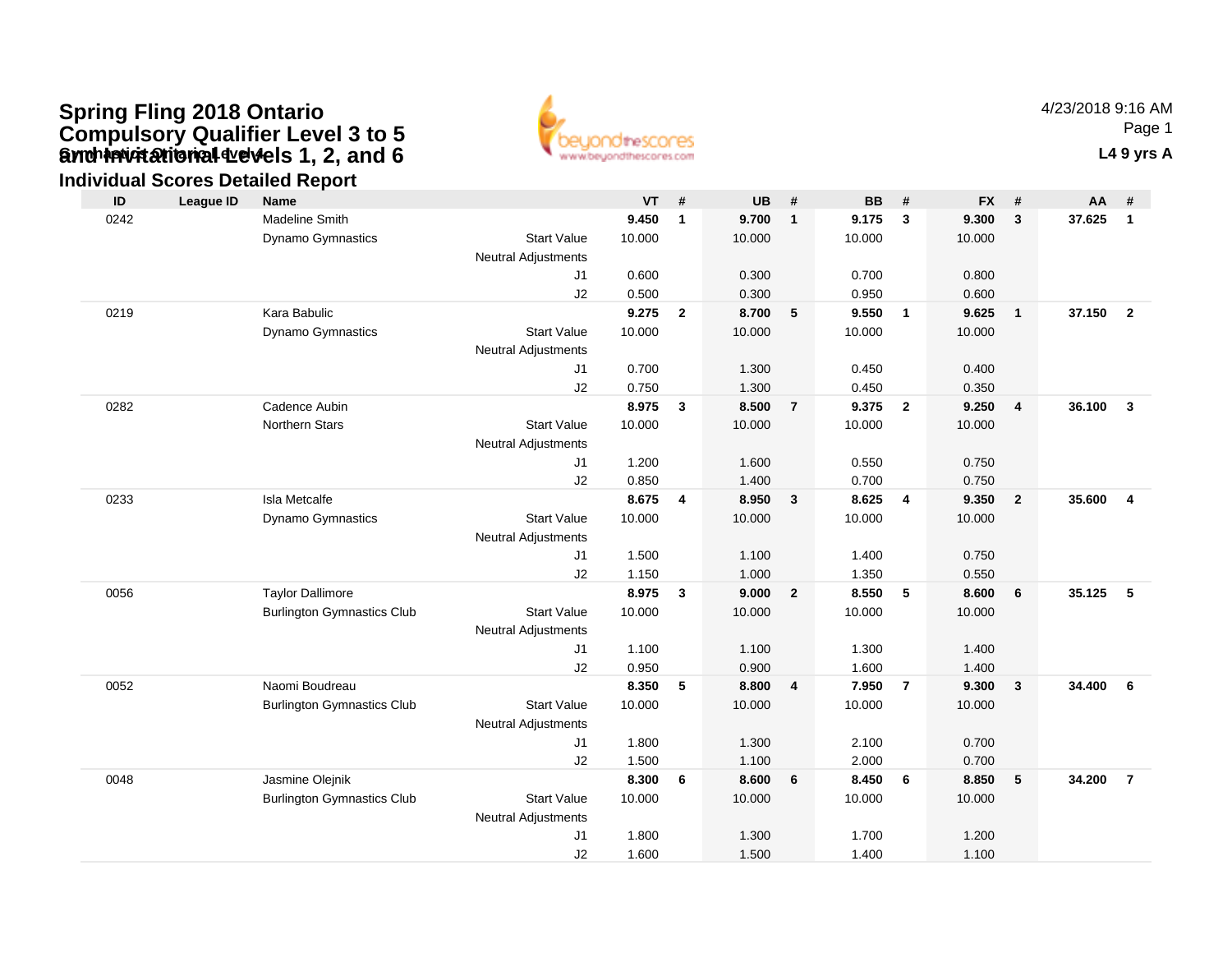#### **Gymnastics Ontario Level 4Individual Scores Detailed Report L4 9 yrs BSpring Fling 2018 Ontario Compulsory Qualifier Level 3 to 5 and Invitational Levels 1, 2, and 6**



| ID   | <b>League ID</b> | <b>Name</b>                         |                                  | <b>VT</b> | #              | <b>UB</b> | #              | <b>BB</b> | #                       | <b>FX</b> | #                       | <b>AA</b> | #                       |
|------|------------------|-------------------------------------|----------------------------------|-----------|----------------|-----------|----------------|-----------|-------------------------|-----------|-------------------------|-----------|-------------------------|
| 0226 |                  | Sierra Krulick                      |                                  | 9.300     | $\mathbf{1}$   | 9.550     | $\mathbf{1}$   | 9.275     | $\mathbf{1}$            | 9.325     | $\mathbf{1}$            | 37.450    | $\mathbf{1}$            |
|      |                  | Dynamo Gymnastics                   | <b>Start Value</b>               | 10.000    |                | 10.000    |                | 10.000    |                         | 10.000    |                         |           |                         |
|      |                  |                                     | <b>Neutral Adjustments</b>       |           |                |           |                |           |                         |           |                         |           |                         |
|      |                  |                                     | J1                               | 0.800     |                | 0.500     |                | 0.750     |                         | 0.600     |                         |           |                         |
|      |                  |                                     | J2                               | 0.600     |                | 0.400     |                | 0.700     |                         | 0.750     |                         |           |                         |
| 0089 |                  | Olivia Cerasuolo                    |                                  | 8.850     | 4              | 8.850     | $\overline{4}$ | 9.250     | $\overline{2}$          | 9.300     | $\overline{2}$          | 36.250    | $\overline{2}$          |
|      |                  | Woodbridge Academy of<br>Gymnastics | <b>Start Value</b>               | 10.000    |                | 10.000    |                | 10.000    |                         | 10.000    |                         |           |                         |
|      |                  |                                     | <b>Neutral Adjustments</b>       |           |                |           |                |           |                         |           |                         |           |                         |
|      |                  |                                     | J1                               | 1.100     |                | 1.100     |                | 0.750     |                         | 0.800     |                         |           |                         |
|      |                  |                                     | J2                               | 1.200     |                | 1.200     |                | 0.750     |                         | 0.600     |                         |           |                         |
| 0534 |                  | Gabby Forgione                      |                                  | 8.750     | 6              | 9.100     | $\overline{2}$ | 9.225     | $\mathbf{3}$            | 9.125     | $\overline{\mathbf{3}}$ | 36.200    | $\mathbf{3}$            |
|      |                  | Niagara Acro Cats                   | <b>Start Value</b>               | 10.000    |                | 10.000    |                | 10.000    |                         | 10.000    |                         |           |                         |
|      |                  |                                     | <b>Neutral Adjustments</b>       |           |                |           |                |           |                         |           |                         |           |                         |
|      |                  |                                     | J1                               | 1.300     |                | 0.800     |                | 0.700     |                         | 0.950     |                         |           |                         |
|      |                  |                                     | J2                               | 1.200     |                | 1.000     |                | 0.850     |                         | 0.800     |                         |           |                         |
| 0057 |                  | Camryn Peterson                     |                                  | 8.875     | $\mathbf{3}$   | 9.050     | $\mathbf{3}$   | 8.775     | $\overline{\mathbf{4}}$ | 9.000     | $\overline{4}$          | 35.700    | $\overline{\mathbf{4}}$ |
|      |                  | <b>Burlington Gymnastics Club</b>   | <b>Start Value</b>               | 10.000    |                | 10.000    |                | 10.000    |                         | 10.000    |                         |           |                         |
|      |                  |                                     | <b>Neutral Adjustments</b><br>J1 | 1.100     |                | 0.900     |                | 1.150     |                         | 1.100     |                         |           |                         |
|      |                  |                                     | J2                               | 1.150     |                | 1.000     |                | 1.300     |                         | 0.900     |                         |           |                         |
| 0051 |                  | Danica Harris                       |                                  | 8.800     | 5              | 8.550     | 5              | 8.700     | 5                       | 8.700     | 5                       | 34.750    | 5                       |
|      |                  | <b>Burlington Gymnastics Club</b>   | <b>Start Value</b>               | 10.000    |                | 10.000    |                | 10.000    |                         | 10.000    |                         |           |                         |
|      |                  |                                     | <b>Neutral Adjustments</b>       |           |                |           |                |           |                         |           |                         |           |                         |
|      |                  |                                     | J1                               | 1.200     |                | 1.300     |                | 1.300     |                         | 1.300     |                         |           |                         |
|      |                  |                                     | J2                               | 1.200     |                | 1.600     |                | 1.300     |                         | 1.300     |                         |           |                         |
| 0050 |                  | Grace Wasson                        |                                  | 9.175     | $\overline{2}$ | 8.500     | 6              | 8.475     | 6                       | 8.425     | $\overline{7}$          | 34.575    | 6                       |
|      |                  | <b>Burlington Gymnastics Club</b>   | <b>Start Value</b>               | 10.000    |                | 10.000    |                | 10.000    |                         | 10.000    |                         |           |                         |
|      |                  |                                     | <b>Neutral Adjustments</b>       |           |                |           |                |           |                         |           |                         |           |                         |
|      |                  |                                     | J1                               | 0.800     |                | 1.600     |                | 1.450     |                         | 1.550     |                         |           |                         |
|      |                  |                                     | J2                               | 0.850     |                | 1.400     |                | 1.600     |                         | 1.600     |                         |           |                         |
| 0046 |                  | Taite Bowman                        |                                  | 8.325     | $\overline{7}$ | 7.950     | $\overline{7}$ | 8.475     | 6                       | 8.600     | 6                       | 33.350    | $\overline{7}$          |
|      |                  | <b>Burlington Gymnastics Club</b>   | <b>Start Value</b>               | 10.000    |                | 10.000    |                | 10.000    |                         | 10.000    |                         |           |                         |
|      |                  |                                     | <b>Neutral Adjustments</b>       |           |                |           |                |           |                         |           |                         |           |                         |
|      |                  |                                     | J1                               | 1.800     |                | 2.200     |                | 1.500     |                         | 1.350     |                         |           |                         |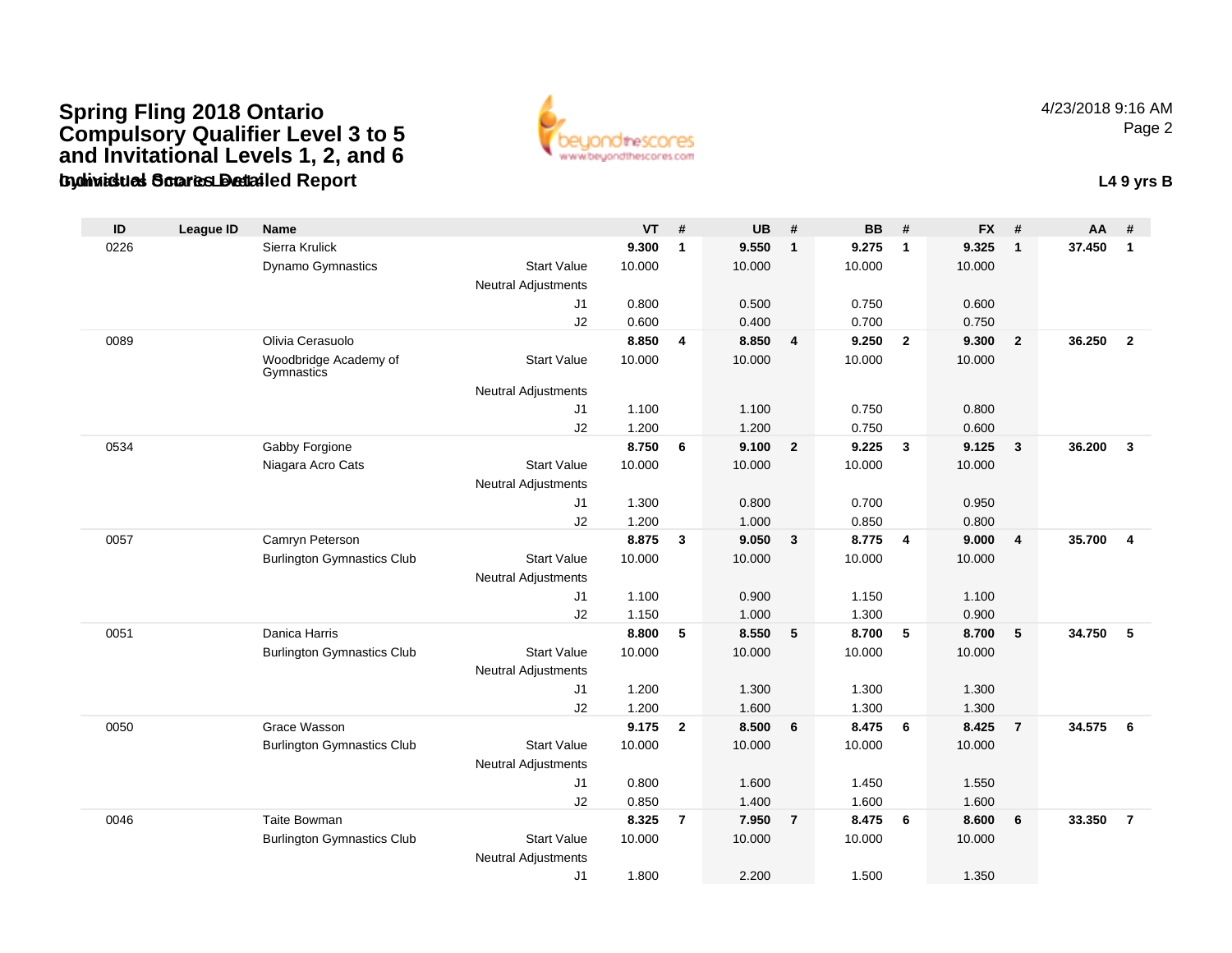**Gymnastics Ontario Level 4 L4 9 yrs CIndividual Scores Detailed Report**

| $\mathsf{ID}$ | <b>League ID</b> | Name                              |                            | <b>VT</b> | #              | <b>UB</b> | #              | <b>BB</b> | #              | <b>FX</b> | #              | <b>AA</b> | #                       |
|---------------|------------------|-----------------------------------|----------------------------|-----------|----------------|-----------|----------------|-----------|----------------|-----------|----------------|-----------|-------------------------|
| 0239          |                  | Olivia Roth                       |                            | 9.450     | $\overline{2}$ | 9.500     | $\overline{2}$ | 9.550     | 3              | 9.600     | $\mathbf{1}$   | 38.100    | $\overline{1}$          |
|               |                  | Dynamo Gymnastics                 | <b>Start Value</b>         | 10.000    |                | 10.000    |                | 10.000    |                | 10.000    |                |           |                         |
|               |                  |                                   | <b>Neutral Adjustments</b> |           |                |           |                |           |                |           |                |           |                         |
|               |                  |                                   | J <sub>1</sub>             | 0.500     |                | 0.500     |                | 0.400     |                | 0.450     |                |           |                         |
|               |                  |                                   | J2                         | 0.600     |                | 0.500     |                | 0.500     |                | 0.350     |                |           |                         |
| 0228          |                  | Sophie Lee                        |                            | 9.650     | $\mathbf{1}$   | 9.250     | $\overline{4}$ | 9.300     | 6              | 9.575     | $\overline{2}$ | 37.775    | $\overline{\mathbf{2}}$ |
|               |                  | Dynamo Gymnastics                 | <b>Start Value</b>         | 10.000    |                | 10.000    |                | 10.000    |                | 10.000    |                |           |                         |
|               |                  |                                   | <b>Neutral Adjustments</b> |           |                |           |                |           |                |           |                |           |                         |
|               |                  |                                   | J1                         | 0.400     |                | 0.800     |                | 0.650     |                | 0.350     |                |           |                         |
|               |                  |                                   | J2                         | 0.300     |                | 0.700     |                | 0.750     |                | 0.500     |                |           |                         |
| 0231          |                  | <b>Whitney McRae</b>              |                            | 9.100     | 4              | 8.700     | $\overline{7}$ | 9.650     | $\overline{2}$ | 9.600     | $\mathbf{1}$   | 37.050    | $\mathbf{3}$            |
|               |                  | Dynamo Gymnastics                 | <b>Start Value</b>         | 10.000    |                | 10.000    |                | 10.000    |                | 10.000    |                |           |                         |
|               |                  |                                   | <b>Neutral Adjustments</b> |           |                |           |                |           |                |           |                |           |                         |
|               |                  |                                   | J1                         | 1.000     |                | 1.200     |                | 0.400     |                | 0.400     |                |           |                         |
|               |                  |                                   | J2                         | 0.800     |                | 1.400     |                | 0.300     |                | 0.400     |                |           |                         |
| 0204          |                  | Keira Harley                      |                            | 8.750     | 6              | 9.300     | $\overline{3}$ | 9.400     | $\overline{4}$ | 9.425     | $\overline{4}$ | 36.875    | $\overline{4}$          |
|               |                  | Alliston Gymnastics Club          | <b>Start Value</b>         | 10.000    |                | 10.000    |                | 10.000    |                | 10.000    |                |           |                         |
|               |                  |                                   | <b>Neutral Adjustments</b> |           |                |           |                |           |                |           |                |           |                         |
|               |                  |                                   | J <sub>1</sub>             | 1.200     |                | 0.700     |                | 0.550     |                | 0.650     |                |           |                         |
|               |                  |                                   | J2                         | 1.300     |                | 0.700     |                | 0.650     |                | 0.500     |                |           |                         |
| 0243          |                  | <b>Charlotte Vetter</b>           |                            | 8.850     | 5              | 9.200     | 5              | 9.675     | $\overline{1}$ | 8.800     | 6              | 36.525    | 5                       |
|               |                  | Dynamo Gymnastics                 | <b>Start Value</b>         | 10.000    |                | 10.000    |                | 10.000    |                | 10.000    |                |           |                         |
|               |                  |                                   | <b>Neutral Adjustments</b> |           |                |           |                |           |                |           |                |           |                         |
|               |                  |                                   | J <sub>1</sub>             | 1.100     |                | 0.850     |                | 0.250     |                | 1.200     |                |           |                         |
|               |                  |                                   | J2                         | 1.200     |                | 0.750     |                | 0.400     |                | 1.200     |                |           |                         |
| 0535          |                  | Riyah Tham                        |                            | 8.350     | 8              | 9.000     | 6              | 9.375     | 5              | 9.550     | $\mathbf{3}$   | 36.275    | 6                       |
|               |                  | Niagara Acro Cats                 | <b>Start Value</b>         | 10.000    |                | 10.000    |                | 10.000    |                | 10.000    |                |           |                         |
|               |                  |                                   | <b>Neutral Adjustments</b> |           |                |           |                |           |                |           |                |           |                         |
|               |                  |                                   | J1                         | 1.700     |                | 1.000     |                | 0.650     |                | 0.500     |                |           |                         |
|               |                  |                                   | J2                         | 1.600     |                | 1.000     |                | 0.600     |                | 0.400     |                |           |                         |
| 0049          |                  | Naomi Roncon                      |                            | 9.250     | 3              | 8.600     | 8              | 8.350     | $\overline{7}$ | 8.950     | 5              | 35.150    | $\overline{7}$          |
|               |                  | <b>Burlington Gymnastics Club</b> | <b>Start Value</b>         | 10.000    |                | 10.000    |                | 10.000    |                | 10.000    |                |           |                         |
|               |                  |                                   | <b>Neutral Adjustments</b> |           |                |           |                |           |                |           |                |           |                         |
|               |                  |                                   | J <sub>1</sub>             | 0.700     |                | 1.400     |                | 1.550     |                | 1.100     |                |           |                         |

J2 $\frac{2}{1.550}$  1.450 1.450 4/23/2018 9:16 AM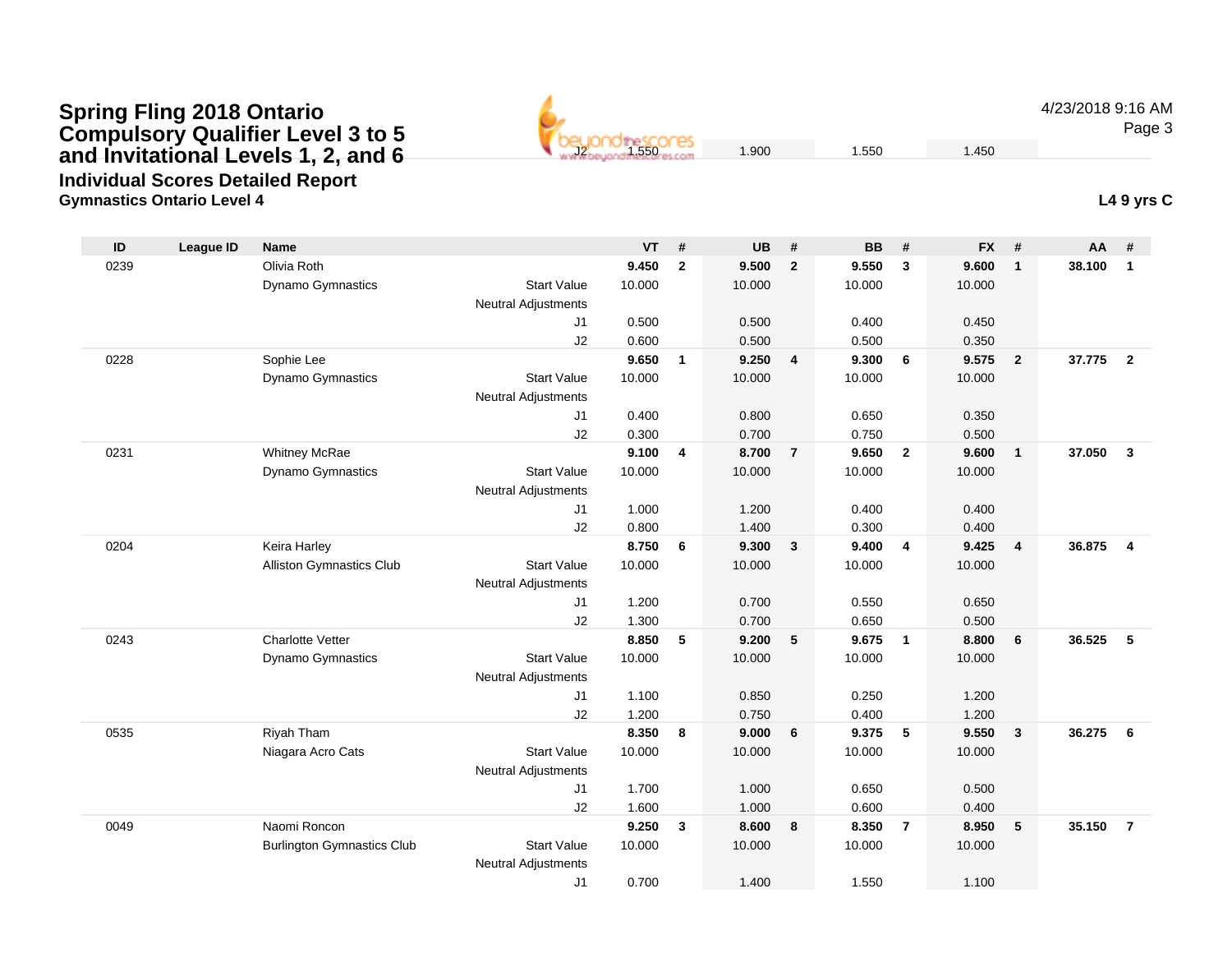4/23/2018 9:16 AM

| <b>Compulsory Qualifier Level 3 to 5</b>                               |                            |        |        |        |        |        | Page 4 |
|------------------------------------------------------------------------|----------------------------|--------|--------|--------|--------|--------|--------|
| and Invitational Levels 1, 2, and 6                                    | J2                         | 0.800  | 1.400  | .750   | 1.000  |        |        |
| individual Scores Detailed Hukari<br>Individual Scores Detailed Report |                            | 8.600  | 9.625  | 7.725  | 8.425  | 34.375 |        |
|                                                                        | <b>Start Value</b>         | 10.000 | 10.000 | 10.000 | 10.000 |        |        |
|                                                                        | <b>Neutral Adjustments</b> |        |        |        |        |        |        |
|                                                                        | . J1                       | 500. ا | 0.400  | 2.450  | 1.500  |        |        |
|                                                                        |                            | 1.300  | 0.350  | 2.100  | 1.650  |        |        |

4.

#### **Gymnastics Ontario Level 4L4 10 yrs A**

| ID   | League ID | Name                                |                            | <b>VT</b> | #            | <b>UB</b> | #                       | <b>BB</b> | #                       | <b>FX</b> | #              | AA     | #                       |
|------|-----------|-------------------------------------|----------------------------|-----------|--------------|-----------|-------------------------|-----------|-------------------------|-----------|----------------|--------|-------------------------|
| 0606 |           | <b>Julia Soltes</b>                 |                            | 9.175     | $\mathbf{2}$ | 8.875     | 5                       | 9.575     | $\mathbf{1}$            | 8.875     | $\overline{7}$ | 36.500 | 1                       |
|      |           | Niagara Acro Cats                   | <b>Start Value</b>         | 10.000    |              | 10.000    |                         | 10.000    |                         | 10.000    |                |        |                         |
|      |           |                                     | <b>Neutral Adjustments</b> |           |              |           |                         |           |                         |           |                |        |                         |
|      |           |                                     | J <sub>1</sub>             | 0.800     |              | 1.250     |                         | 0.500     |                         | 1.200     |                |        |                         |
|      |           |                                     | J <sub>2</sub>             | 0.850     |              | 1.000     |                         | 0.350     |                         | 1.050     |                |        |                         |
| 0531 |           | Keira Harrod                        |                            | 8.250     | 8            | 9.625     | $\overline{1}$          | 9.550     | $\overline{\mathbf{2}}$ | 8.900     | 6              | 36.325 | $\overline{\mathbf{2}}$ |
|      |           | Niagara Acro Cats                   | <b>Start Value</b>         | 10.000    |              | 10.000    |                         | 10.000    |                         | 10.000    |                |        |                         |
|      |           |                                     | <b>Neutral Adjustments</b> |           |              |           |                         |           |                         |           |                |        |                         |
|      |           |                                     | J1                         | 1.600     |              | 0.300     |                         | 0.500     |                         | 1.200     |                |        |                         |
|      |           |                                     | J2                         | 1.900     |              | 0.450     |                         | 0.400     |                         | 1.000     |                |        |                         |
| 0236 |           | Arianna Rachtan                     |                            | 9.050     | $\mathbf{3}$ | 9.375     | $\overline{\mathbf{2}}$ | 8.700     | - 5                     | 9.175     | $\overline{2}$ | 36.300 | $\mathbf{3}$            |
|      |           | <b>Dynamo Gymnastics</b>            | <b>Start Value</b>         | 10.000    |              | 10.000    |                         | 10.000    |                         | 10.000    |                |        |                         |
|      |           |                                     | <b>Neutral Adjustments</b> |           |              |           |                         |           |                         |           |                |        |                         |
|      |           |                                     | J1                         | 0.900     |              | 0.750     |                         | 1.200     |                         | 0.950     |                |        |                         |
|      |           |                                     | J2                         | 1.000     |              | 0.500     |                         | 1.400     |                         | 0.700     |                |        |                         |
| 0081 |           | Neriah McNabb                       |                            | 9.000     | 4            | 9.225     | $\mathbf{3}$            | 8.750     | $\overline{4}$          | 9.300     | $\mathbf{1}$   | 36.275 | $\overline{4}$          |
|      |           | Woodbridge Academy of<br>Gymnastics | <b>Start Value</b>         | 10.000    |              | 10.000    |                         | 10.000    |                         | 10.000    |                |        |                         |
|      |           |                                     | <b>Neutral Adjustments</b> |           |              |           |                         |           |                         |           |                |        |                         |
|      |           |                                     | J <sub>1</sub>             | 1.000     |              | 0.800     |                         | 1.200     |                         | 0.600     |                |        |                         |
|      |           |                                     | J <sub>2</sub>             | 1.000     |              | 0.750     |                         | 1.300     |                         | 0.800     |                |        |                         |
| 0309 |           | Tessa De Kruyff                     |                            | 9.350     | $\mathbf{1}$ | 9.025     | $\overline{4}$          | 8.500     | $\overline{7}$          | 8.950     | $\overline{4}$ | 35.825 | 5                       |
|      |           | <b>Pulsars Gymnastics Club</b>      | <b>Start Value</b>         | 10.000    |              | 10.000    |                         | 10.000    |                         | 10.000    |                |        |                         |
|      |           |                                     | <b>Neutral Adjustments</b> |           |              |           |                         | $-0.100$  |                         |           |                |        |                         |
|      |           |                                     | J <sub>1</sub>             | 0.500     |              | 0.950     |                         | 1.300     |                         | 1.000     |                |        |                         |
|      |           |                                     | J <sub>2</sub>             | 0.800     |              | 1.000     |                         | 1.500     |                         | 1.100     |                |        |                         |
| 0209 |           | Emma Orr                            |                            | 8.450     | 6            | 8.750     | 6                       | 8.750     | 4                       | 8.925     | 5              | 34.875 | - 6                     |
|      |           | Alliston Gymnastics Club            | <b>Start Value</b>         | 10.000    |              | 10.000    |                         | 10.000    |                         | 10.000    |                |        |                         |
|      |           |                                     | Noutral Adjustments        |           |              |           |                         |           |                         |           |                |        |                         |

Neutral Adjustments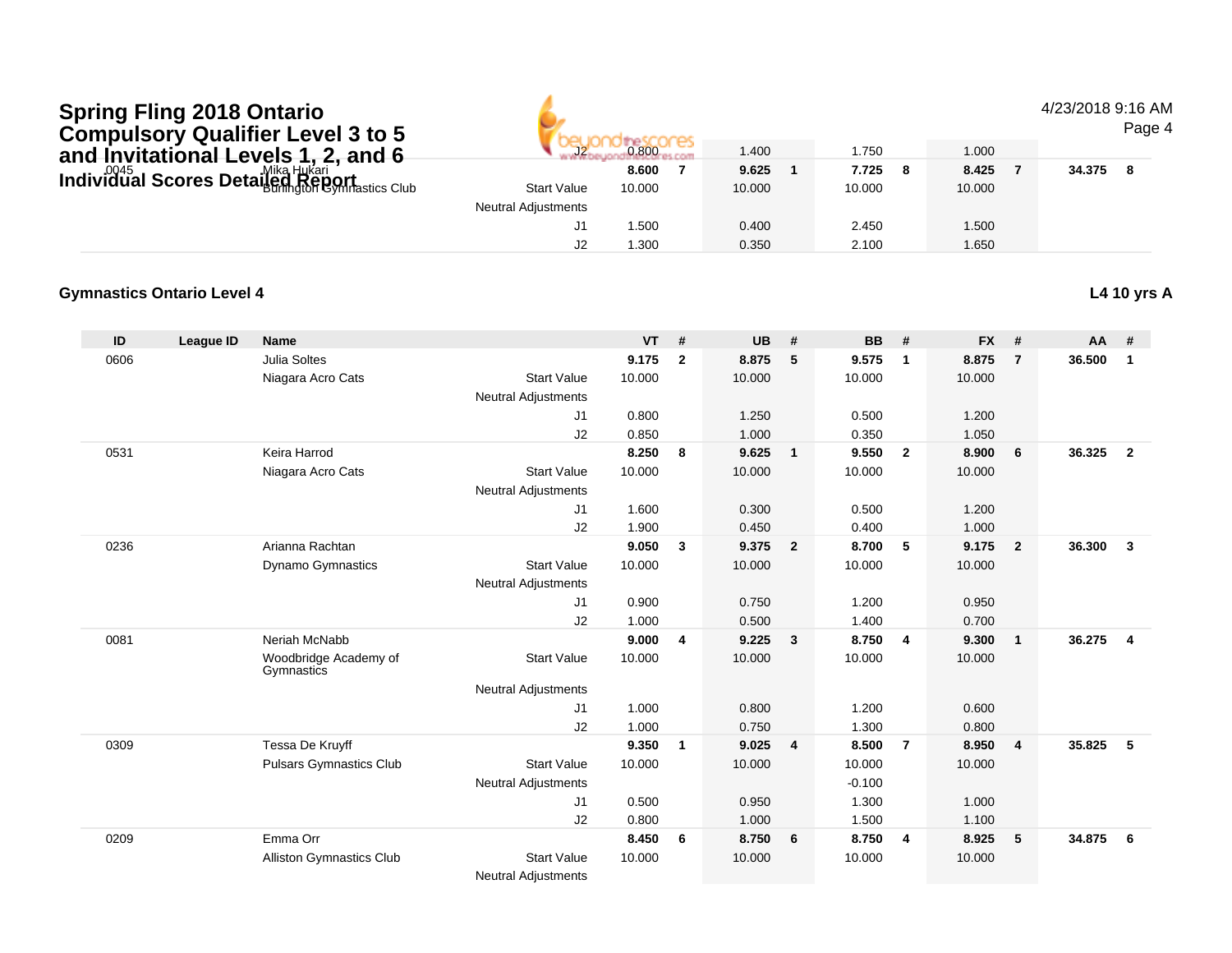|      | <b>Spring Fling 2018 Ontario</b><br><b>Compulsory Qualifier Level 3 to 5</b><br>and Invitational Levels 1, 2, and 6 |                            | 1.600  |     | 1.200  |                | 1.100  |     | 1.200  |              | 4/23/2018 9:16 AM | Page 5         |  |
|------|---------------------------------------------------------------------------------------------------------------------|----------------------------|--------|-----|--------|----------------|--------|-----|--------|--------------|-------------------|----------------|--|
|      |                                                                                                                     | J2                         | 1.500  |     | 1.300  |                | 1.400  |     | 0.950  |              |                   |                |  |
|      | Individual Scores Detailed Report                                                                                   |                            | 8.400  | -7  | 8.650  | $\overline{7}$ | 9.000  | 3   | 8.500  | 9            | 34.550            | $\overline{7}$ |  |
|      | <b>Alliston Gymnastics Club</b>                                                                                     | <b>Start Value</b>         | 10.000 |     | 10.000 |                | 10.000 |     | 10.000 |              |                   |                |  |
|      |                                                                                                                     | <b>Neutral Adjustments</b> |        |     |        |                |        |     |        |              |                   |                |  |
|      |                                                                                                                     | J1                         | 1.600  |     | 1.400  |                | 1.000  |     | 1.600  |              |                   |                |  |
|      |                                                                                                                     | J2                         | 1.600  |     | 1.300  |                | 1.000  |     | 1.400  |              |                   |                |  |
| 0072 | Londyn Rego                                                                                                         |                            | 8.500  | - 5 | 8.500  | 9              | 8.300  | - 8 | 9.000  | $\mathbf{3}$ | 34.300            | 8              |  |
|      | Woodbridge Academy of<br>Gymnastics                                                                                 | <b>Start Value</b>         | 10.000 |     | 10.000 |                | 10.000 |     | 10.000 |              |                   |                |  |
|      |                                                                                                                     | <b>Neutral Adjustments</b> |        |     |        |                |        |     |        |              |                   |                |  |
|      |                                                                                                                     | J1                         | 1.500  |     | 1.600  |                | 1.600  |     | 1.100  |              |                   |                |  |
|      |                                                                                                                     | J2                         | 1.500  |     | 1.400  |                | 1.800  |     | 0.900  |              |                   |                |  |
| 0156 | Ariana Papalia                                                                                                      |                            | 7.500  | -9  | 8.625  | 8              | 8.600  | -6  | 8.650  | 8            | 33.375            | - 9            |  |
|      | <b>Hamilton Wentworth Regionettes</b>                                                                               | <b>Start Value</b>         | 10.000 |     | 10.000 |                | 10.000 |     | 10.000 |              |                   |                |  |
|      |                                                                                                                     | <b>Neutral Adjustments</b> |        |     |        |                |        |     |        |              |                   |                |  |
|      |                                                                                                                     | J1                         | 2.600  |     | 1.350  |                | 1.300  |     | 1.200  |              |                   |                |  |
|      |                                                                                                                     | J2                         | 2.400  |     | 1.400  |                | 1.500  |     | 1.500  |              |                   |                |  |

| ID   | League ID | <b>Name</b>                         |                            | <b>VT</b> | #            | <b>UB</b> | #              | <b>BB</b> | #            | <b>FX</b> | #              | <b>AA</b> | #                       |
|------|-----------|-------------------------------------|----------------------------|-----------|--------------|-----------|----------------|-----------|--------------|-----------|----------------|-----------|-------------------------|
| 0241 |           | Lauren Skeoch                       |                            | 9.225     | 3            | 9.625     | $\mathbf{2}$   | 9.100     | - 6          | 9.450     | $\mathbf 1$    | 37.400    |                         |
|      |           | <b>Dynamo Gymnastics</b>            | <b>Start Value</b>         | 10.000    |              | 10.000    |                | 10.000    |              | 10.000    |                |           |                         |
|      |           |                                     | <b>Neutral Adjustments</b> |           |              |           |                |           |              |           |                |           |                         |
|      |           |                                     | J1                         | 0.800     |              | 0.300     |                | 0.900     |              | 0.450     |                |           |                         |
|      |           |                                     | J2                         | 0.750     |              | 0.450     |                | 0.900     |              | 0.650     |                |           |                         |
| 0313 |           | Evelyn Gebauer                      |                            | 9.500     |              | 9.650     | $\overline{1}$ | 9.325     | -5           | 8.900     | 3              | 37.375    | $\mathbf{2}$            |
|      |           | <b>Pulsars Gymnastics Club</b>      | <b>Start Value</b>         | 10.000    |              | 10.000    |                | 10.000    |              | 10.000    |                |           |                         |
|      |           |                                     | <b>Neutral Adjustments</b> |           |              |           |                |           |              |           |                |           |                         |
|      |           |                                     | J <sub>1</sub>             | 0.550     |              | 0.300     |                | 0.600     |              | 1.250     |                |           |                         |
|      |           |                                     | J <sub>2</sub>             | 0.450     |              | 0.400     |                | 0.750     |              | 0.950     |                |           |                         |
| 0073 |           | <b>Malaiah Davis</b>                |                            | 9.400     | $\mathbf{2}$ | 8.925     | 6              | 9.450     | $\mathbf{3}$ | 9.300     | $\overline{2}$ | 37.075    | 3                       |
|      |           | Woodbridge Academy of<br>Gymnastics | <b>Start Value</b>         | 10.000    |              | 10.000    |                | 10.000    |              | 10.000    |                |           |                         |
|      |           |                                     | <b>Neutral Adjustments</b> |           |              |           |                |           |              |           |                |           |                         |
|      |           |                                     | J <sub>1</sub>             | 0.600     |              | 0.950     |                | 0.500     |              | 0.600     |                |           |                         |
|      |           |                                     | J2                         | 0.600     |              | 1.200     |                | 0.600     |              | 0.800     |                |           |                         |
| 0232 |           | Lana McCreedy                       |                            | 8.750     | 5            | 9.375     | $\mathbf{3}$   | 9.425     | 4            | 9.450     | $\mathbf 1$    | 37.000    | $\overline{\mathbf{4}}$ |
|      |           | <b>Dynamo Gymnastics</b>            | <b>Start Value</b>         | 10.000    |              | 10.000    |                | 10.000    |              | 10.000    |                |           |                         |

2.400 1.400 1.500 1.500

**L4 10 yrs B**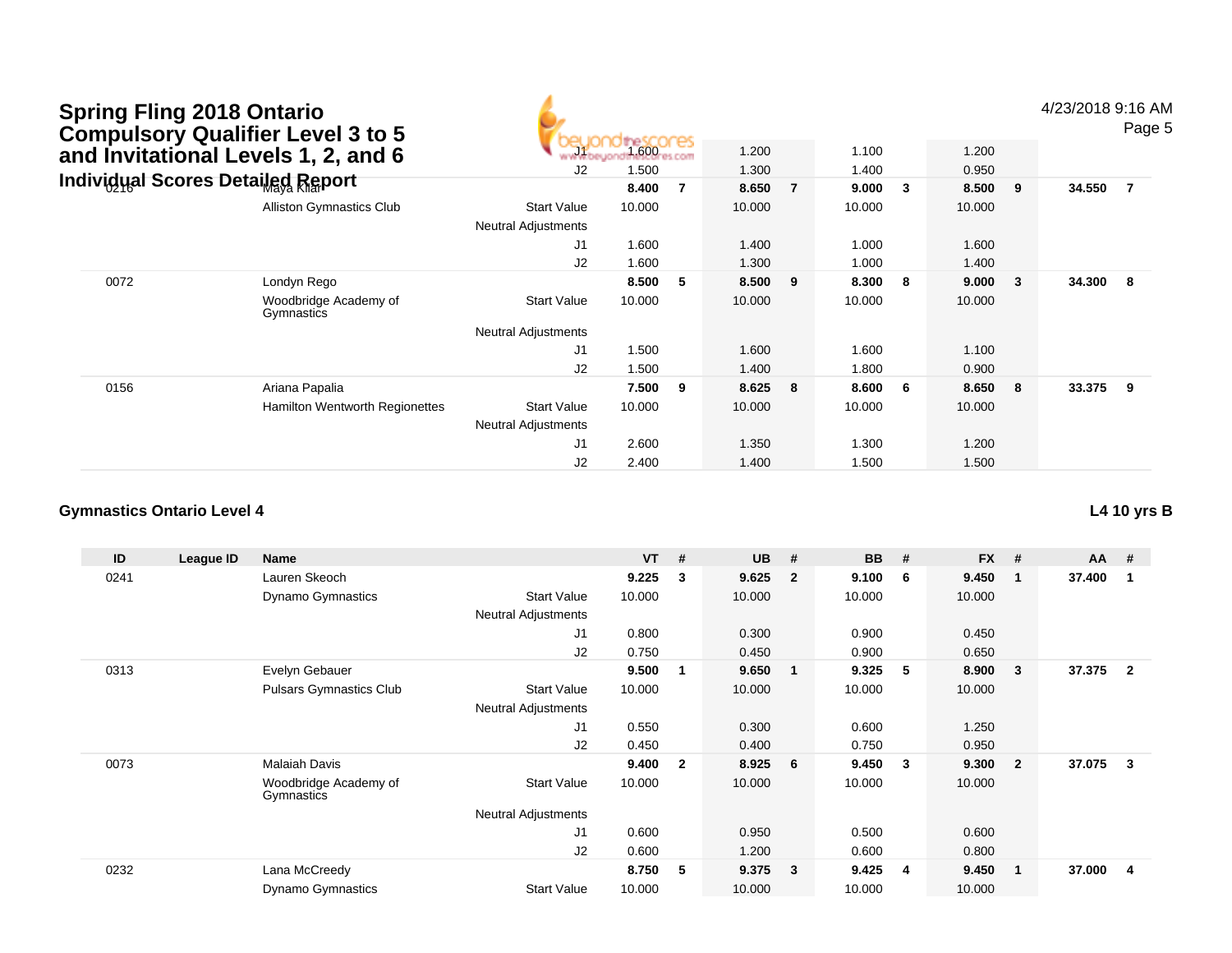| <b>Spring Fling 2018 Ontario</b>         |
|------------------------------------------|
| <b>Compulsory Qualifier Level 3 to 5</b> |
| and Invitational Levels 1, 2, and 6      |
| Individual Scores Detailed Report        |

Neutral Adjustment<mark>s</mark>

4/23/2018 9:16 AM

Page 6

| <b>Individual Scores Detailed Report</b> | ana mwanzi ai Evrolo II ei ana c    | J1<br>J2                   | 1.200<br>1.300 |                | 0.550<br>0.700 |                | 0.650<br>0.500 |                | 0.500<br>0.600 |                         |        |                |
|------------------------------------------|-------------------------------------|----------------------------|----------------|----------------|----------------|----------------|----------------|----------------|----------------|-------------------------|--------|----------------|
| 0530                                     | Calia Sherriff                      |                            | 9.400          | $\overline{2}$ | 9.000          | 5              | 9.550          | $\overline{2}$ | 8.900          | $\mathbf{3}$            | 36.850 | 5              |
|                                          | Niagara Acro Cats                   | <b>Start Value</b>         | 10.000         |                | 10.000         |                | 10.000         |                | 10.000         |                         |        |                |
|                                          |                                     | Neutral Adjustments        |                |                |                |                |                |                |                |                         |        |                |
|                                          |                                     | J <sub>1</sub>             | 0.600          |                | 0.900          |                | 0.500          |                | 1.000          |                         |        |                |
|                                          |                                     | J <sub>2</sub>             | 0.600          |                | 1.100          |                | 0.400          |                | 1.200          |                         |        |                |
| 0532                                     | Kayla Santo                         |                            | 8.300          | $\overline{7}$ | 8.475          | 9              | 9.650          | $\mathbf{1}$   | 8.625          | 6                       | 35.050 | 6              |
|                                          | Niagara Acro Cats                   | <b>Start Value</b>         | 10.000         |                | 10.000         |                | 10.000         |                | 10.000         |                         |        |                |
|                                          |                                     | <b>Neutral Adjustments</b> |                |                |                |                |                |                |                |                         |        |                |
|                                          |                                     | J <sub>1</sub>             | 1.800          |                | 1.650          |                | 0.350          |                | 1.450          |                         |        |                |
|                                          |                                     | J2                         | 1.600          |                | 1.400          |                | 0.350          |                | 1.300          |                         |        |                |
| 0202                                     | Adyson Rhynold                      |                            | 8.400          | 6              | 9.175          | $\overline{4}$ | 8.250          | 8              | 8.850          | $\overline{\mathbf{4}}$ | 34.675 | $\overline{7}$ |
|                                          | Alliston Gymnastics Club            | <b>Start Value</b>         | 10.000         |                | 10.000         |                | 10.000         |                | 10.000         |                         |        |                |
|                                          |                                     | <b>Neutral Adjustments</b> |                |                |                |                |                |                |                |                         |        |                |
|                                          |                                     | J <sub>1</sub>             | 1.500          |                | 0.750          |                | 1.900          |                | 1.200          |                         |        |                |
|                                          |                                     | J <sub>2</sub>             | 1.700          |                | 0.900          |                | 1.600          |                | 1.100          |                         |        |                |
| 0086                                     | Jaydin Segal                        |                            | 9.075          | $\overline{4}$ | 8.625          | 8              | 8.000          | 9              | 8.850          | - 4                     | 34.550 | 8              |
|                                          | Woodbridge Academy of<br>Gymnastics | <b>Start Value</b>         | 10.000         |                | 10.000         |                | 10.000         |                | 10.000         |                         |        |                |
|                                          |                                     | <b>Neutral Adjustments</b> |                |                |                |                |                |                |                |                         |        |                |
|                                          |                                     | J <sub>1</sub>             | 0.950          |                | 1.300          |                | 2.000          |                | 1.200          |                         |        |                |
|                                          |                                     | J <sub>2</sub>             | 0.900          |                | 1.450          |                | 2.000          |                | 1.100          |                         |        |                |
| 0341                                     | Katie Wooldridge                    |                            | 8.000          | 8              | 8.775          | $\overline{7}$ | 9.000          | $\overline{7}$ | 8.675          | 5                       | 34.450 | 9              |
|                                          | <b>Pulsars Gymnastics Club</b>      | <b>Start Value</b>         | 10.000         |                | 10.000         |                | 10.000         |                | 10.000         |                         |        |                |
|                                          |                                     | <b>Neutral Adjustments</b> |                |                |                |                |                |                |                |                         |        |                |
|                                          |                                     | J <sub>1</sub>             | 1.900          |                | 1.250          |                | 1.100          |                | 1.200          |                         |        |                |
|                                          |                                     | J <sub>2</sub>             | 2.100          |                | 1.200          |                | 0.900          |                | 1.450          |                         |        |                |

#### **Gymnastics Ontario Level 4**

**L4 10 yrs C**

| ID   | League ID | <b>Name</b>                     |                            | <b>VT</b> | # | UB.    | # | <b>BB</b> | - # | $FX$ # |     | AA     | # |
|------|-----------|---------------------------------|----------------------------|-----------|---|--------|---|-----------|-----|--------|-----|--------|---|
| 0473 |           | Courtney Bilyj                  |                            | 9.125     |   | 9.075  | 3 | 9.175     | - 3 | 9.100  |     | 36.475 |   |
|      |           | <b>Twisters Gymnastics Club</b> | <b>Start Value</b>         | 10.000    |   | 10.000 |   | 10.000    |     | 10.000 |     |        |   |
|      |           |                                 | <b>Neutral Adjustments</b> |           |   |        |   |           |     |        |     |        |   |
|      |           |                                 | J1                         | 0.800     |   | 0.900  |   | 0.800     |     | 0.900  |     |        |   |
|      |           |                                 | J2                         | 0.950     |   | 0.950  |   | 0.850     |     | 0.900  |     |        |   |
| 0607 |           | Anna Ptaszek                    |                            | 8.450     | 6 | 9.100  |   | 9.375     | 2   | 8.850  | - 4 | 35.775 |   |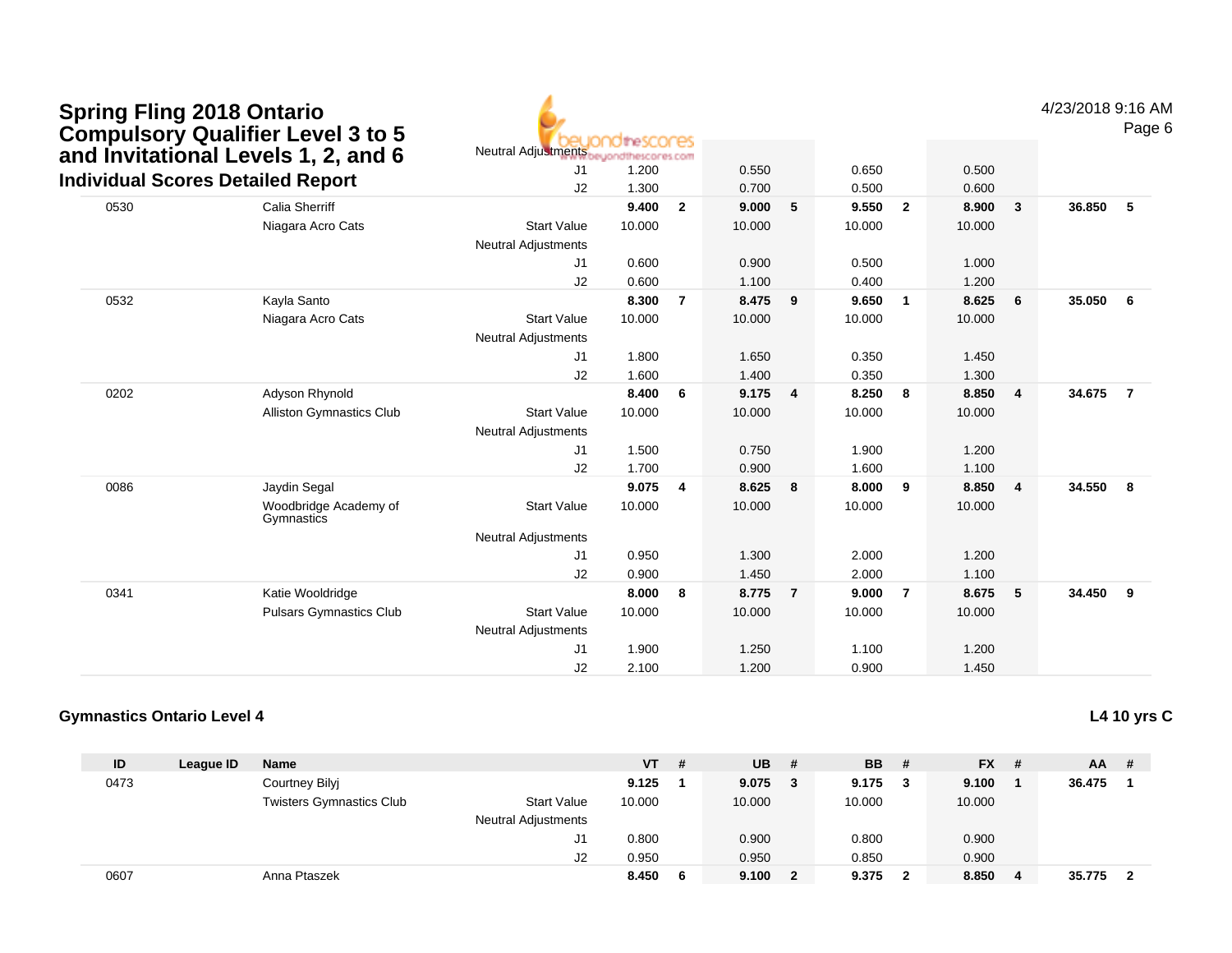|      | <b>Spring Fling 2018 Ontario</b><br><b>Compulsory Qualifier Level 3 to 5</b> |                                                  |        |                         |        |                |          |                         |        |                | 4/23/2018 9:16 AM<br>Page 7       |
|------|------------------------------------------------------------------------------|--------------------------------------------------|--------|-------------------------|--------|----------------|----------|-------------------------|--------|----------------|-----------------------------------|
|      | and Invitational Levers 9, 2, and 1                                          | <b>Start Value</b><br><b>Neutral Adjustments</b> | 10.000 |                         | 10.000 |                | 10.000   |                         | 10.000 |                |                                   |
|      | <b>Individual Scores Detailed Report</b>                                     | J1                                               | 1.500  |                         | 0.800  |                | 0.500    |                         | 1.300  |                |                                   |
|      |                                                                              | J2                                               | 1.600  |                         | 1.000  |                | 0.750    |                         | 1.000  |                |                                   |
| 0334 | <b>Natalie Stimers</b>                                                       |                                                  | 8.850  | $\overline{2}$          | 9.175  | $\mathbf{1}$   | 9.100    | $\overline{\mathbf{4}}$ | 8.400  | 6              | 35.525<br>$\overline{\mathbf{3}}$ |
|      | <b>Pulsars Gymnastics Club</b>                                               | <b>Start Value</b>                               | 10.000 |                         | 10.000 |                | 10.000   |                         | 10.000 |                |                                   |
|      |                                                                              | <b>Neutral Adjustments</b>                       |        |                         |        |                |          |                         |        |                |                                   |
|      |                                                                              | J1                                               | 1.200  |                         | 0.900  |                | 0.900    |                         | 1.800  |                |                                   |
|      |                                                                              | J2                                               | 1.100  |                         | 0.750  |                | 0.900    |                         | 1.400  |                |                                   |
| 0402 | Alexis Sopha                                                                 |                                                  | 8.600  | 5                       | 9.025  | $\overline{4}$ | 8.875    | 6                       | 8.925  | $\mathbf{3}$   | 35.425<br>$\overline{4}$          |
|      | Sault Ste Marie Gymnastics Club                                              | <b>Start Value</b><br>Neutral Adjustments        | 10.000 |                         | 10.000 |                | 10.000   |                         | 10.000 |                |                                   |
|      |                                                                              | J <sub>1</sub>                                   | 1.300  |                         | 1.100  |                | 1.100    |                         | 1.200  |                |                                   |
|      |                                                                              | J2                                               | 1.500  |                         | 0.850  |                | 1.150    |                         | 0.950  |                |                                   |
| 0153 | Kaitlyn Crawford                                                             |                                                  | 8.400  | $\overline{7}$          | 8.300  | 8              | 9.525    | $\overline{\mathbf{1}}$ | 8.650  | 5              | 34.875<br>$-5$                    |
|      | Hamilton Wentworth Regionettes                                               | <b>Start Value</b><br>Neutral Adjustments        | 10.000 |                         | 10.000 |                | 10.000   |                         | 10.000 |                |                                   |
|      |                                                                              | J1                                               | 1.500  |                         | 1.700  |                | 0.500    |                         | 1.500  |                |                                   |
|      |                                                                              | J2                                               | 1.700  |                         | 1.700  |                | 0.450    |                         | 1.200  |                |                                   |
| 0283 | Alia Vicari                                                                  |                                                  | 8.850  | $\overline{2}$          | 8.475  | 6              | 8.375    | $\overline{7}$          | 8.950  | $\overline{2}$ | 34.650<br>6                       |
|      | Northern Stars                                                               | <b>Start Value</b>                               | 10.000 |                         | 10.000 |                | 10.000   |                         | 10.000 |                |                                   |
|      |                                                                              | <b>Neutral Adjustments</b>                       |        |                         |        |                |          |                         |        |                |                                   |
|      |                                                                              | J1                                               | 1.100  |                         | 1.450  |                | 1.700    |                         | 1.000  |                |                                   |
|      |                                                                              | J2                                               | 1.200  |                         | 1.600  |                | 1.550    |                         | 1.100  |                |                                   |
| 0448 | Abigail Mooder                                                               |                                                  | 8.775  | $\overline{\mathbf{3}}$ | 8.625  | 5              | 8.950    | 5                       | 7.750  | 8              | 34.100<br>$\overline{7}$          |
|      | <b>Synergy Gymnastics</b>                                                    | <b>Start Value</b>                               | 10.000 |                         | 10.000 |                | 10.000   |                         | 10.000 |                |                                   |
|      |                                                                              | <b>Neutral Adjustments</b>                       |        |                         |        |                |          |                         |        |                |                                   |
|      |                                                                              | J1                                               | 1.100  |                         | 1.350  |                | 0.900    |                         | 2.400  |                |                                   |
|      |                                                                              | J2                                               | 1.350  |                         | 1.400  |                | 1.200    |                         | 2.100  |                |                                   |
| 0082 | Dagan Gallant                                                                |                                                  | 7.950  | 8                       | 8.400  | $\overline{7}$ | 8.050    | 9                       | 8.400  | 6              | 8<br>32.800                       |
|      | Woodbridge Academy of<br>Gymnastics                                          | <b>Start Value</b>                               | 10.000 |                         | 10.000 |                | 10.000   |                         | 10.000 |                |                                   |
|      |                                                                              | Neutral Adjustments                              |        |                         |        |                |          |                         |        |                |                                   |
|      |                                                                              | J1                                               | 2.100  |                         | 1.650  |                | 1.900    |                         | 1.700  |                |                                   |
|      |                                                                              | J2                                               | 2.000  |                         | 1.550  |                | 2.000    |                         | 1.500  |                |                                   |
| 0449 | Francesca Noto                                                               |                                                  | 8.650  | 4                       | 8.000  | 9              | 8.100    | 8                       | 8.050  | $\overline{7}$ | 32.800<br>8                       |
|      | <b>Synergy Gymnastics</b>                                                    | <b>Start Value</b>                               | 10.000 |                         | 10.000 |                | 10.000   |                         | 10.000 |                |                                   |
|      |                                                                              | <b>Neutral Adjustments</b>                       |        |                         |        |                | $-0.100$ |                         |        |                |                                   |
|      |                                                                              | J1                                               | 1.400  |                         | 2.000  |                | 1.700    |                         | 2.000  |                |                                   |
|      |                                                                              | J2                                               | 1.300  |                         | 2.000  |                | 1.900    |                         | 1.900  |                |                                   |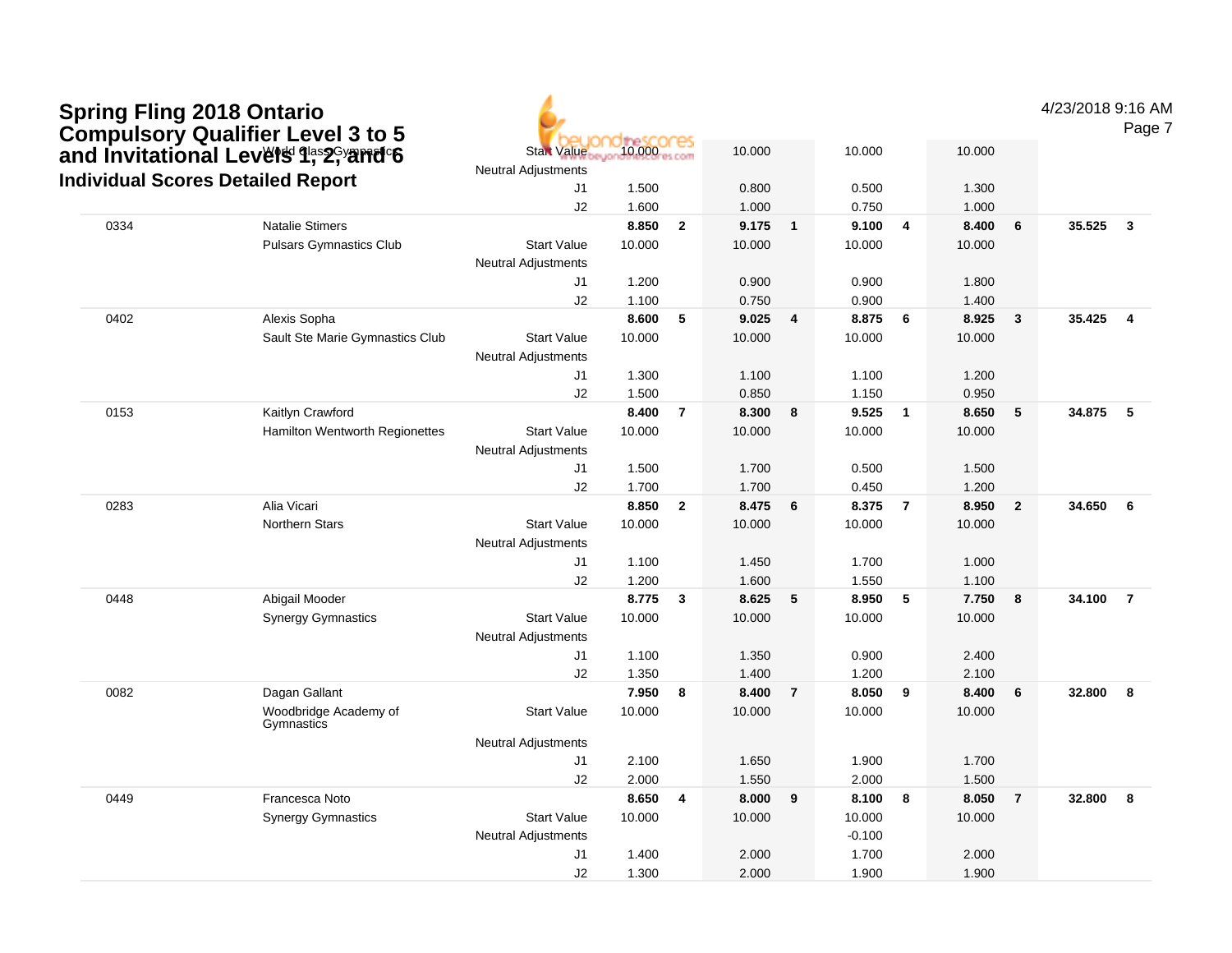#### **Gymnastics Ontario Level 4Individual Scores Detailed Report L4 11 yrs ASpring Fling 2018 Ontario Compulsory Qualifier Level 3 to 5 and Invitational Levels 1, 2, and 6**



| ID   | <b>League ID</b> | <b>Name</b>                                       |                            | <b>VT</b> | #              | <b>UB</b> | #                       | <b>BB</b> | #              | <b>FX</b> | #              | AA     | #                       |
|------|------------------|---------------------------------------------------|----------------------------|-----------|----------------|-----------|-------------------------|-----------|----------------|-----------|----------------|--------|-------------------------|
| 0234 |                  | Ellisha Musselman                                 |                            | 9.350     | $\mathbf{1}$   | 9.500     | $\overline{2}$          | 9.450     | $\mathbf{3}$   | 9.600     | $\mathbf{1}$   | 37.900 | $\mathbf{1}$            |
|      |                  | <b>Dynamo Gymnastics</b>                          | <b>Start Value</b>         | 10.000    |                | 10.000    |                         | 10.000    |                | 10.000    |                |        |                         |
|      |                  |                                                   | <b>Neutral Adjustments</b> |           |                |           |                         |           |                |           |                |        |                         |
|      |                  |                                                   | J <sub>1</sub>             | 0.700     |                | 0.450     |                         | 0.450     |                | 0.500     |                |        |                         |
|      |                  |                                                   | J2                         | 0.600     |                | 0.550     |                         | 0.650     |                | 0.300     |                |        |                         |
| 0237 |                  | Kamryn Rattansingh                                |                            | 9.050     | 3              | 9.350     | 3                       | 9.500     | $\overline{2}$ | 9.400     | $\mathbf{3}$   | 37.300 | $\overline{2}$          |
|      |                  | <b>Dynamo Gymnastics</b>                          | <b>Start Value</b>         | 10.000    |                | 10.000    |                         | 10.000    |                | 10.000    |                |        |                         |
|      |                  |                                                   | <b>Neutral Adjustments</b> |           |                |           |                         |           |                |           |                |        |                         |
|      |                  |                                                   | J1                         | 0.900     |                | 0.550     |                         | 0.450     |                | 0.650     |                |        |                         |
|      |                  |                                                   | J2                         | 1.000     |                | 0.750     |                         | 0.550     |                | 0.550     |                |        |                         |
| 0456 |                  | Alyssa Kirkland                                   |                            | 8.750     | $\overline{7}$ | 9.575     | $\mathbf{1}$            | 9.350     | 4              | 9.100     | 5              | 36.775 | $\overline{\mathbf{3}}$ |
|      |                  | <b>Synergy Gymnastics</b>                         | <b>Start Value</b>         | 10.000    |                | 10.000    |                         | 10.000    |                | 10.000    |                |        |                         |
|      |                  |                                                   | <b>Neutral Adjustments</b> |           |                |           |                         |           |                |           |                |        |                         |
|      |                  |                                                   | J <sub>1</sub>             | 1.200     |                | 0.350     |                         | 0.750     |                | 0.900     |                |        |                         |
|      |                  |                                                   | J2                         | 1.300     |                | 0.500     |                         | 0.550     |                | 0.900     |                |        |                         |
| 0303 |                  | Kaia Burgess                                      |                            | 9.200     | $\mathbf{2}$   | 8.800     | $\overline{7}$          | 9.250     | 5              | 9.350     | $\overline{4}$ | 36.600 | $\overline{4}$          |
|      |                  | <b>Pulsars Gymnastics Club</b>                    | <b>Start Value</b>         | 10.000    |                | 10.000    |                         | 10.000    |                | 10.000    |                |        |                         |
|      |                  |                                                   | <b>Neutral Adjustments</b> |           |                |           |                         |           |                |           |                |        |                         |
|      |                  |                                                   | J1                         | 0.700     |                | 1.200     |                         | 0.850     |                | 0.650     |                |        |                         |
|      |                  |                                                   | J2                         | 0.900     |                | 1.200     |                         | 0.650     |                | 0.650     |                |        |                         |
| 0361 |                  | Lauren Cordeiro                                   |                            | 8.900     | 4              | 9.100     | 5                       | 9.525     | $\overline{1}$ | 9.075     | 6              | 36.600 | $\overline{4}$          |
|      |                  | <b>Revolution Gymnastics And Sports</b><br>Centre | <b>Start Value</b>         | 10.000    |                | 10.000    |                         | 10.000    |                | 10.000    |                |        |                         |
|      |                  |                                                   | <b>Neutral Adjustments</b> |           |                |           |                         |           |                |           |                |        |                         |
|      |                  |                                                   | J1                         | 1.200     |                | 0.800     |                         | 0.500     |                | 0.850     |                |        |                         |
|      |                  |                                                   | J2                         | 1.000     |                | 1.000     |                         | 0.450     |                | 1.000     |                |        |                         |
| 0151 |                  | Ruby Sansom                                       |                            | 8.850     | 5              | 9.200     | $\overline{\mathbf{4}}$ | 9.125     | 6              | 8.900     | $\overline{7}$ | 36.075 | -5                      |
|      |                  | Hamilton Wentworth Regionettes                    | <b>Start Value</b>         | 10.000    |                | 10.000    |                         | 10.000    |                | 10.000    |                |        |                         |
|      |                  |                                                   | <b>Neutral Adjustments</b> |           |                |           |                         |           |                |           |                |        |                         |
|      |                  |                                                   | J1                         | 1.200     |                | 0.700     |                         | 0.900     |                | 1.100     |                |        |                         |
|      |                  |                                                   | J2                         | 1.100     |                | 0.900     |                         | 0.850     |                | 1.100     |                |        |                         |
| 0238 |                  | Sophia Robertson                                  |                            | 8.800     | 6              | 9.000     | 6                       | 8.775     | 8              | 9.475     | $\overline{2}$ | 36.050 | 6                       |
|      |                  | Dynamo Gymnastics                                 | <b>Start Value</b>         | 10.000    |                | 10.000    |                         | 10.000    |                | 10.000    |                |        |                         |
|      |                  |                                                   | <b>Neutral Adjustments</b> |           |                |           |                         |           |                |           |                |        |                         |
|      |                  |                                                   | J1                         | 1.300     |                | 0.900     |                         | 1.200     |                | 0.550     |                |        |                         |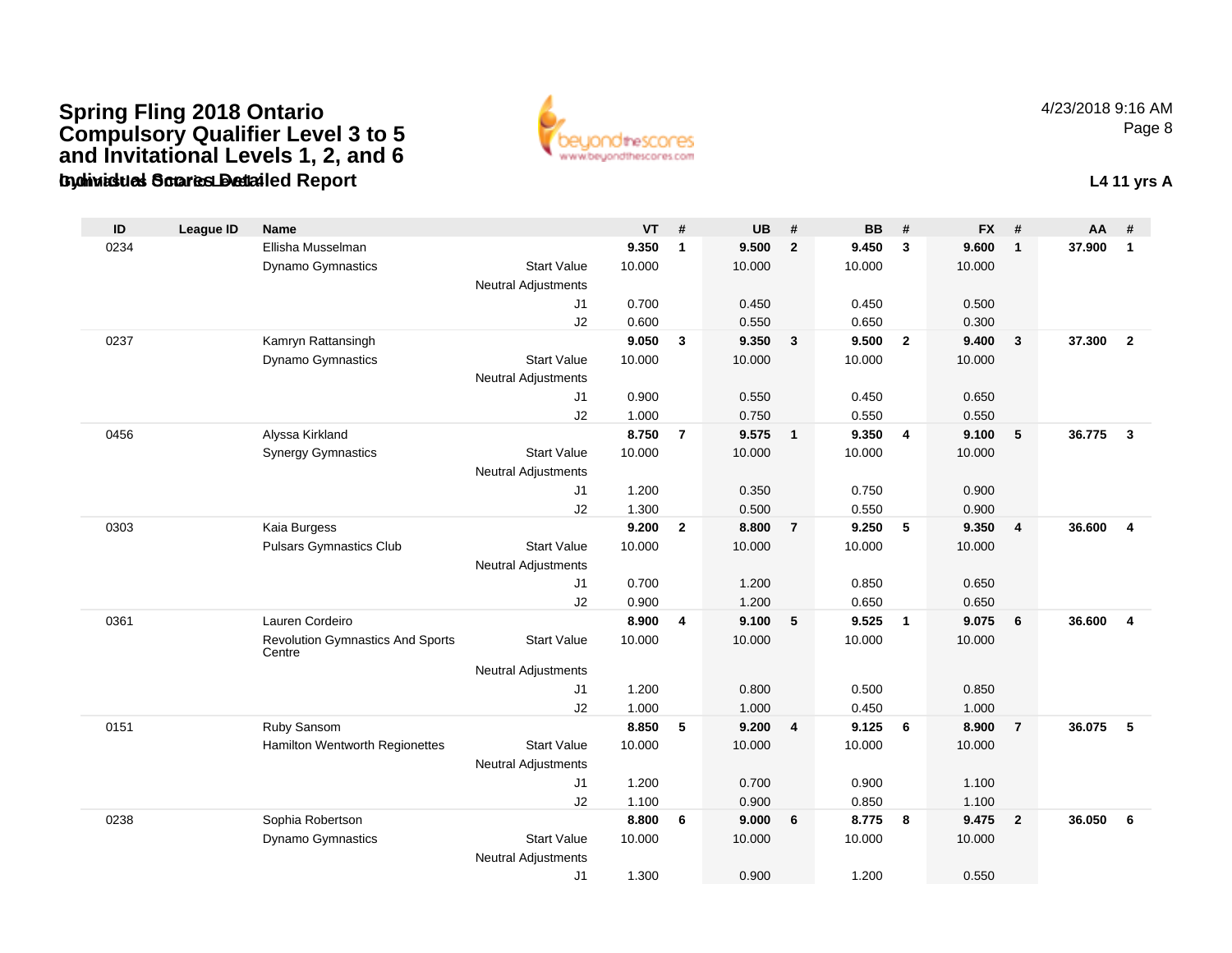| <b>Spring Fling 2018 Ontario</b> | <b>Compulsory Qualifier Level 3 to 5</b>        |                            |            |     |        |   |        |     |        |     | 4/23/2018 9:16 AM | Page 9 |
|----------------------------------|-------------------------------------------------|----------------------------|------------|-----|--------|---|--------|-----|--------|-----|-------------------|--------|
|                                  | and Invitational Levels 1, 2, and 6             | 72 <sub>1</sub>            | dinescones |     | 1.100  |   | 1.250  |     | 0.500  |     |                   |        |
|                                  |                                                 |                            | 8.600      | - 8 | 8.600  | 8 | 9.000  | - 7 | 8.850  | 8   | 35.050            |        |
|                                  | Individual Scores Detailed Report<br>Gymnastics | <b>Start Value</b>         | 10.000     |     | 10.000 |   | 10.000 |     | 10.000 |     |                   |        |
|                                  |                                                 | <b>Neutral Adjustments</b> |            |     |        |   |        |     |        |     |                   |        |
|                                  |                                                 | J <sub>1</sub>             | 1.300      |     | 1.400  |   | 1.000  |     | 1.100  |     |                   |        |
|                                  |                                                 | J2                         | 1.500      |     | 1.400  |   | 1.000  |     | 1.200  |     |                   |        |
| 0150                             | Aleesha Bell                                    |                            | 8.550      | - 9 | 8.450  | 9 | 9.250  | - 5 | 8.450  | - 9 | 34.700 8          |        |
|                                  | <b>Hamilton Wentworth Regionettes</b>           | <b>Start Value</b>         | 10.000     |     | 10.000 |   | 10.000 |     | 10.000 |     |                   |        |
|                                  |                                                 | <b>Neutral Adjustments</b> |            |     |        |   |        |     |        |     |                   |        |
|                                  |                                                 | J1                         | 1.400      |     | 1.700  |   | 0.850  |     | 1.500  |     |                   |        |
|                                  |                                                 | J2                         | 1.500      |     | 1.400  |   | 0.650  |     | 1.600  |     |                   |        |

**L4 11 yrs B**

| ID   | League ID | <b>Name</b>                           |                            | <b>VT</b> | #                       | <b>UB</b> | #              | <b>BB</b> | #                       | <b>FX</b> | # | AA     | #                       |
|------|-----------|---------------------------------------|----------------------------|-----------|-------------------------|-----------|----------------|-----------|-------------------------|-----------|---|--------|-------------------------|
| 0284 |           | Angelika Mas                          |                            | 9.500     | $\overline{1}$          | 9.225     | 3              | 9.525     | $\overline{\mathbf{2}}$ | 9.325     | 4 | 37.575 | $\mathbf 1$             |
|      |           | <b>Northern Stars</b>                 | <b>Start Value</b>         | 10.000    |                         | 10.000    |                | 10.000    |                         | 10.000    |   |        |                         |
|      |           |                                       | Neutral Adjustments        |           |                         |           |                |           |                         |           |   |        |                         |
|      |           |                                       | J <sub>1</sub>             | 0.500     |                         | 0.750     |                | 0.400     |                         | 0.650     |   |        |                         |
|      |           |                                       | J <sub>2</sub>             | 0.500     |                         | 0.800     |                | 0.550     |                         | 0.700     |   |        |                         |
| 0286 |           | Marissa Stege                         |                            | 8.950     | - 6                     | 9.175     | 4              | 9.650     | 1                       | 9.350     | 3 | 37.125 | $\overline{\mathbf{2}}$ |
|      |           | <b>Northern Stars</b>                 | <b>Start Value</b>         | 10.000    |                         | 10.000    |                | 10.000    |                         | 10.000    |   |        |                         |
|      |           |                                       | Neutral Adjustments        |           |                         |           |                |           |                         |           |   |        |                         |
|      |           |                                       | J <sub>1</sub>             | 0.900     |                         | 0.800     |                | 0.400     |                         | 0.800     |   |        |                         |
|      |           |                                       | J <sub>2</sub>             | 1.200     |                         | 0.850     |                | 0.300     |                         | 0.500     |   |        |                         |
| 0158 |           | Claire Ormond                         |                            | 9.200     | $\overline{4}$          | 9.550     | $\mathbf{1}$   | 8.800     | 6                       | 9.500     | 1 | 37.050 | $\mathbf{3}$            |
|      |           | Hamilton Wentworth Regionettes        | <b>Start Value</b>         | 10.000    |                         | 10.000    |                | 10.000    |                         | 10.000    |   |        |                         |
|      |           |                                       | <b>Neutral Adjustments</b> |           |                         |           |                |           |                         |           |   |        |                         |
|      |           |                                       | J1                         | 0.900     |                         | 0.400     |                | 1.300     |                         | 0.550     |   |        |                         |
|      |           |                                       | J2                         | 0.700     |                         | 0.500     |                | 1.100     |                         | 0.450     |   |        |                         |
| 0271 |           | Victoria Nenoff                       |                            | 8.800     | - 8                     | 9.300     | $\overline{2}$ | 9.525     | $\overline{2}$          | 9.300     | 5 | 36.925 | $\overline{\mathbf{4}}$ |
|      |           | Northern Stars                        | <b>Start Value</b>         | 10.000    |                         | 10.000    |                | 10.000    |                         | 10.000    |   |        |                         |
|      |           |                                       | <b>Neutral Adjustments</b> |           |                         |           |                |           |                         |           |   |        |                         |
|      |           |                                       | J <sub>1</sub>             | 1.200     |                         | 0.800     |                | 0.550     |                         | 0.750     |   |        |                         |
|      |           |                                       | J2                         | 1.200     |                         | 0.600     |                | 0.400     |                         | 0.650     |   |        |                         |
| 0155 |           | <b>Bridget Gago</b>                   |                            | 9.350     | $\overline{\mathbf{2}}$ | 9.000     | 8              | 9.100     | 4                       | 9.200     | 6 | 36.650 | 5                       |
|      |           | <b>Hamilton Wentworth Regionettes</b> | <b>Start Value</b>         | 10.000    |                         | 10.000    |                | 10.000    |                         | 10.000    |   |        |                         |
|      |           |                                       | Noutral Adjustments        |           |                         |           |                |           |                         |           |   |        |                         |

Neutral Adjustments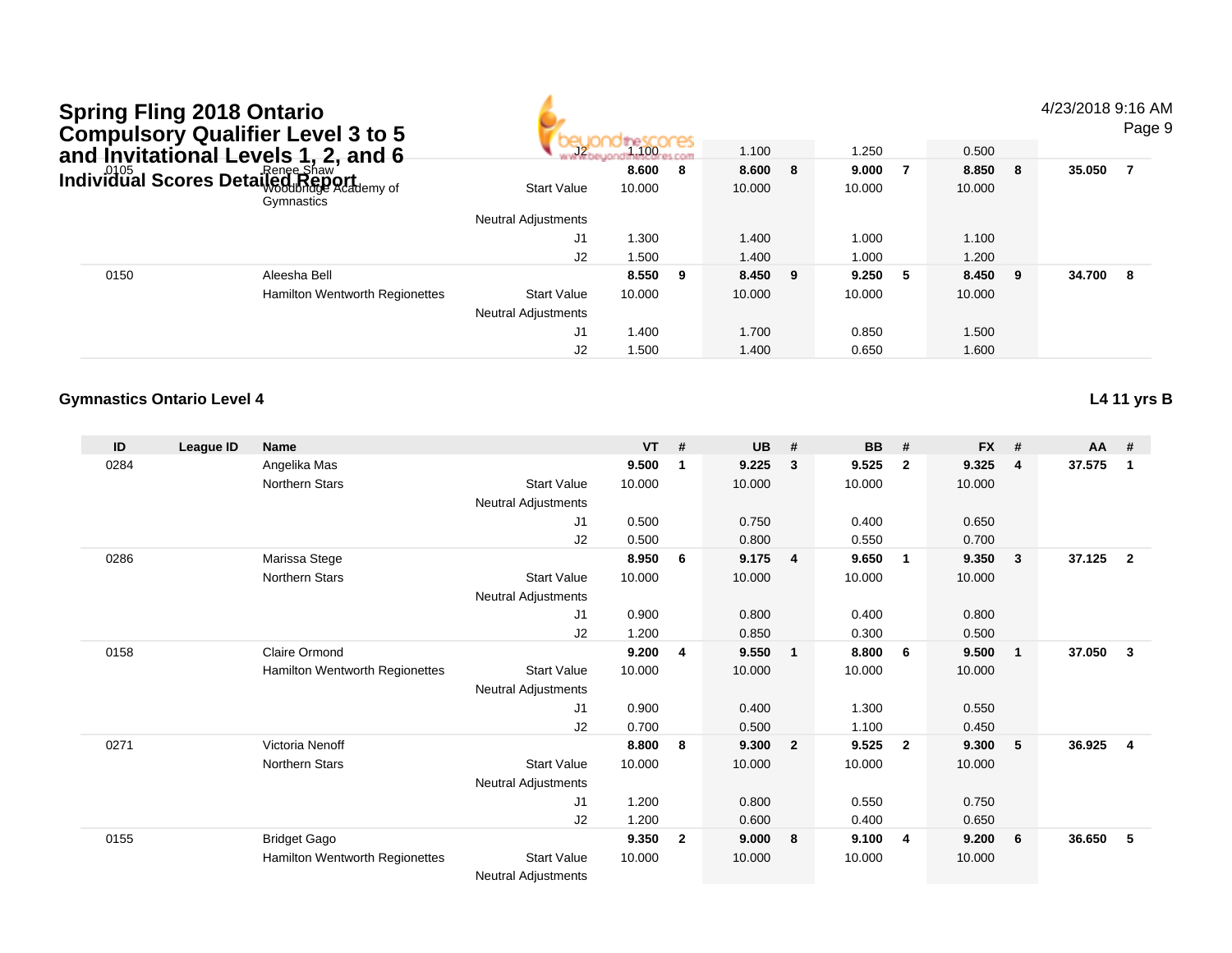| <b>Spring Fling 2018 Ontario</b><br><b>Compulsory Qualifier Level 3 to 5</b> |                                |                            |                  |                |        |                |          |                |        |                | 4/23/2018 9:16 AM | Page 10        |
|------------------------------------------------------------------------------|--------------------------------|----------------------------|------------------|----------------|--------|----------------|----------|----------------|--------|----------------|-------------------|----------------|
| and Invitational Levels 1, 2, and 6                                          |                                |                            | <b>De SCOCES</b> |                | 1.100  |                | 0.950    |                | 0.700  |                |                   |                |
|                                                                              |                                | J2                         | 0.700            |                | 0.900  |                | 0.850    |                | 0.900  |                |                   |                |
| Individual Scores Detailed Report                                            |                                |                            | 9.275            | $\mathbf{3}$   | 9.050  | 6              | 8.775    | $\overline{7}$ | 9.175  | $\overline{7}$ | 36.275            | 6              |
|                                                                              | <b>Dancemakers Gymnastics</b>  | <b>Start Value</b>         | 10.000           |                | 10.000 |                | 10.000   |                | 10.000 |                |                   |                |
|                                                                              |                                | <b>Neutral Adjustments</b> |                  |                |        |                |          |                |        |                |                   |                |
|                                                                              |                                | J1                         | 0.800            |                | 1.100  |                | 1.350    |                | 0.850  |                |                   |                |
|                                                                              |                                | J2                         | 0.650            |                | 0.800  |                | 1.100    |                | 0.800  |                |                   |                |
| 0259                                                                         | Sophia Kovachik                |                            | 9.100            | 5              | 9.125  | 5              | 8.500    | 9              | 9.475  | $\overline{2}$ | 36.200            | $\overline{7}$ |
|                                                                              | Niagara Acro Cats              | <b>Start Value</b>         | 10.000           |                | 10.000 |                | 10.000   |                | 10.000 |                |                   |                |
|                                                                              |                                | <b>Neutral Adjustments</b> |                  |                |        |                | $-0.100$ |                |        |                |                   |                |
|                                                                              |                                | J <sub>1</sub>             | 0.900            |                | 0.900  |                | 1.550    |                | 0.550  |                |                   |                |
|                                                                              |                                | J2                         | 0.900            |                | 0.850  |                | 1.250    |                | 0.500  |                |                   |                |
| 0157                                                                         | Isabella Steepe-Becerra        |                            | 8.900            | $\overline{7}$ | 9.000  | 8              | 9.225    | $\mathbf{3}$   | 8.600  | 9              | 35.725            | 8              |
|                                                                              | Hamilton Wentworth Regionettes | <b>Start Value</b>         | 10.000           |                | 10.000 |                | 10.000   |                | 10.000 |                |                   |                |
|                                                                              |                                | <b>Neutral Adjustments</b> |                  |                |        |                |          |                |        |                |                   |                |
|                                                                              |                                | J1                         | 1.200            |                | 1.000  |                | 0.650    |                | 1.300  |                |                   |                |
|                                                                              |                                | J2                         | 1.000            |                | 1.000  |                | 0.900    |                | 1.500  |                |                   |                |
| 0152                                                                         | Amy Williamson                 |                            | 8.800            | 8              | 9.025  | $\overline{7}$ | 9.000    | -5             | 8.000  | 10             | 34.825            | 9              |
|                                                                              | Hamilton Wentworth Regionettes | <b>Start Value</b>         | 10.000           |                | 10.000 |                | 10.000   |                | 10.000 |                |                   |                |
|                                                                              |                                | <b>Neutral Adjustments</b> |                  |                |        |                |          |                |        |                |                   |                |
|                                                                              |                                | J1                         | 1.100            |                | 1.100  |                | 1.100    |                | 2.000  |                |                   |                |
|                                                                              |                                | J2                         | 1.300            |                | 0.850  |                | 0.900    |                | 2.000  |                |                   |                |
| 0592                                                                         | Rowan Douglas                  |                            | 8.550            | 9              | 8.450  | 9              | 8.700    | 8              | 8.775  | 8              | 34.475            | 10             |
|                                                                              | Dancemakers Gymnastics         | <b>Start Value</b>         | 10.000           |                | 10.000 |                | 10.000   |                | 10.000 |                |                   |                |
|                                                                              |                                | <b>Neutral Adjustments</b> |                  |                |        |                |          |                |        |                |                   |                |
|                                                                              |                                | J1                         | 1.300            |                | 1.500  |                | 1.350    |                | 1.300  |                |                   |                |
|                                                                              |                                | J2                         | 1.600            |                | 1.600  |                | 1.250    |                | 1.150  |                |                   |                |
|                                                                              |                                |                            |                  |                |        |                |          |                |        |                |                   |                |

| ID   | League ID | <b>Name</b>                                       |                            | <b>VT</b> | # | <b>UB</b> | # | <b>BB</b> # |   | <b>FX</b> | - # | AA     | - #                     |
|------|-----------|---------------------------------------------------|----------------------------|-----------|---|-----------|---|-------------|---|-----------|-----|--------|-------------------------|
| 0533 |           | <b>Brielle Bosak</b>                              |                            | 9.450     | 2 | 9.300     | 3 | 9.650       | 2 | 9.525     |     | 37.925 |                         |
|      |           | Niagara Acro Cats                                 | <b>Start Value</b>         | 10.000    |   | 10.000    |   | 10.000      |   | 10.000    |     |        |                         |
|      |           |                                                   | <b>Neutral Adjustments</b> |           |   |           |   |             |   |           |     |        |                         |
|      |           |                                                   | J1                         | 0.500     |   | 0.700     |   | 0.400       |   | 0.400     |     |        |                         |
|      |           |                                                   | J2                         | 0.600     |   | 0.700     |   | 0.300       |   | 0.550     |     |        |                         |
| 0366 |           | Ava Brokenshire                                   |                            | 9.575     |   | 9.550     |   | 9.425       | 3 | 9.350     |     | 37.900 | $\overline{\mathbf{2}}$ |
|      |           | <b>Revolution Gymnastics And Sports</b><br>Centre | <b>Start Value</b>         | 10.000    |   | 10.000    |   | 10.000      |   | 10.000    |     |        |                         |

**L4 11 yrs C**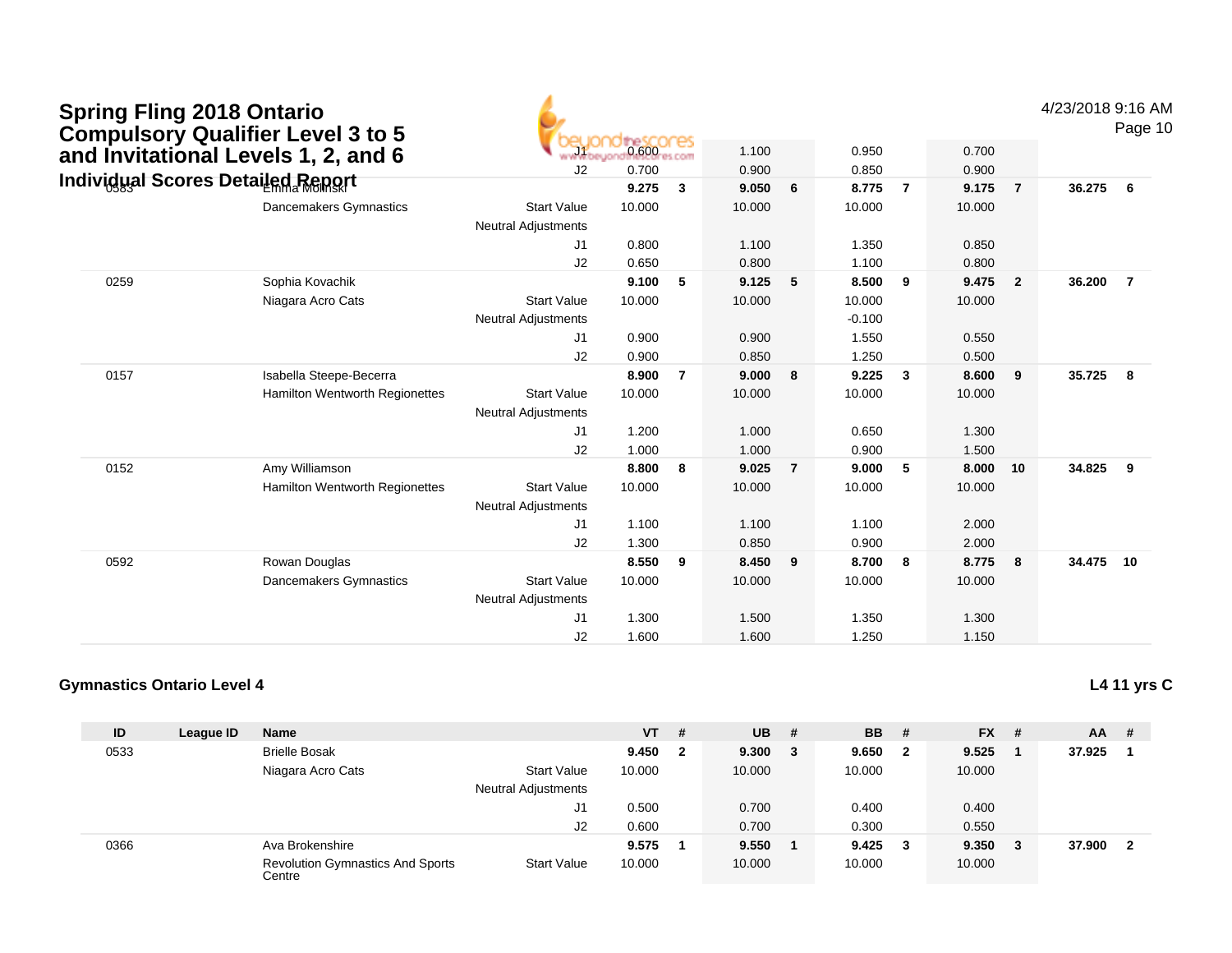| <b>Spring Fling 2018 Ontario</b>         |
|------------------------------------------|
| <b>Compulsory Qualifier Level 3 to 5</b> |
| and Invitational Levels 1, 2, and 6      |
| Individual Scores Detailed Penert        |



4/23/2018 9:16 AM

| and invitational Levels 1, 2, and 6 |                                          | $\frac{1}{2}$              | eyondthescores.com |                |        |                         |        |                |        |                         |        |                         |
|-------------------------------------|------------------------------------------|----------------------------|--------------------|----------------|--------|-------------------------|--------|----------------|--------|-------------------------|--------|-------------------------|
|                                     | <b>Individual Scores Detailed Report</b> | J <sub>1</sub>             | 0.400              |                | 0.500  |                         | 0.500  |                | 0.600  |                         |        |                         |
|                                     |                                          | J2                         | 0.450              |                | 0.400  |                         | 0.650  |                | 0.700  |                         |        |                         |
| 0285                                | Alexa Forrest                            |                            | 9.275              | $\mathbf{3}$   | 9.375  | $\mathbf{2}$            | 9.725  | $\overline{1}$ | 9.150  | $\overline{7}$          | 37.525 | $\overline{\mathbf{3}}$ |
|                                     | <b>Northern Stars</b>                    | <b>Start Value</b>         | 10.000             |                | 10.000 |                         | 10.000 |                | 10.000 |                         |        |                         |
|                                     |                                          | <b>Neutral Adjustments</b> |                    |                |        |                         |        |                |        |                         |        |                         |
|                                     |                                          | J1                         | 0.700              |                | 0.600  |                         | 0.250  |                | 0.800  |                         |        |                         |
|                                     |                                          | J2                         | 0.750              |                | 0.650  |                         | 0.300  |                | 0.900  |                         |        |                         |
| 0462                                | Emma Ortepi                              |                            | 9.200              | $\overline{4}$ | 9.375  | $\overline{\mathbf{2}}$ | 8.650  | 10             | 9.375  | $\overline{2}$          | 36.600 | $\overline{4}$          |
|                                     | <b>Synergy Gymnastics</b>                | <b>Start Value</b>         | 10.000             |                | 10.000 |                         | 10.000 |                | 10.000 |                         |        |                         |
|                                     |                                          | <b>Neutral Adjustments</b> |                    |                |        |                         |        |                |        |                         |        |                         |
|                                     |                                          | J1                         | 0.700              |                | 0.650  |                         | 1.400  |                | 0.700  |                         |        |                         |
|                                     |                                          | J2                         | 0.900              |                | 0.600  |                         | 1.300  |                | 0.550  |                         |        |                         |
| 0200                                | Makayla Collis-Sirelpuu                  |                            | 9.450              | $\mathbf{2}$   | 9.250  | $\overline{\mathbf{4}}$ | 9.075  | $\overline{7}$ | 8.750  | 10                      | 36.525 | 5                       |
|                                     | <b>Alliston Gymnastics Club</b>          | <b>Start Value</b>         | 10.000             |                | 10.000 |                         | 10.000 |                | 10.000 |                         |        |                         |
|                                     |                                          | <b>Neutral Adjustments</b> |                    |                |        |                         |        |                |        |                         |        |                         |
|                                     |                                          | J <sub>1</sub>             | 0.600              |                | 0.700  |                         | 0.800  |                | 1.350  |                         |        |                         |
|                                     |                                          | J2                         | 0.500              |                | 0.800  |                         | 1.050  |                | 1.150  |                         |        |                         |
| 0342                                | Jazmin Zeiger                            |                            | 8.850              | $\overline{7}$ | 9.100  | 5                       | 9.000  | 8              | 9.275  | $\overline{\mathbf{4}}$ | 36.225 | 6                       |
|                                     | <b>Pulsars Gymnastics Club</b>           | <b>Start Value</b>         | 10.000             |                | 10.000 |                         | 10.000 |                | 10.000 |                         |        |                         |
|                                     |                                          | <b>Neutral Adjustments</b> |                    |                |        |                         |        |                |        |                         |        |                         |
|                                     |                                          | J <sub>1</sub>             | 1.100              |                | 1.000  |                         | 1.050  |                | 0.850  |                         |        |                         |
|                                     |                                          | J2                         | 1.200              |                | 0.800  |                         | 0.950  |                | 0.600  |                         |        |                         |
| 0069                                | Emily Coba                               |                            | 9.000              | 6              | 8.650  | 6                       | 9.250  | 5              | 9.225  | 6                       | 36.125 | $\overline{7}$          |
|                                     | Woodbridge Academy of<br>Gymnastics      | <b>Start Value</b>         | 10.000             |                | 10.000 |                         | 10.000 |                | 10.000 |                         |        |                         |
|                                     |                                          | <b>Neutral Adjustments</b> |                    |                |        |                         |        |                |        |                         |        |                         |
|                                     |                                          | J1                         | 0.900              |                | 1.400  |                         | 0.700  |                | 0.750  |                         |        |                         |
|                                     |                                          | J2                         | 1.100              |                | 1.300  |                         | 0.800  |                | 0.800  |                         |        |                         |
| 0311                                | Lilyann Doner                            |                            | 9.150              | 5              | 8.650  | 6                       | 9.275  | 4              | 8.800  | $\boldsymbol{9}$        | 35.875 | $\overline{\mathbf{8}}$ |
|                                     | <b>Pulsars Gymnastics Club</b>           | <b>Start Value</b>         | 10.000             |                | 10.000 |                         | 10.000 |                | 10.000 |                         |        |                         |
|                                     |                                          | <b>Neutral Adjustments</b> |                    |                |        |                         |        |                |        |                         |        |                         |
|                                     |                                          | J <sub>1</sub>             | 0.800              |                | 1.200  |                         | 0.800  |                | 1.100  |                         |        |                         |
|                                     |                                          | J2                         | 0.900              |                | 1.500  |                         | 0.650  |                | 1.300  |                         |        |                         |
| 0403                                | Julia Heika                              |                            | 9.000              | 6              | 8.625  | $\overline{7}$          | 9.200  | 6              | 9.050  | 8                       | 35.875 | 8                       |
|                                     | Sault Ste Marie Gymnastics Club          | <b>Start Value</b>         | 10.000             |                | 10.000 |                         | 10.000 |                | 10.000 |                         |        |                         |
|                                     |                                          | Neutral Adjustments        |                    |                |        |                         |        |                |        |                         |        |                         |
|                                     |                                          | J <sub>1</sub>             | 1.100              |                | 1.250  |                         | 0.800  |                | 0.850  |                         |        |                         |
|                                     |                                          | J2                         | 0.900              |                | 1.500  |                         | 0.800  |                | 1.050  |                         |        |                         |
| 0083                                | Arisa Zalfaghari                         |                            | 8.200              | 8              | 8.000  | 8                       | 8.750  | 9              | 9.250  | $5\phantom{.0}$         | 34.200 | 9                       |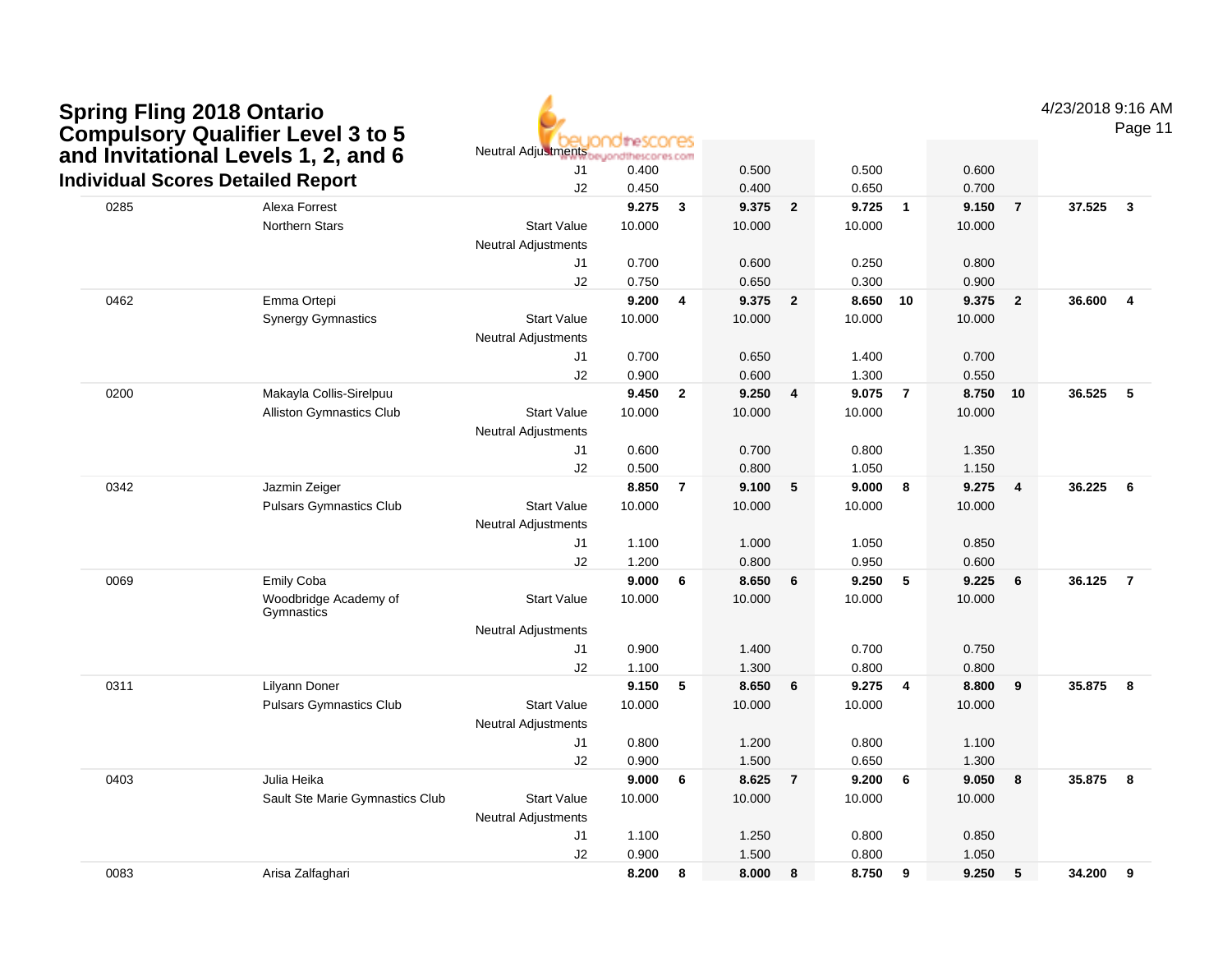## Wedbridge Academy C Spring Fling 2018 Ontario<br>Compulsory Qualifier Level 3 to 5<br>and Invitational Levမျှ<del>းျဖွ</del>2, and 6<br>Individual Scores Detailed Report

Start Value $\frac{6}{10000}$  10.000 10.000 10.000 10.000

|                     | An An Advisor Party and the second and research |       |       |       |
|---------------------|-------------------------------------------------|-------|-------|-------|
| Neutral Adjustments |                                                 |       |       |       |
| J1                  | 1.800                                           | 2.100 | 1.250 | 0.700 |
| J2                  | 1.800                                           | 1.900 | 1.250 | 0.800 |
|                     |                                                 |       |       |       |

#### **Gymnastics Ontario Level 4L4 12 yrs A**

| ID   | <b>League ID</b> | <b>Name</b>                                       |                            | <b>VT</b> | #            | <b>UB</b> | #              | <b>BB</b> | #              | <b>FX</b> | #                       | AA     | #              |
|------|------------------|---------------------------------------------------|----------------------------|-----------|--------------|-----------|----------------|-----------|----------------|-----------|-------------------------|--------|----------------|
| 0192 |                  | <b>Sharlene Miller</b>                            |                            | 9.350     | $\mathbf{2}$ | 8.850     | 6              | 9.600     | $\mathbf{1}$   | 9.300     | $\overline{2}$          | 37.100 | $\overline{1}$ |
|      |                  | <b>World Class Gymnastics</b>                     | <b>Start Value</b>         | 10.000    |              | 10.000    |                | 10.000    |                | 10.000    |                         |        |                |
|      |                  |                                                   | <b>Neutral Adjustments</b> |           |              |           |                |           |                |           |                         |        |                |
|      |                  |                                                   | J1                         | 0.600     |              | 1.200     |                | 0.300     |                | 0.700     |                         |        |                |
|      |                  |                                                   | J2                         | 0.700     |              | 1.100     |                | 0.500     |                | 0.700     |                         |        |                |
| 0463 |                  | Rachel Rae                                        |                            | 9.150     | 4            | 9.425     | $\overline{1}$ | 9.500     | $\overline{2}$ | 8.950     | $\overline{4}$          | 37.025 | $\overline{2}$ |
|      |                  | <b>Synergy Gymnastics</b>                         | <b>Start Value</b>         | 10.000    |              | 10.000    |                | 10.000    |                | 10.000    |                         |        |                |
|      |                  |                                                   | <b>Neutral Adjustments</b> |           |              |           |                |           |                |           |                         |        |                |
|      |                  |                                                   | J1                         | 0.800     |              | 0.550     |                | 0.500     |                | 1.100     |                         |        |                |
|      |                  |                                                   | J2                         | 0.900     |              | 0.600     |                | 0.500     |                | 1.000     |                         |        |                |
| 0005 |                  | <b>Avery Fortin</b>                               |                            | 9.000     | 5            | 9.025     | 4              | 9.600     | $\overline{1}$ | 9.375     | $\overline{\mathbf{1}}$ | 37.000 | $\mathbf{3}$   |
|      |                  | <b>KSG Aurora</b>                                 | <b>Start Value</b>         | 10.000    |              | 10.000    |                | 10.000    |                | 10.000    |                         |        |                |
|      |                  |                                                   | <b>Neutral Adjustments</b> |           |              |           |                |           |                |           |                         |        |                |
|      |                  |                                                   | J1                         | 1.100     |              | 0.850     |                | 0.300     |                | 0.700     |                         |        |                |
|      |                  |                                                   | J2                         | 0.900     |              | 1.100     |                | 0.500     |                | 0.550     |                         |        |                |
| 0593 |                  | Macy Saker                                        |                            | 9.450     | $\mathbf{1}$ | 8.950     | 5              | 9.125     | $\overline{4}$ | 8.250     | $\overline{7}$          | 35.775 | $\overline{4}$ |
|      |                  | Dancemakers Gymnastics                            | <b>Start Value</b>         | 10.000    |              | 10.000    |                | 10.000    |                | 10.000    |                         |        |                |
|      |                  |                                                   | <b>Neutral Adjustments</b> |           |              |           |                |           |                |           |                         |        |                |
|      |                  |                                                   | J <sub>1</sub>             | 0.600     |              | 1.200     |                | 0.850     |                | 1.700     |                         |        |                |
|      |                  |                                                   | J2                         | 0.500     |              | 0.900     |                | 0.900     |                | 1.800     |                         |        |                |
| 0332 |                  | Kaitlin Spencer                                   |                            | 8.900     | 6            | 8.600     | $\overline{7}$ | 9.375     | $\mathbf{3}$   | 8.775     | 6                       | 35.650 | -5             |
|      |                  | <b>Pulsars Gymnastics Club</b>                    | <b>Start Value</b>         | 10.000    |              | 10.000    |                | 10.000    |                | 10.000    |                         |        |                |
|      |                  |                                                   | <b>Neutral Adjustments</b> |           |              |           |                |           |                |           |                         |        |                |
|      |                  |                                                   | J1                         | 1.100     |              | 1.600     |                | 0.750     |                | 1.200     |                         |        |                |
|      |                  |                                                   | J2                         | 1.100     |              | 1.200     |                | 0.500     |                | 1.250     |                         |        |                |
| 0346 |                  | Alexandra Drukten                                 |                            | 9.250     | 3            | 8.600     | $\overline{7}$ | 8.600     | 6              | 9.000     | $\overline{\mathbf{3}}$ | 35.450 | - 6            |
|      |                  | <b>Revolution Gymnastics And Sports</b><br>Centre | <b>Start Value</b>         | 10.000    |              | 10.000    |                | 10.000    |                | 10.000    |                         |        |                |
|      |                  |                                                   | <b>Neutral Adjustments</b> |           |              |           |                |           |                |           |                         |        |                |
|      |                  |                                                   | J <sub>1</sub>             | 0.700     |              | 1.600     |                | 1.500     |                | 0.900     |                         |        |                |
|      |                  |                                                   | J2                         | 0.800     |              | 1.200     |                | 1.300     |                | 1.100     |                         |        |                |

#### 4/23/2018 9:16 AM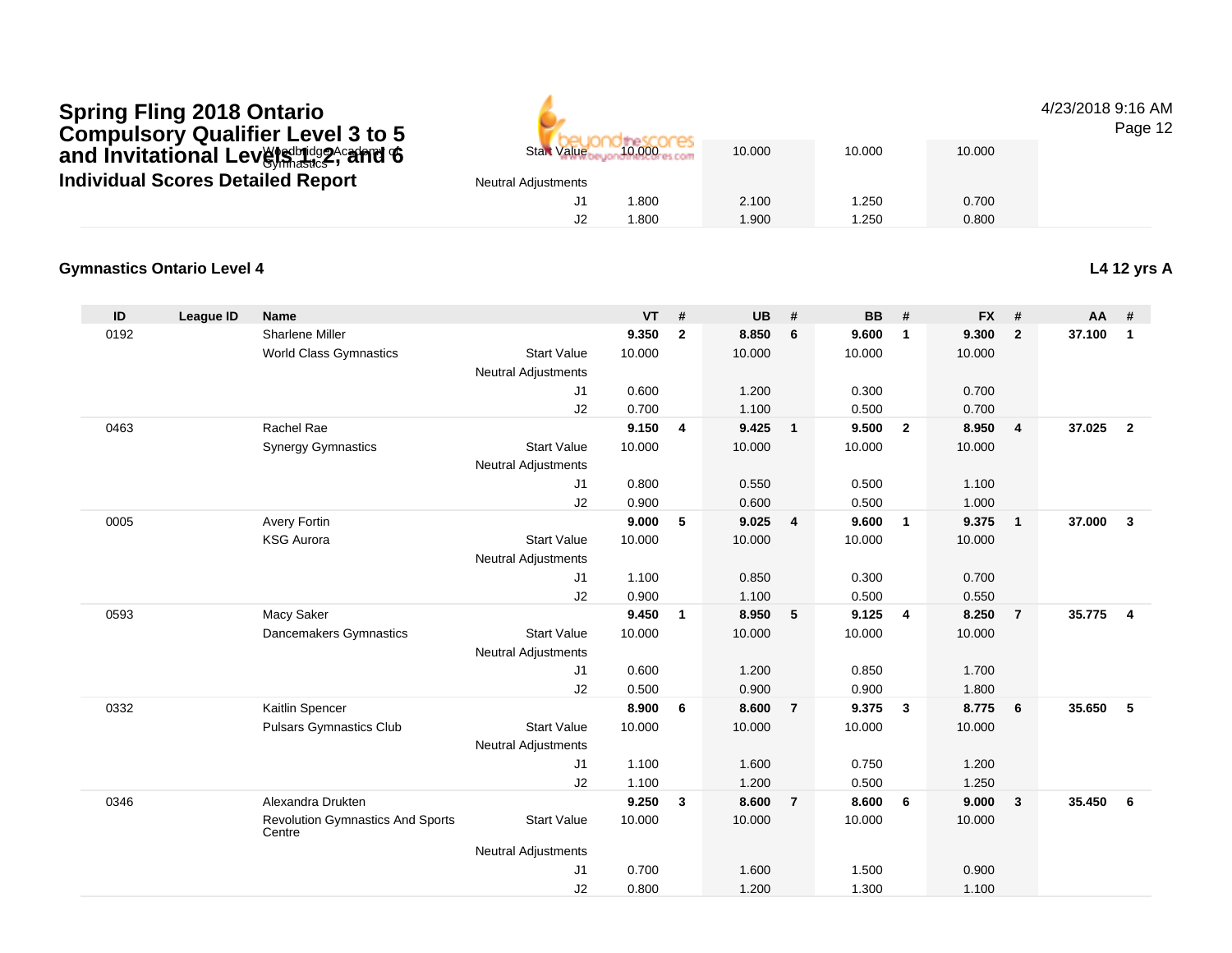|      | <b>Spring Fling 2018 Ontario</b>                                                                                                          |                                                                |                                                  |                 |                          |                 |                          |                 |                          |                 | 4/23/2018 9:16 AM        | Page 13  |                          |
|------|-------------------------------------------------------------------------------------------------------------------------------------------|----------------------------------------------------------------|--------------------------------------------------|-----------------|--------------------------|-----------------|--------------------------|-----------------|--------------------------|-----------------|--------------------------|----------|--------------------------|
|      | <b>Compulsory Qualifier Level 3 to 5</b><br>and <b>Invitational Levets<sup>h</sup> Redrivering 6</b><br>Individual Scores Detailed Report |                                                                |                                                  | 8.650           |                          | 9.050           | $\mathbf{3}$             | 8.600           | 6                        | 8.875           | 5                        | 35.175 7 |                          |
|      |                                                                                                                                           |                                                                | <b>Start Value</b>                               | 10.000          |                          | 10.000          |                          | 10.000          |                          | 10.000          |                          |          |                          |
|      |                                                                                                                                           |                                                                | <b>Neutral Adjustments</b>                       |                 |                          |                 |                          |                 |                          |                 |                          |          |                          |
|      |                                                                                                                                           |                                                                | J1                                               | 1.200           |                          | 1.000           |                          | 1.350           |                          | 1.150           |                          |          |                          |
|      |                                                                                                                                           |                                                                | J2                                               | 1.500           |                          | 0.900           |                          | 1.450           |                          | 1.100           |                          |          |                          |
| 0148 |                                                                                                                                           | <b>Emily Cook</b>                                              |                                                  | <b>X.XXX</b>    | $-$                      | 9.100           | $\overline{2}$           | 8.675           | 5                        | <b>X.XXX</b>    | $\overline{\phantom{a}}$ | 17.775   | $_{\rm 8}$               |
|      |                                                                                                                                           | Hamilton Wentworth Regionettes                                 | <b>Start Value</b><br><b>Neutral Adjustments</b> |                 |                          | 10.000          |                          | 10.000          |                          |                 |                          |          |                          |
|      |                                                                                                                                           |                                                                | J1                                               |                 |                          | 1.000           |                          | 1.400           |                          |                 |                          |          |                          |
|      |                                                                                                                                           |                                                                | J2                                               |                 |                          | 0.800           |                          | 1.250           |                          |                 |                          |          |                          |
|      | <b>Gymnastics Ontario Level 4</b>                                                                                                         |                                                                |                                                  |                 |                          |                 |                          |                 |                          |                 |                          |          | <b>L4 12 yrs B</b>       |
| ID   | <b>League ID</b>                                                                                                                          | Name                                                           |                                                  | <b>VT</b>       | #                        | <b>UB</b>       | #                        | <b>BB</b>       | #                        | <b>FX</b>       | #                        | AA       | #                        |
| 0464 |                                                                                                                                           | Vanessa Salatino                                               |                                                  | X.XXX           | $\overline{\phantom{a}}$ | <b>X.XXX</b>    | $\overline{\phantom{a}}$ | X.XXX           | $\overline{\phantom{a}}$ | X.XXX           | $\overline{\phantom{a}}$ | 0.000    | $\overline{\phantom{a}}$ |
| 0353 |                                                                                                                                           | Eve Flynn<br><b>Revolution Gymnastics And Sports</b><br>Centre | <b>Start Value</b>                               | 9.500<br>10.000 | $\mathbf{2}$             | 8.900<br>10.000 | $\overline{\mathbf{4}}$  | 9.525<br>10.000 | $\mathbf{1}$             | 9.150<br>10.000 | $\overline{2}$           | 37.075   | $\overline{\mathbf{1}}$  |
|      |                                                                                                                                           |                                                                | <b>Neutral Adjustments</b>                       |                 |                          |                 |                          |                 |                          |                 |                          |          |                          |
|      |                                                                                                                                           |                                                                | J1                                               | 0.600           |                          | 1.200           |                          | 0.500           |                          | 0.900           |                          |          |                          |
|      |                                                                                                                                           |                                                                | J2                                               | 0.400           |                          | 1.000           |                          | 0.450           |                          | 0.800           |                          |          |                          |
| 0006 |                                                                                                                                           | Lyla Harrison                                                  |                                                  | 9.400           | 3                        | 9.150           | $\mathbf{1}$             | 9.300           | $\overline{4}$           | 9.100           | $\mathbf{3}$             | 36.950   | $\overline{2}$           |
|      |                                                                                                                                           | <b>KSG Aurora</b>                                              | <b>Start Value</b>                               | 10.000          |                          | 10.000          |                          | 10.000          |                          | 10.000          |                          |          |                          |
|      |                                                                                                                                           |                                                                | Neutral Adjustments                              |                 |                          |                 |                          |                 |                          |                 |                          |          |                          |
|      |                                                                                                                                           |                                                                | J1                                               | 0.700           |                          | 0.800           |                          | 0.750           |                          | 0.900           |                          |          |                          |
|      |                                                                                                                                           |                                                                | J2                                               | 0.500           |                          | 0.900           |                          | 0.650           |                          | 0.900           |                          |          |                          |
| 0474 |                                                                                                                                           | <b>Madison Bilyj</b>                                           |                                                  | 9.525           | $\overline{1}$           | 8.750           | 5                        | 9.400           | $\overline{2}$           | 9.250           | $\mathbf{1}$             | 36.925   | $\mathbf{3}$             |
|      |                                                                                                                                           | <b>Twisters Gymnastics Club</b>                                | <b>Start Value</b><br><b>Neutral Adjustments</b> | 10.000          |                          | 10.000          |                          | 10.000          |                          | 10.000          |                          |          |                          |
|      |                                                                                                                                           |                                                                | J1                                               | 0.500           |                          | 1.200           |                          | 0.600           |                          | 0.850           |                          |          |                          |
|      |                                                                                                                                           |                                                                | J2                                               | 0.450           |                          | 1.300           |                          | 0.600           |                          | 0.650           |                          |          |                          |
| 0203 |                                                                                                                                           | Sarah Cathers                                                  |                                                  | 8.950           | 6                        | 9.075           | $\overline{2}$           | 9.300           | 4                        | 9.100           | $\mathbf{3}$             | 36.425   | $\overline{4}$           |
|      |                                                                                                                                           | Alliston Gymnastics Club                                       | <b>Start Value</b><br><b>Neutral Adjustments</b> | 10.000          |                          | 10.000          |                          | 10.000          |                          | 10.000          |                          |          |                          |
|      |                                                                                                                                           |                                                                | J1                                               | 0.900           |                          | 1.000           |                          | 0.800           |                          | 0.950           |                          |          |                          |
|      |                                                                                                                                           |                                                                | J2                                               | 1.200           |                          | 0.850           |                          | 0.600           |                          | 0.850           |                          |          |                          |
| 0004 |                                                                                                                                           | Julia Fellini                                                  |                                                  | 9.250           | 4                        | 8.725           | 6                        | 9.325           | $\mathbf{3}$             | 8.975           | 4                        | 36.275   | 5                        |
|      |                                                                                                                                           | <b>KSG Aurora</b>                                              | <b>Start Value</b><br><b>Neutral Adjustments</b> | 10.000          |                          | 10.000          |                          | 10.000          |                          | 10.000          |                          |          |                          |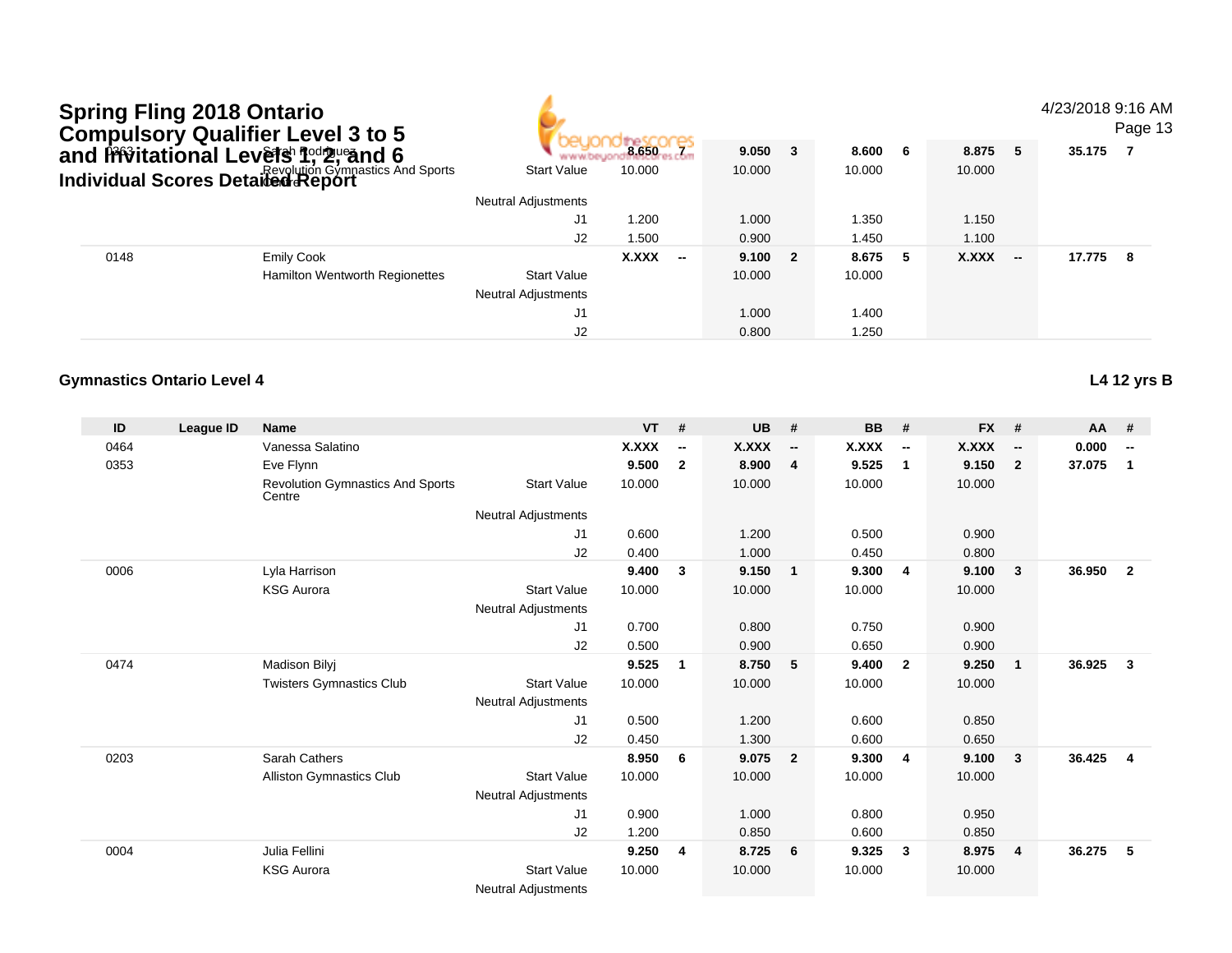4/23/2018 9:16 AM

Page 14

|      | Compulsory Qualifier Level 3 to 5<br>and Invitational Levels 1, 2, and 6 | J2                         | 0.700 es<br>0.800 |   | 1.250<br>1.300 | 0.700<br>0.650 |     | 1.100<br>0.950 |    |          | ı ayo |
|------|--------------------------------------------------------------------------|----------------------------|-------------------|---|----------------|----------------|-----|----------------|----|----------|-------|
|      | Individual Scores Detailed Report                                        |                            | 9.000             | 5 | $9.000 \t 3$   | 9.025          | - 5 | 8.950          | 5  | 35.975 6 |       |
|      | Northern Stars                                                           | <b>Start Value</b>         | 10.000            |   | 10.000         | 10.000         |     | 10.000         |    |          |       |
|      |                                                                          | <b>Neutral Adjustments</b> |                   |   |                |                |     |                |    |          |       |
|      |                                                                          | J1                         | 1.000             |   | 1.100          | 1.050          |     | 1.200          |    |          |       |
|      |                                                                          | J2                         | 1.000             |   | 0.900          | 0.900          |     | 0.900          |    |          |       |
| 0195 | Aisha Faria Paredes                                                      |                            | 8.450             |   | 8.500 7        | 8.575          | - 6 | 8.875          | -6 | 34.400   |       |
|      | <b>World Class Gymnastics</b>                                            | <b>Start Value</b>         | 10.000            |   | 10.000         | 10.000         |     | 10.000         |    |          |       |
|      |                                                                          | <b>Neutral Adjustments</b> |                   |   |                |                |     |                |    |          |       |
|      |                                                                          | J1                         | 1.500             |   | 1.400          | 1.400          |     | 1.200          |    |          |       |
|      |                                                                          | J2                         | 1.600             |   | 1.600          | 1.450          |     | 1.050          |    |          |       |

#### **Gymnastics Ontario Level 4**

**L4 12 yrs C**

| ID   | League ID | <b>Name</b>                    |                     | <b>VT</b> | #              | <b>UB</b> | #                       | <b>BB</b> | #              | <b>FX</b> | #           | <b>AA</b> | #              |
|------|-----------|--------------------------------|---------------------|-----------|----------------|-----------|-------------------------|-----------|----------------|-----------|-------------|-----------|----------------|
| 0197 |           | Samantha Kenehan               |                     | 8.850     | 5              | 9.125     | 5                       | 9.525     | -1             | 9.475     | $\mathbf 1$ | 36.975    | 1              |
|      |           | <b>World Class Gymnastics</b>  | <b>Start Value</b>  | 10.000    |                | 10.000    |                         | 10.000    |                | 10.000    |             |           |                |
|      |           |                                | Neutral Adjustments |           |                |           |                         |           |                |           |             |           |                |
|      |           |                                | J <sub>1</sub>      | 1.100     |                | 0.900     |                         | 0.400     |                | 0.500     |             |           |                |
|      |           |                                | J2                  | 1.200     |                | 0.850     |                         | 0.550     |                | 0.550     |             |           |                |
| 0603 |           | Francesca Zuniga               |                     | 8.725     | $\overline{7}$ | 9.300     | $\overline{2}$          | 9.525     | $\mathbf 1$    | 9.175     | 4           | 36.725    | $\overline{2}$ |
|      |           | Kingston Gymnastics            | <b>Start Value</b>  | 10.000    |                | 10.000    |                         | 10.000    |                | 10.000    |             |           |                |
|      |           |                                | Neutral Adjustments |           |                |           |                         |           |                |           |             |           |                |
|      |           |                                | J1                  | 1.300     |                | 0.650     |                         | 0.450     |                | 0.800     |             |           |                |
|      |           |                                | J <sub>2</sub>      | 1.250     |                | 0.750     |                         | 0.500     |                | 0.850     |             |           |                |
| 0289 |           | Anneke Canning                 |                     | 9.400     | $\overline{1}$ | 9.175     | $\overline{4}$          | 9.000     | 5              | 9.025     | 5           | 36.600    | 3              |
|      |           | Northern Stars                 | <b>Start Value</b>  | 10.000    |                | 10.000    |                         | 10.000    |                | 10.000    |             |           |                |
|      |           |                                | Neutral Adjustments |           |                |           |                         |           |                |           |             |           |                |
|      |           |                                | J <sub>1</sub>      | 0.500     |                | 0.900     |                         | 1.000     |                | 0.950     |             |           |                |
|      |           |                                | J2                  | 0.700     |                | 0.750     |                         | 1.000     |                | 1.000     |             |           |                |
| 0159 |           | Avery Reynolds                 |                     | 8.900     | $\overline{4}$ | 9.475     | $\overline{\mathbf{1}}$ | 8.675     | 6              | 9.425     | 3           | 36.475    | $\overline{4}$ |
|      |           | Hamilton Wentworth Regionettes | <b>Start Value</b>  | 10.000    |                | 10.000    |                         | 10.000    |                | 10.000    |             |           |                |
|      |           |                                | Neutral Adjustments |           |                |           |                         | $-0.100$  |                |           |             |           |                |
|      |           |                                | J <sub>1</sub>      | 1.100     |                | 0.500     |                         | 1.200     |                | 0.500     |             |           |                |
|      |           |                                | J2                  | 1.100     |                | 0.550     |                         | 1.250     |                | 0.650     |             |           |                |
| 0461 |           | Christina Munge                |                     | 8.700     | 8              | 9.250     | 3                       | 9.225     | $\overline{2}$ | 8.925     | 6           | 36.100    | 5              |
|      |           | <b>Synergy Gymnastics</b>      | <b>Start Value</b>  | 10.000    |                | 10.000    |                         | 10.000    |                | 10.000    |             |           |                |
|      |           |                                | Neutral Adjustments |           |                |           |                         |           |                |           |             |           |                |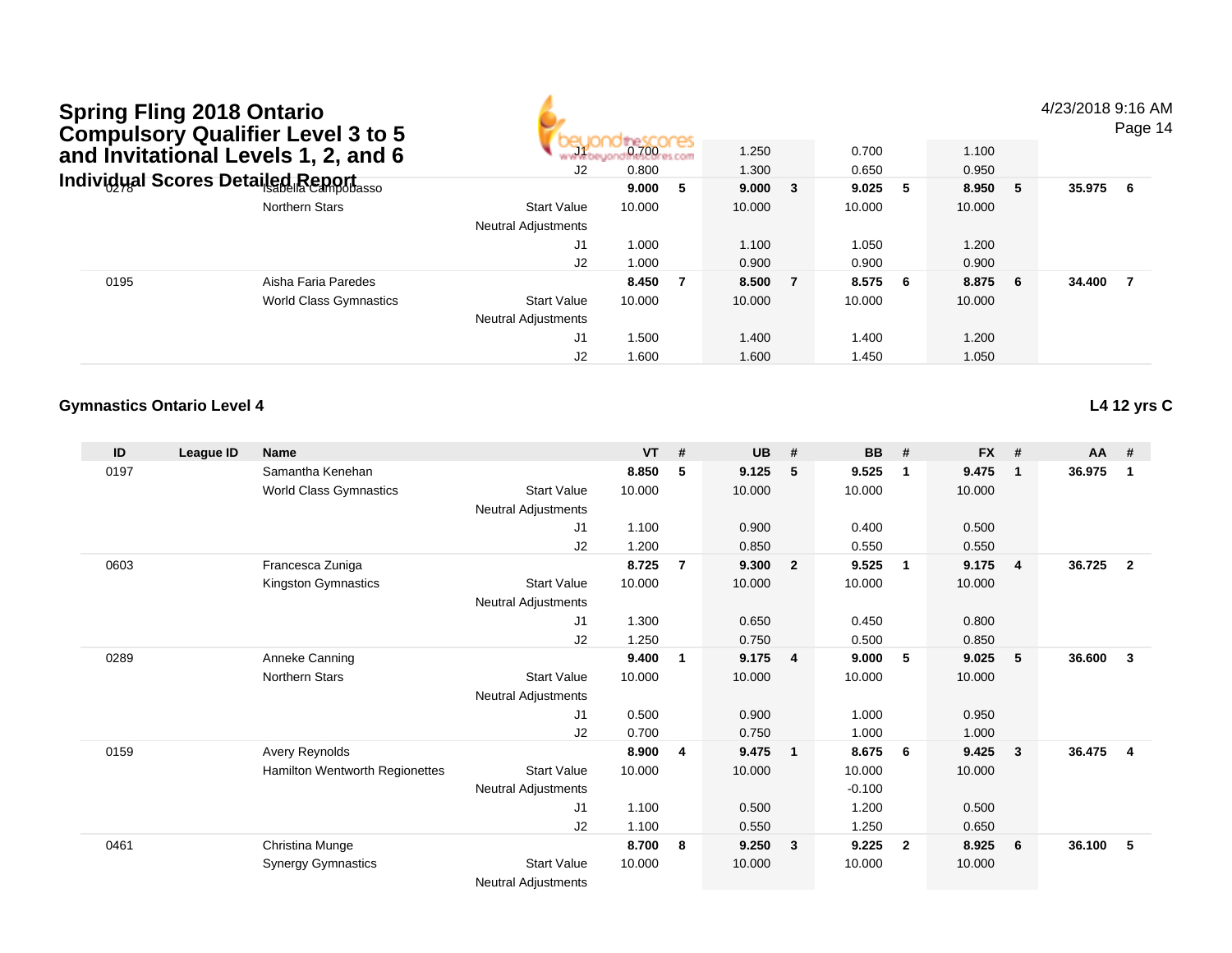| <b>Spring Fling 2018 Ontario</b>         |
|------------------------------------------|
| <b>Compulsory Qualifier Level 3 to 5</b> |
| and Invitational Levels 1, 2, and 6      |
| Individual Scores Detailed Report        |

4/23/2018 9:16 AM

Page 15

|      | and Invitational Levels 1, 2, and 6      | www.beyon                  | the 100 res com |                | 0.800  |                | 0.850  |                         | 1.050  |                |          |   |
|------|------------------------------------------|----------------------------|-----------------|----------------|--------|----------------|--------|-------------------------|--------|----------------|----------|---|
|      |                                          | J2                         | 1.500           |                | 0.700  |                | 0.700  |                         | 1.100  |                |          |   |
|      | <b>Individual Scores Detailed Report</b> |                            | 9.150           | $\overline{2}$ | 8.600  | - 6            | 9.125  | $\overline{4}$          | 8.750  | $\overline{7}$ | 35.625 6 |   |
|      | Niagara Acro Cats                        | <b>Start Value</b>         | 10.000          |                | 10.000 |                | 10.000 |                         | 10.000 |                |          |   |
|      |                                          | <b>Neutral Adjustments</b> |                 |                |        |                |        |                         |        |                |          |   |
|      |                                          | J <sub>1</sub>             | 0.900           |                | 1.400  |                | 0.900  |                         | 1.150  |                |          |   |
|      |                                          | J2                         | 0.800           |                | 1.400  |                | 0.850  |                         | 1.350  |                |          |   |
| 0079 | Stella Tomasone                          |                            | 9.000           | 3              | 8.300  | $\overline{7}$ | 8.575  | - 7                     | 9.450  | $\overline{2}$ | 35.325   |   |
|      | Woodbridge Academy of<br>Gymnastics      | <b>Start Value</b>         | 10.000          |                | 10.000 |                | 10.000 |                         | 10.000 |                |          |   |
|      |                                          | <b>Neutral Adjustments</b> |                 |                |        |                |        |                         |        |                |          |   |
|      |                                          | J1                         | 0.900           |                | 1.700  |                | 1.300  |                         | 0.450  |                |          |   |
|      |                                          | J2                         | 1.100           |                | 1.700  |                | 1.550  |                         | 0.650  |                |          |   |
| 0288 | Jordan Brown                             |                            | 8.750           | 6              | 8.600  | 6              | 9.150  | $\overline{\mathbf{3}}$ | 8.550  | 8              | 35.050   | 8 |
|      | Northern Stars                           | <b>Start Value</b>         | 10.000          |                | 10.000 |                | 10.000 |                         | 10.000 |                |          |   |
|      |                                          | <b>Neutral Adjustments</b> |                 |                |        |                |        |                         |        |                |          |   |
|      |                                          | J <sub>1</sub>             | 1.100           |                | 1.400  |                | 0.850  |                         | 1.400  |                |          |   |
|      |                                          | J2                         | 1.400           |                | 1.400  |                | 0.850  |                         | 1.500  |                |          |   |

#### **Gymnastics Ontario Level 4**

| ID   | League ID | Name                                              |                            | $VT$ # |                | <b>UB</b> | #              | <b>BB</b> | #                       | <b>FX</b> | #            | $AA$ # |                |
|------|-----------|---------------------------------------------------|----------------------------|--------|----------------|-----------|----------------|-----------|-------------------------|-----------|--------------|--------|----------------|
| 0397 |           | Madison Ingram                                    |                            | 8.350  | 5              | 9.650     | $\mathbf{1}$   | 9.300     | -1                      | 8.700     | 3            | 36.000 |                |
|      |           | Sault Ste Marie Gymnastics Club                   | <b>Start Value</b>         | 10.000 |                | 10.000    |                | 10.000    |                         | 10.000    |              |        |                |
|      |           |                                                   | <b>Neutral Adjustments</b> |        |                |           |                |           |                         |           |              |        |                |
|      |           |                                                   | J1                         | 1.700  |                | 0.300     |                | 0.700     |                         | 1.400     |              |        |                |
|      |           |                                                   | J2                         | 1.600  |                | 0.400     |                | 0.700     |                         | 1.200     |              |        |                |
| 0376 |           | Abby Weinstein                                    |                            | 8.550  | 4              | 9.000     | $\overline{2}$ | 9.200     | $\overline{\mathbf{2}}$ | 9.000     | -1           | 35.750 | $\overline{2}$ |
|      |           | <b>Revolution Gymnastics And Sports</b><br>Centre | <b>Start Value</b>         | 10.000 |                | 10.000    |                | 10.000    |                         | 10.000    |              |        |                |
|      |           |                                                   | <b>Neutral Adjustments</b> |        |                |           |                |           |                         |           |              |        |                |
|      |           |                                                   | J <sub>1</sub>             | 1.400  |                | 1.100     |                | 0.850     |                         | 1.050     |              |        |                |
|      |           |                                                   | J2                         | 1.500  |                | 0.900     |                | 0.750     |                         | 0.950     |              |        |                |
| 0589 |           | Kyla Craven                                       |                            | 9.000  | $\overline{2}$ | 8.550     | 4              | 8.350     | -5                      | 8.850     | $\mathbf{2}$ | 34.750 | 3              |
|      |           | Dancemakers Gymnastics                            | <b>Start Value</b>         | 10.000 |                | 10.000    |                | 10.000    |                         | 10.000    |              |        |                |
|      |           |                                                   | <b>Neutral Adjustments</b> |        |                |           |                |           |                         |           |              |        |                |
|      |           |                                                   | J1                         | 1.000  |                | 1.400     |                | 1.500     |                         | 1.300     |              |        |                |
|      |           |                                                   | J2                         | 1.000  |                | 1.500     |                | 1.800     |                         | 1.000     |              |        |                |
| 0002 |           | Gabriella D'Alessandro                            |                            | 9.100  | 1              | 7.825     | $\overline{7}$ | 9.025     | -3                      | 8.400     | 5            | 34.350 | 4              |
|      |           | <b>KSG Aurora</b>                                 | <b>Start Value</b>         | 10.000 |                | 10.000    |                | 10.000    |                         | 10.000    |              |        |                |

#### **L4 14 yrs A**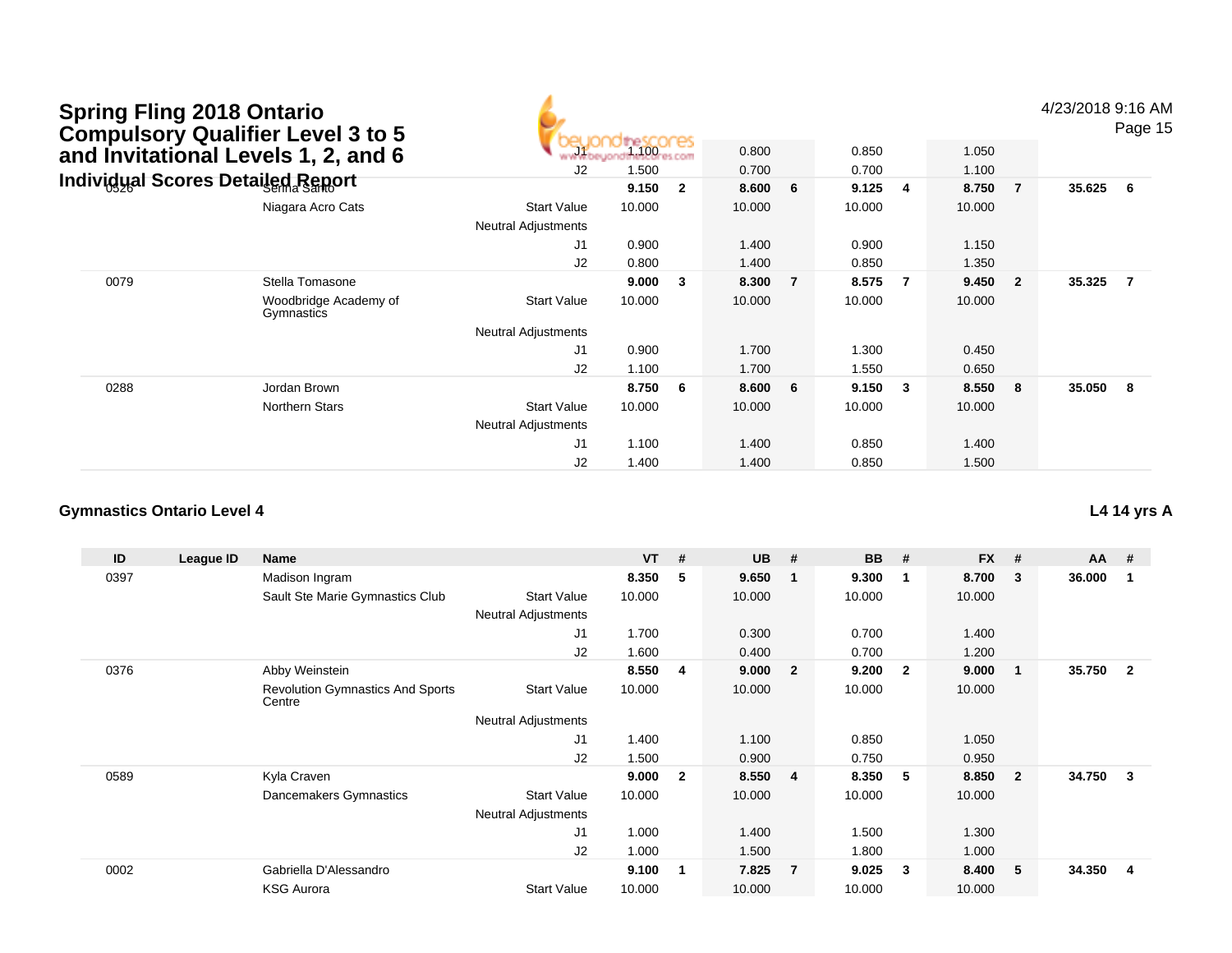| <b>Spring Fling 2018 Ontario</b>         |
|------------------------------------------|
| <b>Compulsory Qualifier Level 3 to 5</b> |
| and Invitational Levels 1, 2, and 6      |
| Individual Scores Detailed Report        |



4/23/2018 9:16 AM

Page 16

|      | and Invitational Levels 1, 2, and 6      | Neutral Adjustments beyond the cores com |        |     |        |              |          |                         |        |                |        |   |
|------|------------------------------------------|------------------------------------------|--------|-----|--------|--------------|----------|-------------------------|--------|----------------|--------|---|
|      |                                          | J1                                       | 0.800  |     | 2.400  |              | 1.100    |                         | 1.800  |                |        |   |
|      | <b>Individual Scores Detailed Report</b> | J2                                       | 1.000  |     | 1.950  |              | 0.850    |                         | 1.400  |                |        |   |
| 0586 | Claire Carscadden                        |                                          | 8.200  | - 6 | 8.400  | -5           | 8.450    | $\overline{\mathbf{4}}$ | 8.450  | - 4            | 33.500 | 5 |
|      | Dancemakers Gymnastics                   | <b>Start Value</b>                       | 10.000 |     | 10.000 |              | 10.000   |                         | 10.000 |                |        |   |
|      |                                          | <b>Neutral Adjustments</b>               |        |     |        |              | $-0.100$ |                         |        |                |        |   |
|      |                                          | J1                                       | 1.800  |     | 1.700  |              | 1.500    |                         | 1.600  |                |        |   |
|      |                                          | J2                                       | 1.800  |     | 1.500  |              | 1.400    |                         | 1.500  |                |        |   |
| 0134 | Ruby Benrubi-Morris                      |                                          | 8.900  | 3   | 8.050  | 6            | 8.000    | 7                       | 7.750  | - 6            | 32.700 | 6 |
|      | <b>Tornados Gymnastics</b>               | <b>Start Value</b>                       | 10.000 |     | 10.000 |              | 10.000   |                         | 10.000 |                |        |   |
|      |                                          | <b>Neutral Adjustments</b>               |        |     |        |              |          |                         |        |                |        |   |
|      |                                          | J <sub>1</sub>                           | 1.000  |     | 1.900  |              | 2.000    |                         | 2.500  |                |        |   |
|      |                                          | J2                                       | 1.200  |     | 2.000  |              | 2.000    |                         | 2.000  |                |        |   |
| 0587 | Mya Lister                               |                                          | 8.100  | - 7 | 8.750  | $\mathbf{3}$ | 8.325    | - 6                     | 7.000  | $\overline{7}$ | 32.175 | 7 |
|      | Dancemakers Gymnastics                   | <b>Start Value</b>                       | 10.000 |     | 10.000 |              | 10.000   |                         | 10.000 |                |        |   |
|      |                                          | <b>Neutral Adjustments</b>               |        |     |        |              |          |                         |        |                |        |   |
|      |                                          | J1                                       | 1.900  |     | 1.300  |              | 1.800    |                         | 3.000  |                |        |   |
|      |                                          | J <sub>2</sub>                           | 1.900  |     | 1.200  |              | 1.550    |                         | 3.000  |                |        |   |

#### **Gymnastics Ontario Level 4**

**ID League ID Name VT # UB # BB # FX # AA #** 0065 Daniella Santos **9.250 <sup>1</sup> 8.500 <sup>1</sup> 8.500 <sup>2</sup> 9.175 <sup>1</sup> 35.425 <sup>1</sup>** Woodbridge Academy of GymnasticsStart Valuee 10.000 10.000 10.000 10.000 Neutral Adjustments J1 0.700 1.550 1.600 0.750 J2 0.800 1.450 1.400 0.900 0330 Maliha Shrestha **8.750 <sup>2</sup> 8.325 <sup>2</sup> 8.400 <sup>3</sup> 8.850 <sup>2</sup> 34.325 <sup>2</sup>** Pulsars Gymnastics Club Start Value 10.000 10.000 10.000 10.000 Neutral Adjustments J1 1.300 1.700 1.500 1.300 J2 1.200 1.650 1.700 1.000 0281 Tess Smith **8.300 <sup>5</sup> 7.950 <sup>5</sup> 8.900 <sup>1</sup> 8.375 <sup>4</sup> 33.525 <sup>3</sup>** Northern Stars Start Valuee 10.000 10.000 10.000 10.000 Neutral Adjustments J1 1.600 2.100 1.000 1.700 J2 1.800 2.000 1.200 1.550 0061Christina Forlingieri **8.500 <sup>3</sup> 8.000 <sup>4</sup> 8.500 <sup>2</sup> 8.350 <sup>5</sup> 33.350 <sup>4</sup>**

**L4 14 yrs B**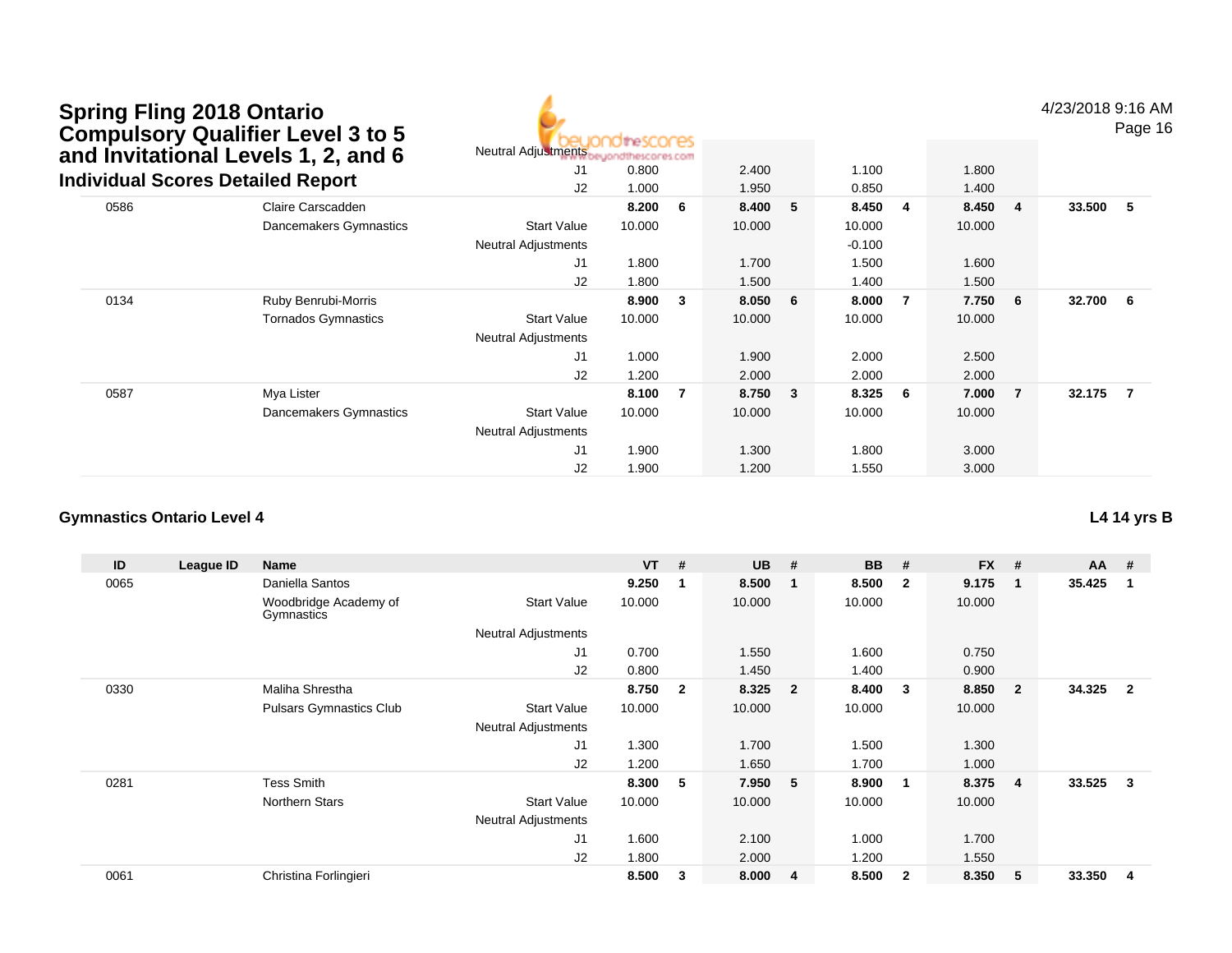## Wedbridge Academy C **Spring Fling 2018 Ontario Compulsory Qualifier Level 3 to 5 and Invitational Levels 1, 2, and 6 Individual Scores Detailed Report**



4/23/2018 9:16 AM

Page 17

|      | dividual Scores Detailed Report     | <b>Neutral Adjustments</b> |        |     |          |                         |          |     |        |                |        |     |
|------|-------------------------------------|----------------------------|--------|-----|----------|-------------------------|----------|-----|--------|----------------|--------|-----|
|      |                                     | J1                         | 1.600  |     | 2.100    |                         | 1.500    |     | 1.700  |                |        |     |
|      |                                     | J2                         | 1.400  |     | 1.900    |                         | 1.500    |     | 1.600  |                |        |     |
| 0400 | Tianna Hicks                        |                            | 8.100  | - 6 | 8.250    | $\overline{\mathbf{3}}$ | 7.600    | - 5 | 8.625  | 3              | 32.575 | 5   |
|      | Sault Ste Marie Gymnastics Club     | <b>Start Value</b>         | 10.000 |     | 10.000   |                         | 10.000   |     | 10.000 |                |        |     |
|      |                                     | <b>Neutral Adjustments</b> |        |     |          |                         |          |     |        |                |        |     |
|      |                                     | J1                         | 1.800  |     | 1.700    |                         | 2.400    |     | 1.250  |                |        |     |
|      |                                     | J2                         | 2.000  |     | 1.800    |                         | 2.400    |     | 1.500  |                |        |     |
| 0067 | Lianna DeBartolo                    |                            | 8.400  | 4   | 6.900    | $\overline{7}$          | 8.300    | -4  | 8.325  | 6              | 31.925 | - 6 |
|      | Woodbridge Academy of<br>Gymnastics | <b>Start Value</b>         | 10.000 |     | 10.000   |                         | 10.000   |     | 10.000 |                |        |     |
|      |                                     | <b>Neutral Adjustments</b> |        |     | $-0.200$ |                         | $-0.100$ |     |        |                |        |     |
|      |                                     | J1                         | 1.600  |     | 2.900    |                         | 1.600    |     | 1.750  |                |        |     |
|      |                                     | J2                         | 1.600  |     | 2.900    |                         | 1.600    |     | 1.600  |                |        |     |
| 0107 | Kristin Hrosinkov                   |                            | 8.100  | 6   | 7.275    | - 6                     | 7.300    | - 6 | 7.850  | $\overline{7}$ | 30.525 | 7   |
|      | Woodbridge Academy of<br>Gymnastics | <b>Start Value</b>         | 10.000 |     | 10.000   |                         | 10.000   |     | 10.000 |                |        |     |
|      |                                     | Neutral Adjustments        |        |     |          |                         | $-0.100$ |     |        |                |        |     |
|      |                                     | J1                         | 1.900  |     | 2.650    |                         | 2.700    |     | 2.300  |                |        |     |
|      |                                     | J2                         | 1.900  |     | 2.800    |                         | 2.500    |     | 2.000  |                |        |     |

#### **Gymnastics Ontario Level 4**

**L4 14 yrs C**

| ID   | League ID | <b>Name</b>                                       |                            | $VT$ # |    | <b>UB</b> | #                       | <b>BB</b> | #                       | <b>FX</b> | # | $AA$ # |                |
|------|-----------|---------------------------------------------------|----------------------------|--------|----|-----------|-------------------------|-----------|-------------------------|-----------|---|--------|----------------|
| 0066 |           | Juliana DeBraga                                   |                            | 8.650  | -4 | 9.050     | - 1                     | 8.950     | $\overline{\mathbf{2}}$ | 9.025     |   | 35.675 |                |
|      |           | Woodbridge Academy of<br>Gymnastics               | <b>Start Value</b>         | 10.000 |    | 10.000    |                         | 10.000    |                         | 10.000    |   |        |                |
|      |           |                                                   | <b>Neutral Adjustments</b> |        |    |           |                         |           |                         |           |   |        |                |
|      |           |                                                   | J <sub>1</sub>             | 1.500  |    | 0.950     |                         | 1.100     |                         | 0.950     |   |        |                |
|      |           |                                                   | J2                         | 1.200  |    | 0.950     |                         | 1.000     |                         | 1.000     |   |        |                |
| 0590 |           | Mia Tullio                                        |                            | 8.900  | 1  | 8.625     | $\mathbf{3}$            | 8.800     | -4                      | 9.025     |   | 35.350 | $\overline{2}$ |
|      |           | Dancemakers Gymnastics                            | <b>Start Value</b>         | 10.000 |    | 10.000    |                         | 10.000    |                         | 10.000    |   |        |                |
|      |           |                                                   | <b>Neutral Adjustments</b> |        |    |           |                         |           |                         |           |   |        |                |
|      |           |                                                   | J1                         | 0.900  |    | 1.400     |                         | 1.100     |                         | 1.000     |   |        |                |
|      |           |                                                   | J2                         | 1.300  |    | 1.350     |                         | 1.300     |                         | 0.950     |   |        |                |
| 0351 |           | <b>Mylene Prior</b>                               |                            | 8.250  | 5  | 8.750     | $\overline{\mathbf{2}}$ | 9.050     | -1                      | 8.100     | 4 | 34.150 | 3              |
|      |           | <b>Revolution Gymnastics And Sports</b><br>Centre | <b>Start Value</b>         | 10.000 |    | 10.000    |                         | 10.000    |                         | 10.000    |   |        |                |

Neutral Adjustments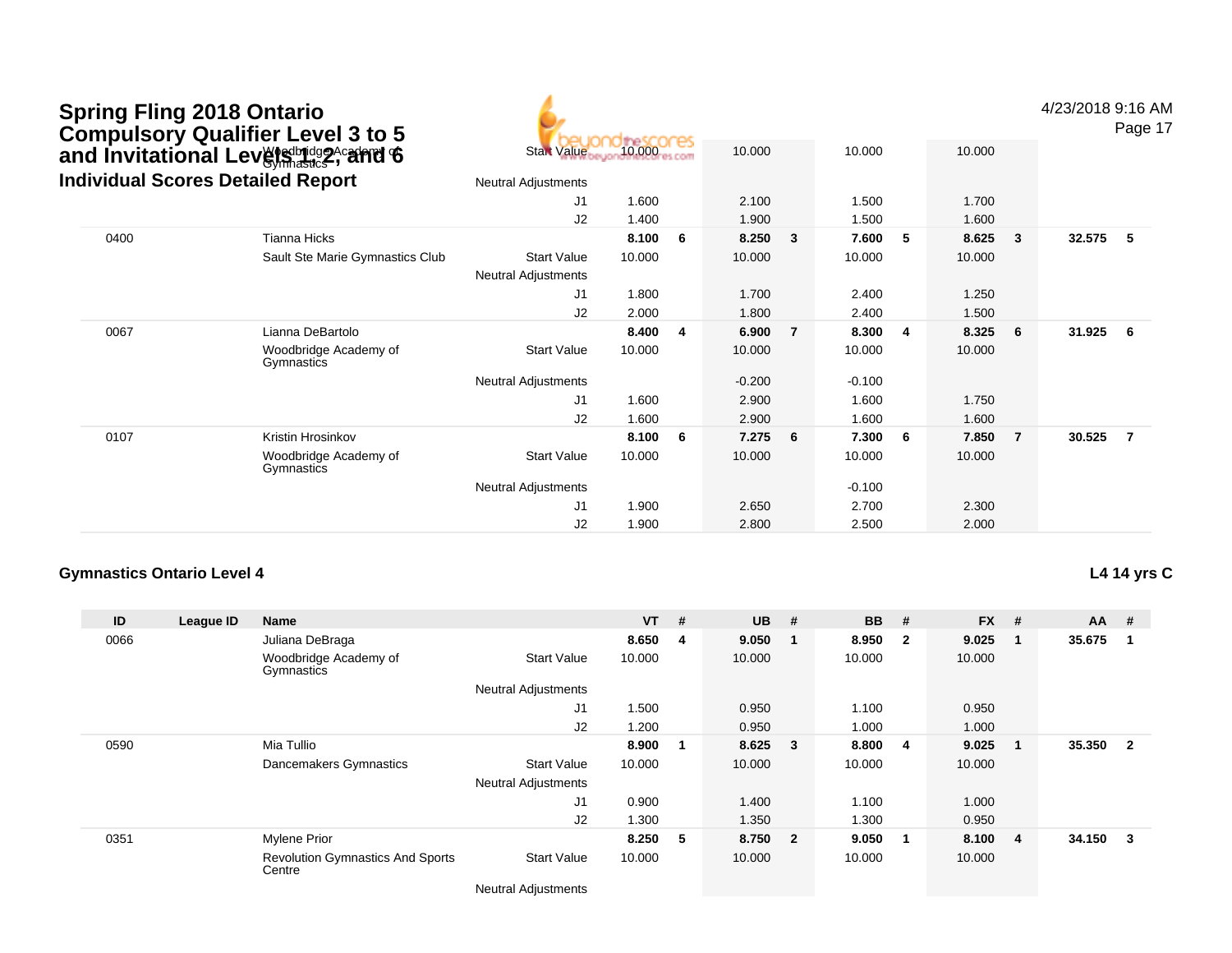4/23/2018 9:16 AM

Page 18

| and Invitational Levels 1, 2, and 6 |                                     | $\Box$ 1                   | 1.700  |                         | 1.200   |  | 1.000  |        |        | 1.800 |          |  |
|-------------------------------------|-------------------------------------|----------------------------|--------|-------------------------|---------|--|--------|--------|--------|-------|----------|--|
|                                     |                                     | J2                         | 1.800  |                         | 1.300   |  | 0.900  |        | 2.000  |       |          |  |
|                                     | Individ္လual Scores Detailed Report |                            | 8.700  | -3                      | 7.800 5 |  | 8.750  | - 5    | 8.850  | -2    | 34.100 4 |  |
|                                     | <b>Pulsars Gymnastics Club</b>      | <b>Start Value</b>         | 10.000 |                         | 10.000  |  | 10.000 |        | 10.000 |       |          |  |
|                                     |                                     | <b>Neutral Adjustments</b> |        |                         |         |  |        |        |        |       |          |  |
|                                     |                                     | J1                         | 1.400  |                         | 2.300   |  | 1.200  |        | 1.300  |       |          |  |
|                                     |                                     | J2                         | 1.200  |                         | 2.100   |  | 1.300  |        | 1.000  |       |          |  |
| 0133                                | Jennifer Wilkins                    |                            | 8.800  | $\overline{\mathbf{2}}$ | 8.100 4 |  | 8.925  | $_{3}$ | 8.200  | -3    | 34.025 5 |  |
|                                     | <b>Tornados Gymnastics</b>          | <b>Start Value</b>         | 10.000 |                         | 10.000  |  | 10.000 |        | 10.000 |       |          |  |
|                                     |                                     | <b>Neutral Adjustments</b> |        |                         |         |  |        |        |        |       |          |  |
|                                     |                                     | J1                         | 1.200  |                         | 2.100   |  | 1.000  |        | 2.000  |       |          |  |
|                                     |                                     | J2                         | 1.200  |                         | 1.700   |  | 1.150  |        | 1.600  |       |          |  |

#### **Gymnastics Ontario Level 4**

**L4 15+ yrs A**

| ID   | League ID | <b>Name</b>                                       |                            | <b>VT</b> | #              | <b>UB</b> | #                       | <b>BB</b> | #                       | <b>FX</b> | #              | $AA$ # |                |
|------|-----------|---------------------------------------------------|----------------------------|-----------|----------------|-----------|-------------------------|-----------|-------------------------|-----------|----------------|--------|----------------|
| 0347 |           | Olivia Eagles                                     |                            | 9.150     | -1             | 9.275     | $\overline{2}$          | 9.400     | $\mathbf 1$             | 9.150     | $\mathbf{2}$   | 36.975 | $\mathbf 1$    |
|      |           | <b>Revolution Gymnastics And Sports</b><br>Centre | <b>Start Value</b>         | 10.000    |                | 10.000    |                         | 10.000    |                         | 10.000    |                |        |                |
|      |           |                                                   | Neutral Adjustments        |           |                |           |                         | $-0.100$  |                         |           |                |        |                |
|      |           |                                                   | J <sub>1</sub>             | 0.800     |                | 0.750     |                         | 0.400     |                         | 0.900     |                |        |                |
|      |           |                                                   | J2                         | 0.900     |                | 0.700     |                         | 0.600     |                         | 0.800     |                |        |                |
| 0454 |           | Alicia Goricaj                                    |                            | 8.775     | $\overline{2}$ | 9.375     | $\overline{\mathbf{1}}$ | 8.700     | 4                       | 9.250     | $\mathbf{1}$   | 36.100 | $\overline{2}$ |
|      |           | <b>Synergy Gymnastics</b>                         | <b>Start Value</b>         | 10.000    |                | 10.000    |                         | 10.000    |                         | 10.000    |                |        |                |
|      |           |                                                   | Neutral Adjustments        |           |                |           |                         | $-0.100$  |                         |           |                |        |                |
|      |           |                                                   | J1                         | 1.200     |                | 0.650     |                         | 1.100     |                         | 0.850     |                |        |                |
|      |           |                                                   | J2                         | 1.250     |                | 0.600     |                         | 1.300     |                         | 0.650     |                |        |                |
| 0588 |           | Catelyn Ritchie                                   |                            | 8.625     | 4              | 8.300     | $\overline{4}$          | 8.850     | $\overline{\mathbf{2}}$ | 8.950     | $\overline{4}$ | 34.725 | 3              |
|      |           | Dancemakers Gymnastics                            | <b>Start Value</b>         | 10.000    |                | 10.000    |                         | 10.000    |                         | 10.000    |                |        |                |
|      |           |                                                   | Neutral Adjustments        |           |                |           |                         | $-0.100$  |                         |           |                |        |                |
|      |           |                                                   | J1                         | 1.400     |                | 1.700     |                         | 0.900     |                         | 0.950     |                |        |                |
|      |           |                                                   | J2                         | 1.350     |                | 1.700     |                         | 1.200     |                         | 1.150     |                |        |                |
| 0074 |           | Victoria Savenok                                  |                            | 8.750     | 3              | 8.225     | 5                       | 8.650     | -5                      | 9.000     | 3              | 34.625 | 4              |
|      |           | Woodbridge Academy of<br>Gymnastics               | <b>Start Value</b>         | 10.000    |                | 10.000    |                         | 10.000    |                         | 10.000    |                |        |                |
|      |           |                                                   | <b>Neutral Adjustments</b> |           |                |           |                         | $-0.100$  |                         |           |                |        |                |
|      |           |                                                   | J <sub>1</sub>             | 1.200     |                | 1.800     |                         | 1.200     |                         | 1.100     |                |        |                |
|      |           |                                                   | J2                         | 1.300     |                | 1.750     |                         | 1.300     |                         | 0.900     |                |        |                |
| 0328 |           | Dayna Rothensee                                   |                            | 8.400     | 5              | 8.325     | $\overline{\mathbf{3}}$ | 8.825     | $\overline{\mathbf{3}}$ | 8.750     | 5              | 34.300 | 5              |
|      |           | <b>Pulsars Gymnastics Club</b>                    | <b>Start Value</b>         | 10.000    |                | 10.000    |                         | 10.000    |                         | 10.000    |                |        |                |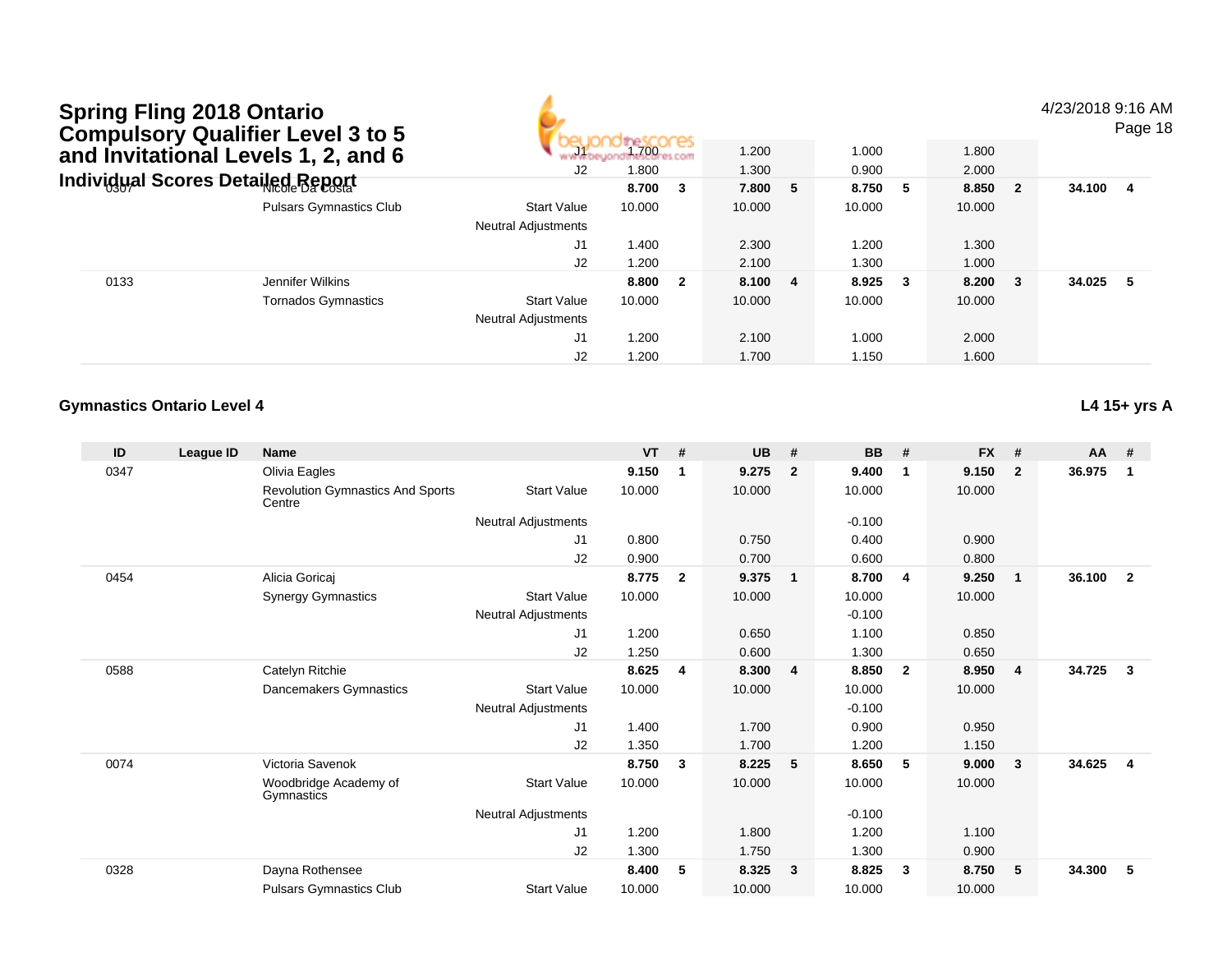

4/23/2018 9:16 AM

Page 19

|      | and Invitational Levels 1, 2, and 6      | <b>Neutral Adjustments</b> | heuondthescores.com |     |         |    |          |                |        |                |        |    |
|------|------------------------------------------|----------------------------|---------------------|-----|---------|----|----------|----------------|--------|----------------|--------|----|
|      |                                          | J1                         | 1.600               |     | 1.800   |    | 1.100    |                | 1.250  |                |        |    |
|      | <b>Individual Scores Detailed Report</b> | J2                         | 1.600               |     | 1.550   |    | 1.250    |                | 1.250  |                |        |    |
| 0401 | <b>Hailey Sicoly</b>                     |                            | 8.150               | - 6 | 7.800 6 |    | 7.675 6  |                | 8.200  | $\overline{7}$ | 31.825 | -6 |
|      | Sault Ste Marie Gymnastics Club          | <b>Start Value</b>         | 10.000              |     | 10.000  |    | 10.000   |                | 10.000 |                |        |    |
|      |                                          | <b>Neutral Adjustments</b> |                     |     |         |    |          |                |        |                |        |    |
|      |                                          | J1                         | 1.900               |     | 2.150   |    | 2.300    |                | 1.700  |                |        |    |
|      |                                          | J2                         | 1.800               |     | 2.250   |    | 2.350    |                | 1.900  |                |        |    |
| 0068 | <b>Blaise Racki</b>                      |                            | 8.150               | - 6 | 6.650   | -7 | 7.500    | $\overline{7}$ | 8.300  | - 6            | 30.600 |    |
|      | Woodbridge Academy of<br>Gymnastics      | <b>Start Value</b>         | 10.000              |     | 10.000  |    | 10.000   |                | 10.000 |                |        |    |
|      |                                          | <b>Neutral Adjustments</b> |                     |     |         |    | $-0.100$ |                |        |                |        |    |
|      |                                          | J1                         | 1.900               |     | 3.500   |    | 2.400    |                | 1.800  |                |        |    |
|      |                                          | J2                         | 1.800               |     | 3.200   |    | 2.400    |                | 1.600  |                |        |    |

#### **Gymnastics Ontario Level 4**

| ID   | League ID | <b>Name</b>                         |                            | <b>VT</b> | #                        | <b>UB</b>    | #                        | <b>BB</b>    | #                        | <b>FX</b>    | #                        | AA     | #                        |
|------|-----------|-------------------------------------|----------------------------|-----------|--------------------------|--------------|--------------------------|--------------|--------------------------|--------------|--------------------------|--------|--------------------------|
| 0116 |           | Brianna Di Benedetto                |                            | X.XXX     | $\overline{\phantom{a}}$ | <b>X.XXX</b> | $\overline{\phantom{a}}$ | <b>X.XXX</b> | $\overline{\phantom{a}}$ | <b>X.XXX</b> | $\overline{\phantom{a}}$ | 0.000  | $\overline{\phantom{a}}$ |
| 0518 |           | Annamae Terpstra                    |                            | 8.950     | 1                        | 9.600        | $\mathbf{1}$             | 8.350        | $\mathbf{3}$             | 8.200        | $\overline{2}$           | 35.100 | $\overline{1}$           |
|      |           | <b>Twisters Gymnastics Club</b>     | <b>Start Value</b>         | 10.000    |                          | 10.000       |                          | 10.000       |                          | 10.000       |                          |        |                          |
|      |           |                                     | Neutral Adjustments        |           |                          |              |                          |              |                          |              |                          |        |                          |
|      |           |                                     | J1                         | 1.000     |                          | 0.350        |                          | 1.600        |                          | 2.000        |                          |        |                          |
|      |           |                                     | J2                         | 1.100     |                          | 0.450        |                          | 1.700        |                          | 1.600        |                          |        |                          |
| 0501 |           | Sarah Henderson                     |                            | 8.950     | 1                        | 8.700        | $\mathbf{3}$             | 8.500        | $\overline{2}$           | 8.450        | $\overline{\mathbf{1}}$  | 34.600 | $\overline{2}$           |
|      |           | <b>Twisters Gymnastics Club</b>     | <b>Start Value</b>         | 10.000    |                          | 10.000       |                          | 10.000       |                          | 10.000       |                          |        |                          |
|      |           |                                     | <b>Neutral Adjustments</b> |           |                          |              |                          |              |                          |              |                          |        |                          |
|      |           |                                     | J1                         | 1.100     |                          | 1.400        |                          | 1.500        |                          | 1.500        |                          |        |                          |
|      |           |                                     | J2                         | 1.000     |                          | 1.200        |                          | 1.500        |                          | 1.600        |                          |        |                          |
| 0594 |           | Kya Graham                          |                            | 8.850     | $\mathbf{2}$             | 7.500        | $\overline{4}$           | 9.600        | $\mathbf{1}$             | 7.150        | $\overline{\mathbf{4}}$  | 33.100 | $\mathbf{3}$             |
|      |           | Dancemakers Gymnastics              | <b>Start Value</b>         | 10.000    |                          | 10.000       |                          | 10.000       |                          | 10.000       |                          |        |                          |
|      |           |                                     | Neutral Adjustments        |           |                          |              |                          |              |                          |              |                          |        |                          |
|      |           |                                     | J1                         | 1.000     |                          | 2.700        |                          | 0.400        |                          | 2.800        |                          |        |                          |
|      |           |                                     | J <sub>2</sub>             | 1.300     |                          | 2.300        |                          | 0.400        |                          | 2.900        |                          |        |                          |
| 0075 |           | Leora Hagi                          |                            | 8.200     | 3                        | <b>X.XXX</b> | $\sim$                   | 7.800        | 4                        | 7.800        | - 3                      | 23.800 | $\overline{4}$           |
|      |           | Woodbridge Academy of<br>Gymnastics | <b>Start Value</b>         | 10.000    |                          |              |                          | 10.000       |                          | 10.000       |                          |        |                          |
|      |           |                                     | <b>Neutral Adjustments</b> |           |                          |              |                          |              |                          |              |                          |        |                          |
|      |           |                                     | J1                         | 1.800     |                          |              |                          | 2.100        |                          | 2.400        |                          |        |                          |
|      |           |                                     | J <sub>2</sub>             | 1.800     |                          |              |                          | 2.300        |                          | 2.000        |                          |        |                          |

**L4 15+ yrs B**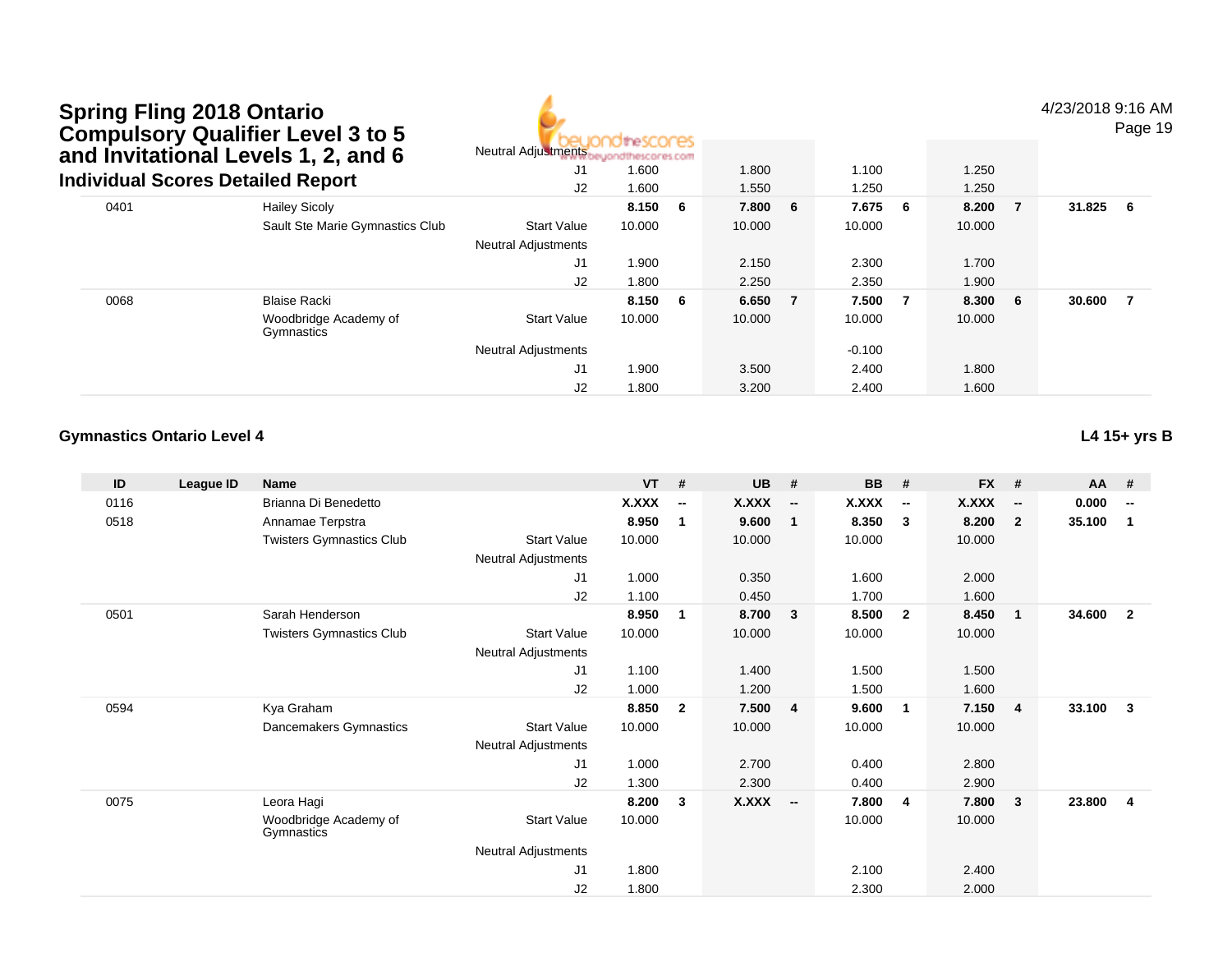### **Provincial Levels of Silvand 6** Below Below West States Pulsars Gymnastics ClubSpring Fling 2018 Ontario<br>Compulsory Qualifier Level 3 to 5<br>and I<del>ñv</del>itational Lev閉sfPa?Ivand 6<br>Individual Scores Detailed Report

**Gymnastics Ontario Level 4**

| 5 |                            |        |                          |             |                                          | 4/23/2018 9.1<br>Pa |  |
|---|----------------------------|--------|--------------------------|-------------|------------------------------------------|---------------------|--|
|   | <b>X.XXX</b><br>æ.         | 8.775  | $\overline{\phantom{a}}$ | X.XXX<br>-- | <b>X.XXX</b><br>$\overline{\phantom{a}}$ | - 5<br>8.775        |  |
| C | <b>Start Value</b>         | 10.000 |                          |             |                                          |                     |  |
|   | <b>Neutral Adjustments</b> |        |                          |             |                                          |                     |  |
|   | J1                         | 1.150  |                          |             |                                          |                     |  |
|   | J2                         | 1.300  |                          |             |                                          |                     |  |

A

#### 4/23/2018 9:16 AM

Page 20

#### **L4 13 yrs A**

| ID   | <b>League ID</b> | <b>Name</b>                           |                            | <b>VT</b> | #              | <b>UB</b> | #              | <b>BB</b> | #                       | <b>FX</b> | #                       | AA     | #              |
|------|------------------|---------------------------------------|----------------------------|-----------|----------------|-----------|----------------|-----------|-------------------------|-----------|-------------------------|--------|----------------|
| 0453 |                  | <b>Harley Dalton</b>                  |                            | 9.425     | $\mathbf{1}$   | 9.500     | $\mathbf{1}$   | 9.675     | $\overline{1}$          | 9.450     | $\mathbf{3}$            | 38.050 | $\mathbf{1}$   |
|      |                  | <b>Synergy Gymnastics</b>             | <b>Start Value</b>         | 10.000    |                | 10.000    |                | 10.000    |                         | 10.000    |                         |        |                |
|      |                  |                                       | <b>Neutral Adjustments</b> |           |                |           |                |           |                         |           |                         |        |                |
|      |                  |                                       | J1                         | 0.600     |                | 0.500     |                | 0.250     |                         | 0.650     |                         |        |                |
|      |                  |                                       | J2                         | 0.550     |                | 0.500     |                | 0.400     |                         | 0.450     |                         |        |                |
| 0398 |                  | Martina Montague                      |                            | 9.200     | 3              | 9.400     | $\overline{2}$ | 9.450     | $\overline{\mathbf{3}}$ | 9.475     | $\overline{\mathbf{2}}$ | 37.525 | $\overline{2}$ |
|      |                  | Sault Ste Marie Gymnastics Club       | <b>Start Value</b>         | 10.000    |                | 10.000    |                | 10.000    |                         | 10.000    |                         |        |                |
|      |                  |                                       | <b>Neutral Adjustments</b> |           |                |           |                |           |                         |           |                         |        |                |
|      |                  |                                       | J1                         | 0.800     |                | 0.650     |                | 0.500     |                         | 0.550     |                         |        |                |
|      |                  |                                       | J2                         | 0.800     |                | 0.550     |                | 0.600     |                         | 0.500     |                         |        |                |
| 0191 |                  | Ashleigh Grypstra                     |                            | 8.900     | 5              | 8.850     | 5              | 9.475     | $\overline{2}$          | 9.625     | $\overline{1}$          | 36.850 | $\overline{3}$ |
|      |                  | <b>World Class Gymnastics</b>         | <b>Start Value</b>         | 10.000    |                | 10.000    |                | 10.000    |                         | 10.000    |                         |        |                |
|      |                  |                                       | <b>Neutral Adjustments</b> |           |                |           |                |           |                         |           |                         |        |                |
|      |                  |                                       | J1                         | 1.100     |                | 1.100     |                | 0.500     |                         | 0.350     |                         |        |                |
|      |                  |                                       | J2                         | 1.100     |                | 1.200     |                | 0.550     |                         | 0.400     |                         |        |                |
| 0010 |                  | Olivia VanBeek                        |                            | 9.200     | $\mathbf{3}$   | 9.300     | $\mathbf{3}$   | 9.050     | 5                       | 9.225     | 5                       | 36.775 | $\overline{4}$ |
|      |                  | <b>KSG Aurora</b>                     | <b>Start Value</b>         | 10.000    |                | 10.000    |                | 10.000    |                         | 10.000    |                         |        |                |
|      |                  |                                       | <b>Neutral Adjustments</b> |           |                |           |                |           |                         |           |                         |        |                |
|      |                  |                                       | J1                         | 0.800     |                | 0.700     |                | 0.900     |                         | 0.700     |                         |        |                |
|      |                  |                                       | J2                         | 0.800     |                | 0.700     |                | 1.000     |                         | 0.850     |                         |        |                |
| 0001 |                  | <b>Taylor Brisley</b>                 |                            | 9.250     | $\overline{2}$ | 9.400     | $\overline{2}$ | 8.600     | 8                       | 9.150     | 6                       | 36.400 | 5              |
|      |                  | <b>KSG Aurora</b>                     | <b>Start Value</b>         | 10.000    |                | 10.000    |                | 10.000    |                         | 10.000    |                         |        |                |
|      |                  |                                       | <b>Neutral Adjustments</b> |           |                |           |                |           |                         |           |                         |        |                |
|      |                  |                                       | J1                         | 0.700     |                | 0.600     |                | 1.300     |                         | 0.800     |                         |        |                |
|      |                  |                                       | J2                         | 0.800     |                | 0.600     |                | 1.500     |                         | 0.900     |                         |        |                |
| 0149 |                  | <b>Martina Ferarro</b>                |                            | 9.200     | $\mathbf{3}$   | 8.550     | 6              | 8.750     | $\overline{7}$          | 9.350     | $\overline{4}$          | 35.850 | 6              |
|      |                  | <b>Hamilton Wentworth Regionettes</b> | <b>Start Value</b>         | 10.000    |                | 10.000    |                | 10.000    |                         | 10.000    |                         |        |                |
|      |                  |                                       | <b>Neutral Adjustments</b> |           |                |           |                |           |                         |           |                         |        |                |
|      |                  |                                       | J1                         | 0.800     |                | 1.500     |                | 1.300     |                         | 0.600     |                         |        |                |
|      |                  |                                       | J2                         | 0.800     |                | 1.400     |                | 1.200     |                         | 0.700     |                         |        |                |
|      |                  |                                       |                            |           |                |           |                |           |                         |           |                         |        |                |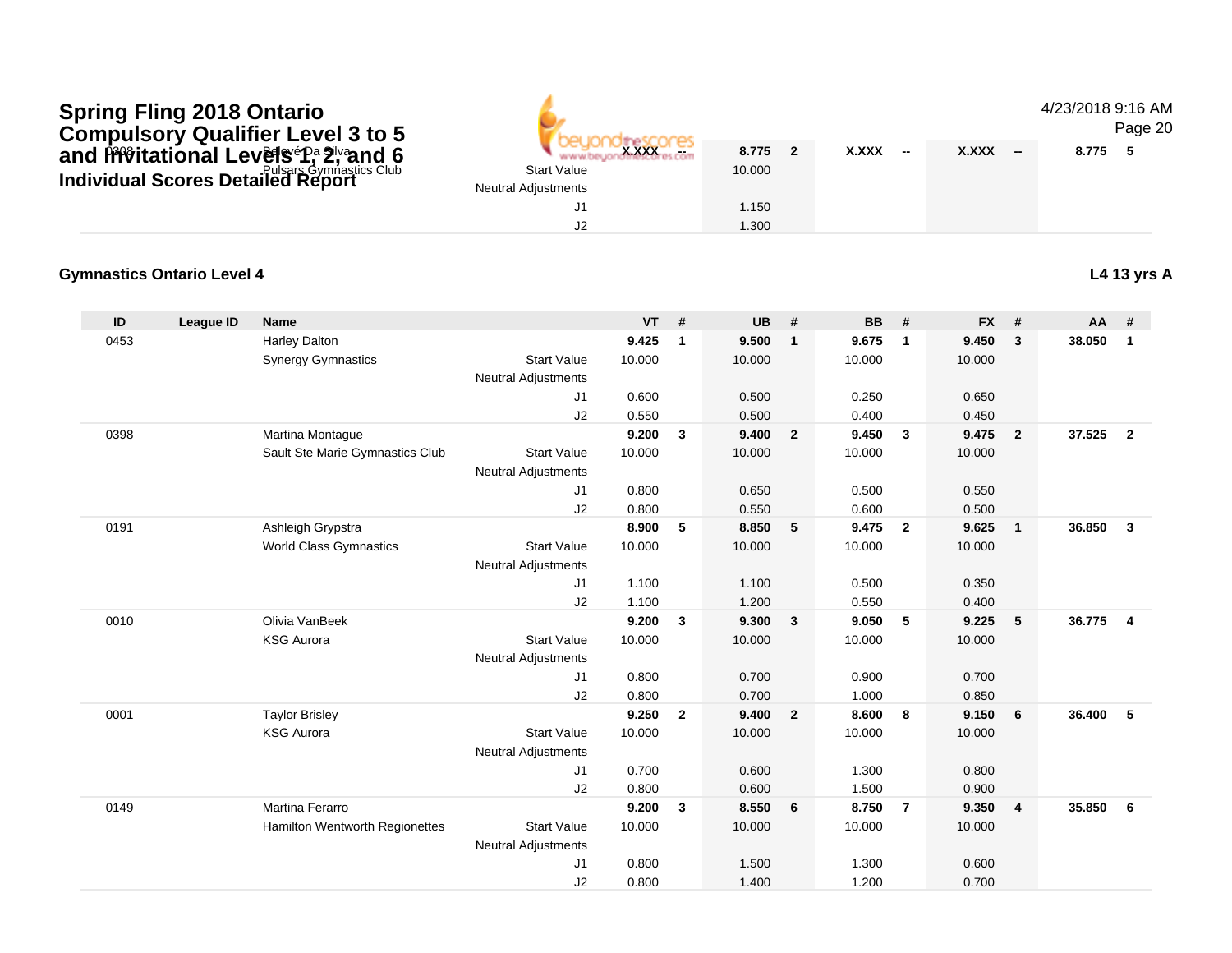|      | <b>Spring Fling 2018 Ontario</b>  | Compulsory Qualifier Level 3 to 5<br>and Invitational Levets 1, 2, and 6 |                                                  |           |                |           |                         |           |                |           |                | 4/23/2018 9:16 AM | Page 21        |
|------|-----------------------------------|--------------------------------------------------------------------------|--------------------------------------------------|-----------|----------------|-----------|-------------------------|-----------|----------------|-----------|----------------|-------------------|----------------|
|      |                                   |                                                                          | www.                                             | 9.050 4   |                | 8.975     | $\overline{4}$          | 9.025     | 6              | 8.725     | 8              | 35.775            | - 7            |
|      |                                   | <b>Individual Scores Detailed Revolution Gymnastics And Sports</b>       | <b>Start Value</b>                               | 10.000    |                | 10.000    |                         | 10.000    |                | 10.000    |                |                   |                |
|      |                                   |                                                                          | <b>Neutral Adjustments</b>                       |           |                |           |                         |           |                |           |                |                   |                |
|      |                                   |                                                                          | J1                                               | 0.800     |                | 0.950     |                         | 1.000     |                | 1.200     |                |                   |                |
|      |                                   |                                                                          | J2                                               | 1.100     |                | 1.100     |                         | 0.950     |                | 1.350     |                |                   |                |
| 0585 |                                   | Payton Weppler                                                           |                                                  | 9.200     | 3              | 7.650     | $\overline{7}$          | 9.225     | 4              | 9.050     | $\overline{7}$ | 35.125            | 8              |
|      |                                   | Dancemakers Gymnastics                                                   | <b>Start Value</b><br><b>Neutral Adjustments</b> | 10.000    |                | 10.000    |                         | 10.000    |                | 10.000    |                |                   |                |
|      |                                   |                                                                          | J1                                               | 0.700     |                | 2.400     |                         | 0.700     |                | 0.900     |                |                   |                |
|      |                                   |                                                                          | J2                                               | 0.900     |                | 2.300     |                         | 0.850     |                | 1.000     |                |                   |                |
|      | <b>Gymnastics Ontario Level 4</b> |                                                                          |                                                  |           |                |           |                         |           |                |           |                |                   | L4 13 yrs B    |
| ID   | <b>League ID</b>                  | <b>Name</b>                                                              |                                                  | <b>VT</b> | #              | <b>UB</b> | #                       | <b>BB</b> | #              | <b>FX</b> | #              | AA                | #              |
| 0455 |                                   | Emma Graber                                                              |                                                  | 9.600     | $\mathbf{1}$   | 9.600     | $\overline{2}$          | 9.175     | $\overline{2}$ | 9.325     | $\overline{2}$ | 37.700            | $\overline{1}$ |
|      |                                   | <b>Synergy Gymnastics</b>                                                | <b>Start Value</b><br><b>Neutral Adjustments</b> | 10.000    |                | 10.000    |                         | 10.000    |                | 10.000    |                |                   |                |
|      |                                   |                                                                          | J1                                               | 0.400     |                | 0.400     |                         | 0.800     |                | 0.700     |                |                   |                |
|      |                                   |                                                                          | J2                                               | 0.400     |                | 0.400     |                         | 0.850     |                | 0.650     |                |                   |                |
| 0104 |                                   | Tianna Bancheri                                                          |                                                  | 9.500     | $\overline{2}$ | 9.675     | $\mathbf{1}$            | 8.425     | $\overline{7}$ | 9.400     | $\mathbf{1}$   | 37.000            | $\overline{2}$ |
|      |                                   | Woodbridge Academy of<br>Gymnastics                                      | <b>Start Value</b>                               | 10.000    |                | 10.000    |                         | 10.000    |                | 10.000    |                |                   |                |
|      |                                   |                                                                          | <b>Neutral Adjustments</b><br>J1                 | 0.500     |                | 0.400     |                         | 1.550     |                | 0.600     |                |                   |                |
|      |                                   |                                                                          | J2                                               | 0.500     |                | 0.250     |                         | 1.600     |                | 0.600     |                |                   |                |
| 0020 |                                   | <b>Hayley Watkins</b>                                                    |                                                  | 9.000     | 5              | 9.450     | $\mathbf{3}$            | 9.250     | $\overline{1}$ | 9.150     | $\overline{4}$ | 36.850            | $\mathbf{3}$   |
|      |                                   | <b>KSG Aurora</b>                                                        | <b>Start Value</b><br><b>Neutral Adjustments</b> | 10.000    |                | 10.000    |                         | 10.000    |                | 10.000    |                |                   |                |
|      |                                   |                                                                          | J1                                               | 1.000     |                | 0.400     |                         | 0.550     |                | 0.800     |                |                   |                |
|      |                                   |                                                                          | J2                                               | 1.000     |                | 0.700     |                         | 0.950     |                | 0.900     |                |                   |                |
| 0087 |                                   | Isabella Bruno                                                           |                                                  | 9.000     | $\sqrt{5}$     | 9.250     | $\overline{\mathbf{4}}$ | 8.800     | 4              | 9.200     | $\mathbf{3}$   | 36.250            | $\overline{4}$ |
|      |                                   | Woodbridge Academy of<br>Gymnastics                                      | <b>Start Value</b>                               | 10.000    |                | 10.000    |                         | 10.000    |                | 10.000    |                |                   |                |
|      |                                   |                                                                          | <b>Neutral Adjustments</b>                       |           |                |           |                         |           |                |           |                |                   |                |
|      |                                   |                                                                          | J1                                               | 0.900     |                | 0.900     |                         | 1.100     |                | 0.900     |                |                   |                |
|      |                                   |                                                                          | J2                                               | 1.100     |                | 0.600     |                         | 1.300     |                | 0.700     |                |                   |                |
| 0489 |                                   | Marisa Crane                                                             |                                                  | 9.425     | $\mathbf{3}$   | 8.800     | 6                       | 8.925     | 3              | 8.925     | 6              | 36.075            | 5              |
|      |                                   | <b>Twisters Gymnastics Club</b>                                          | <b>Start Value</b><br><b>Neutral Adjustments</b> | 10.000    |                | 10.000    |                         | 10.000    |                | 10.000    |                |                   |                |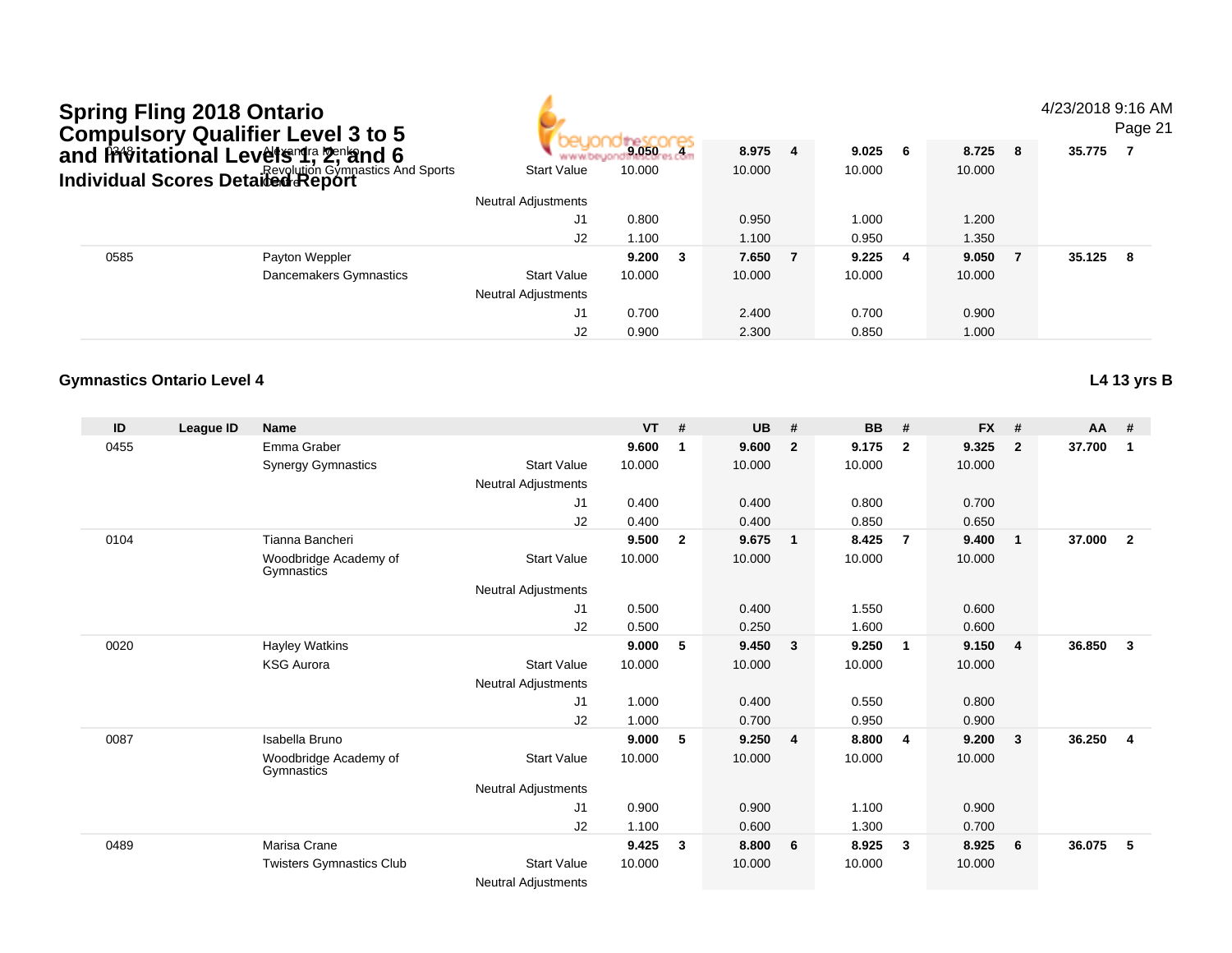| <b>Spring Fling 2018 Ontario</b><br><b>Compulsory Qualifier Level 3 to 5</b> |      |                                     | 0.600                      |        |                |                |                |          |       |                |        |        | 4/23/2018 9:16 AM<br>Page 22 |  |
|------------------------------------------------------------------------------|------|-------------------------------------|----------------------------|--------|----------------|----------------|----------------|----------|-------|----------------|--------|--------|------------------------------|--|
|                                                                              |      | and Invitational Levels 1, 2, and 6 |                            |        |                | 1.300          |                | 1.050    |       | 1.050          |        |        |                              |  |
|                                                                              |      |                                     | J2                         | 0.550  |                | 1.100          |                | 1.100    |       | 1.100          |        |        |                              |  |
| <b>Individual Scores Detailed Report</b>                                     |      |                                     | 9.375                      | 4      | 8.750          | $\overline{7}$ | 8.625          | 6        | 8.850 | $\overline{7}$ | 35.600 | - 6    |                              |  |
|                                                                              |      | <b>Pulsars Gymnastics Club</b>      | <b>Start Value</b>         | 10.000 |                | 10.000         |                | 10.000   |       | 10.000         |        |        |                              |  |
|                                                                              |      |                                     | <b>Neutral Adjustments</b> |        |                |                |                |          |       |                |        |        |                              |  |
|                                                                              |      |                                     | J1                         | 0.600  |                | 1.100          |                | 1.300    |       | 1.100          |        |        |                              |  |
|                                                                              |      |                                     | J2                         | 0.650  |                | 1.400          |                | 1.450    |       | 1.200          |        |        |                              |  |
|                                                                              | 0077 | Michela Mastromartino               |                            | 8.750  | 6              | 8.750          | $\overline{7}$ | 8.775    | 5     | 9.100          | 5      | 35.375 | $\overline{7}$               |  |
|                                                                              |      | Woodbridge Academy of<br>Gymnastics | <b>Start Value</b>         | 10.000 |                | 10.000         |                | 10.000   |       | 10.000         |        |        |                              |  |
|                                                                              |      |                                     | <b>Neutral Adjustments</b> |        |                |                |                | $-0.100$ |       |                |        |        |                              |  |
|                                                                              |      |                                     | J <sub>1</sub>             | 1.200  |                | 1.200          |                | 1.200    |       | 0.850          |        |        |                              |  |
|                                                                              |      |                                     | J2                         | 1.300  |                | 1.300          |                | 1.050    |       | 0.950          |        |        |                              |  |
|                                                                              | 0090 | Teah Zeppieri                       |                            | 8.600  | $\overline{7}$ | 9.000          | 5              | 8.300    | 8     | 9.200          | 3      | 35.100 | -8                           |  |
|                                                                              |      | Woodbridge Academy of<br>Gymnastics | <b>Start Value</b>         | 10.000 |                | 10.000         |                | 10.000   |       | 10.000         |        |        |                              |  |
|                                                                              |      |                                     | <b>Neutral Adjustments</b> |        |                |                |                |          |       |                |        |        |                              |  |
|                                                                              |      |                                     | J <sub>1</sub>             | 1.300  |                | 1.000          |                | 1.850    |       | 0.850          |        |        |                              |  |
|                                                                              |      |                                     | J2                         | 1.500  |                | 1.000          |                | 1.550    |       | 0.750          |        |        |                              |  |
|                                                                              | 0262 | Melanie Nolan                       |                            | 8.525  | 8              | 8.700          | 8              | 9.250    | -1    | 8.500          | 8      | 34.975 | 9                            |  |
|                                                                              |      | Niagara Acro Cats                   | <b>Start Value</b>         | 10.000 |                | 10.000         |                | 10.000   |       | 10.000         |        |        |                              |  |
|                                                                              |      |                                     | <b>Neutral Adjustments</b> |        |                |                |                |          |       |                |        |        |                              |  |
|                                                                              |      |                                     | J1                         | 1.300  |                | 1.200          |                | 0.650    |       | 1.400          |        |        |                              |  |
|                                                                              |      |                                     | J <sub>2</sub>             | 1.650  |                | 1.400          |                | 0.850    |       | 1.600          |        |        |                              |  |

**L4 13 yrs C**

| ID   | League ID | Name                                              |                     | $VT$ # |                         | <b>UB</b>   | #                        | <b>BB</b> | #                       | <b>FX</b> | #                       | $AA$ # |              |
|------|-----------|---------------------------------------------------|---------------------|--------|-------------------------|-------------|--------------------------|-----------|-------------------------|-----------|-------------------------|--------|--------------|
|      |           |                                                   |                     |        |                         |             |                          |           |                         |           |                         |        |              |
| 0205 |           | <b>Bailey Turnbull</b>                            |                     | 9.150  | -5                      | $9.225 \ 4$ |                          | 9.650     |                         | 9.600     |                         | 37.625 |              |
|      |           | Alliston Gymnastics Club                          | <b>Start Value</b>  | 10.000 |                         | 10.000      |                          | 10.000    |                         | 10.000    |                         |        |              |
|      |           |                                                   | Neutral Adjustments |        |                         |             |                          |           |                         |           |                         |        |              |
|      |           |                                                   | J1                  | 0.800  |                         | 0.800       |                          | 0.300     |                         | 0.450     |                         |        |              |
|      |           |                                                   | J2                  | 0.900  |                         | 0.750       |                          | 0.400     |                         | 0.350     |                         |        |              |
| 0357 |           | Eden Riddall                                      |                     | 9.350  | $\overline{\mathbf{2}}$ | 9.000       | 6                        | 9.450     | $\overline{\mathbf{3}}$ | 9.400     | $\overline{\mathbf{2}}$ | 37.200 | $\mathbf{2}$ |
|      |           | <b>Revolution Gymnastics And Sports</b><br>Centre | <b>Start Value</b>  | 10.000 |                         | 10.000      |                          | 10.000    |                         | 10.000    |                         |        |              |
|      |           |                                                   | Neutral Adjustments |        |                         |             |                          |           |                         |           |                         |        |              |
|      |           |                                                   | J1                  | 0.600  |                         | 1.100       |                          | 0.600     |                         | 0.500     |                         |        |              |
|      |           |                                                   | J2                  | 0.700  |                         | 0.900       |                          | 0.500     |                         | 0.700     |                         |        |              |
| 0261 |           | Rachel Wagner                                     |                     | 9.300  | 3                       | 9.250       | $\overline{\phantom{a}}$ | 9.200     | -5                      | 9.375     | -3                      | 37.125 | 3            |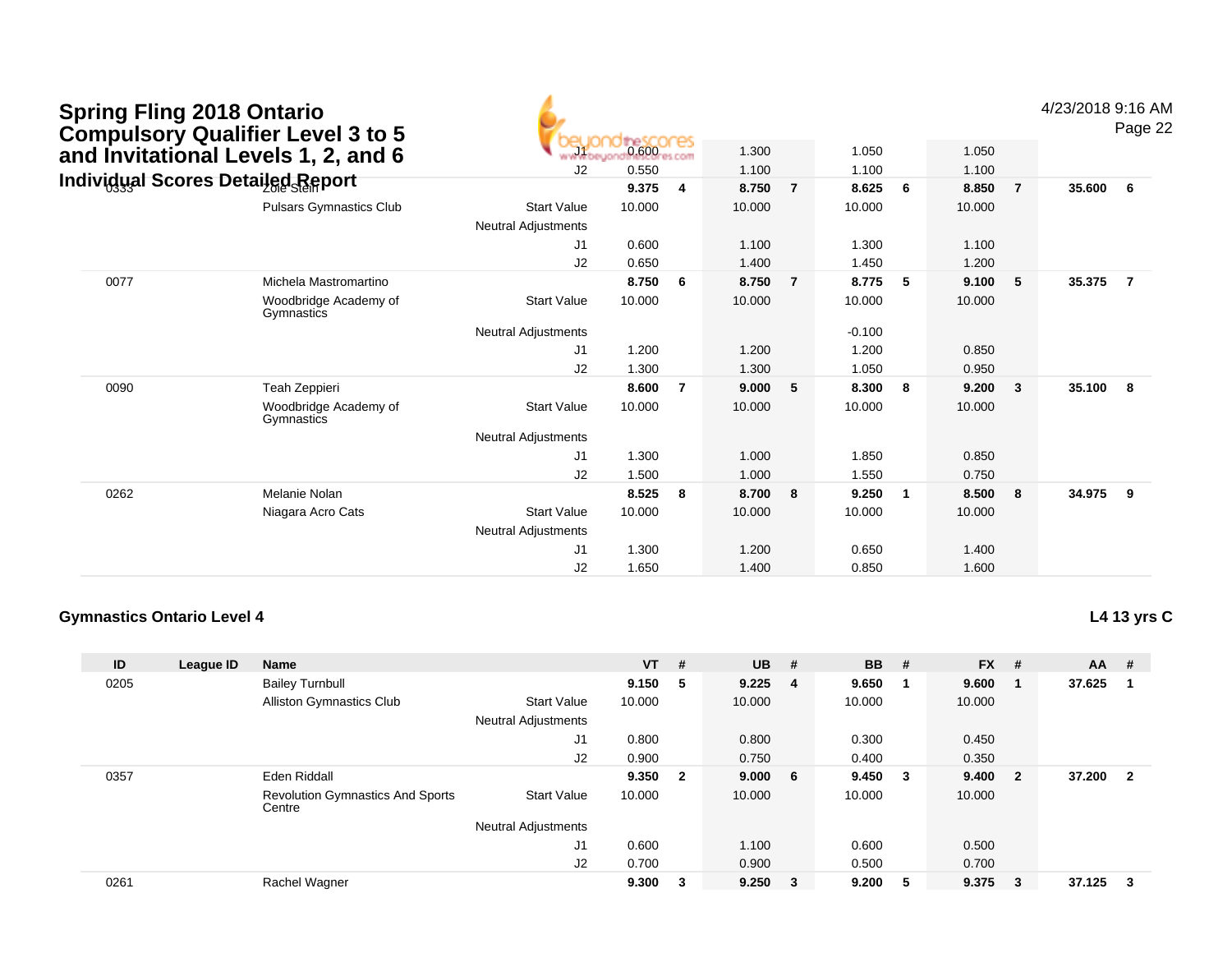| <b>Spring Fling 2018 Ontario</b><br><b>Compulsory Qualifier Level 3 to 5</b><br>and Invitational Levels 1, 2, and 6<br><b>Individual Scores Detailed Report</b> |      |                                                                           |                            |        |                         |        |                |          |                |        | 4/23/2018 9:16 AM | Page 23 |                |
|-----------------------------------------------------------------------------------------------------------------------------------------------------------------|------|---------------------------------------------------------------------------|----------------------------|--------|-------------------------|--------|----------------|----------|----------------|--------|-------------------|---------|----------------|
|                                                                                                                                                                 |      | ores:<br>$10.000 - 1$<br><b>Start Value</b><br><b>Neutral Adjustments</b> |                            |        | 10.000                  |        | 10.000         |          | 10.000         |        |                   |         |                |
|                                                                                                                                                                 |      | J1                                                                        | 0.700                      |        | 0.600                   |        | 0.900          |          | 0.700          |        |                   |         |                |
|                                                                                                                                                                 |      |                                                                           | J2                         | 0.700  |                         | 0.900  |                | 0.700    |                | 0.550  |                   |         |                |
|                                                                                                                                                                 | 0345 | <b>Sydney Barnes</b>                                                      |                            | 9.300  | $\overline{3}$          | 9.300  | $\overline{2}$ | 9.250    | $\overline{4}$ | 9.000  | $\overline{7}$    | 36.850  | $\overline{4}$ |
|                                                                                                                                                                 |      | <b>Revolution Gymnastics And Sports</b><br>Centre                         | <b>Start Value</b>         | 10.000 |                         | 10.000 |                | 10.000   |                | 10.000 |                   |         |                |
|                                                                                                                                                                 |      |                                                                           | Neutral Adjustments        |        |                         |        |                |          |                |        |                   |         |                |
|                                                                                                                                                                 |      |                                                                           | J1                         | 0.800  |                         | 0.800  |                | 0.700    |                | 1.050  |                   |         |                |
|                                                                                                                                                                 |      |                                                                           | J2                         | 0.600  |                         | 0.600  |                | 0.800    |                | 0.950  |                   |         |                |
|                                                                                                                                                                 | 0523 | Haylie Zammit                                                             |                            | 9.225  | $\overline{4}$          | 8.900  | $\overline{7}$ | 9.200    | -5             | 9.250  | $\overline{4}$    | 36.575  | 5              |
|                                                                                                                                                                 |      | <b>Twisters Gymnastics Club</b>                                           | <b>Start Value</b>         | 10.000 |                         | 10.000 |                | 10.000   |                | 10.000 |                   |         |                |
|                                                                                                                                                                 |      |                                                                           | <b>Neutral Adjustments</b> |        |                         |        |                |          |                |        |                   |         |                |
|                                                                                                                                                                 |      |                                                                           | J1                         | 0.800  |                         | 1.100  |                | 0.750    |                | 0.750  |                   |         |                |
|                                                                                                                                                                 |      |                                                                           | J2                         | 0.750  |                         | 1.100  |                | 0.850    |                | 0.750  |                   |         |                |
|                                                                                                                                                                 | 0070 | <b>Isabella Gonzalez</b>                                                  |                            | 9.400  | $\overline{\mathbf{1}}$ | 9.350  | $\mathbf{1}$   | 8.375    | 9              | 9.375  | $\mathbf{3}$      | 36.500  | 6              |
|                                                                                                                                                                 |      | Woodbridge Academy of<br>Gymnastics                                       | <b>Start Value</b>         | 10.000 |                         | 10.000 |                | 10.000   |                | 10.000 |                   |         |                |
|                                                                                                                                                                 |      |                                                                           | Neutral Adjustments        |        |                         |        |                | $-0.100$ |                |        |                   |         |                |
|                                                                                                                                                                 |      |                                                                           | J1                         | 0.600  |                         | 0.700  |                | 1.450    |                | 0.550  |                   |         |                |
|                                                                                                                                                                 |      |                                                                           | J2                         | 0.600  |                         | 0.600  |                | 1.600    |                | 0.700  |                   |         |                |
|                                                                                                                                                                 | 0358 | Aurora Sportel                                                            |                            | 9.100  | 6                       | 9.300  | $\overline{2}$ | 8.675    | 8              | 9.225  | 5                 | 36.300  | $\overline{7}$ |
|                                                                                                                                                                 |      | <b>Revolution Gymnastics And Sports</b><br>Centre                         | <b>Start Value</b>         | 10.000 |                         | 10.000 |                | 10.000   |                | 10.000 |                   |         |                |
|                                                                                                                                                                 |      |                                                                           | <b>Neutral Adjustments</b> |        |                         |        |                |          |                |        |                   |         |                |
|                                                                                                                                                                 |      |                                                                           | J1                         | 0.900  |                         | 0.700  |                | 1.150    |                | 0.800  |                   |         |                |
|                                                                                                                                                                 |      |                                                                           | J2                         | 0.900  |                         | 0.700  |                | 1.500    |                | 0.750  |                   |         |                |
|                                                                                                                                                                 | 0356 | Emma Lauckner                                                             |                            | 8.900  | 8                       | 9.200  | 5              | 8.825    | $\overline{7}$ | 8.800  | 8                 | 35.725  | - 8            |
|                                                                                                                                                                 |      | <b>Revolution Gymnastics And Sports</b><br>Centre                         | <b>Start Value</b>         | 10.000 |                         | 10.000 |                | 10.000   |                | 10.000 |                   |         |                |
|                                                                                                                                                                 |      |                                                                           | <b>Neutral Adjustments</b> |        |                         |        |                |          |                |        |                   |         |                |
|                                                                                                                                                                 |      |                                                                           | J1                         | 1.200  |                         | 0.800  |                | 1.200    |                | 1.300  |                   |         |                |
|                                                                                                                                                                 |      |                                                                           | J2                         | 1.000  |                         | 0.800  |                | 1.150    |                | 1.100  |                   |         |                |
|                                                                                                                                                                 | 0591 | Shae Acres                                                                |                            | 8.950  | $\overline{7}$          | 7.500  | 9              | 9.500    | $\overline{2}$ | 9.200  | 6                 | 35.150  | 9              |
|                                                                                                                                                                 |      | Dancemakers Gymnastics                                                    | <b>Start Value</b>         | 10.000 |                         | 10.000 |                | 10.000   |                | 10.000 |                   |         |                |
|                                                                                                                                                                 |      |                                                                           | <b>Neutral Adjustments</b> |        |                         |        |                |          |                |        |                   |         |                |
|                                                                                                                                                                 |      |                                                                           | J1                         | 1.000  |                         | 2.500  |                | 0.500    |                | 0.900  |                   |         |                |
|                                                                                                                                                                 |      |                                                                           | J2                         | 1.100  |                         | 2.500  |                | 0.500    |                | 0.700  |                   |         |                |
|                                                                                                                                                                 | 0042 | Camryn Ponte                                                              |                            | 8.250  | 9                       | 8.750  | 8              | 9.100    | 6              | 8.700  | 9                 | 34.800  | 10             |
|                                                                                                                                                                 |      | <b>KSG Aurora</b>                                                         | <b>Start Value</b>         | 10.000 |                         | 10.000 |                | 10.000   |                | 10.000 |                   |         |                |
|                                                                                                                                                                 |      |                                                                           | <b>Neutral Adjustments</b> |        |                         |        |                |          |                |        |                   |         |                |